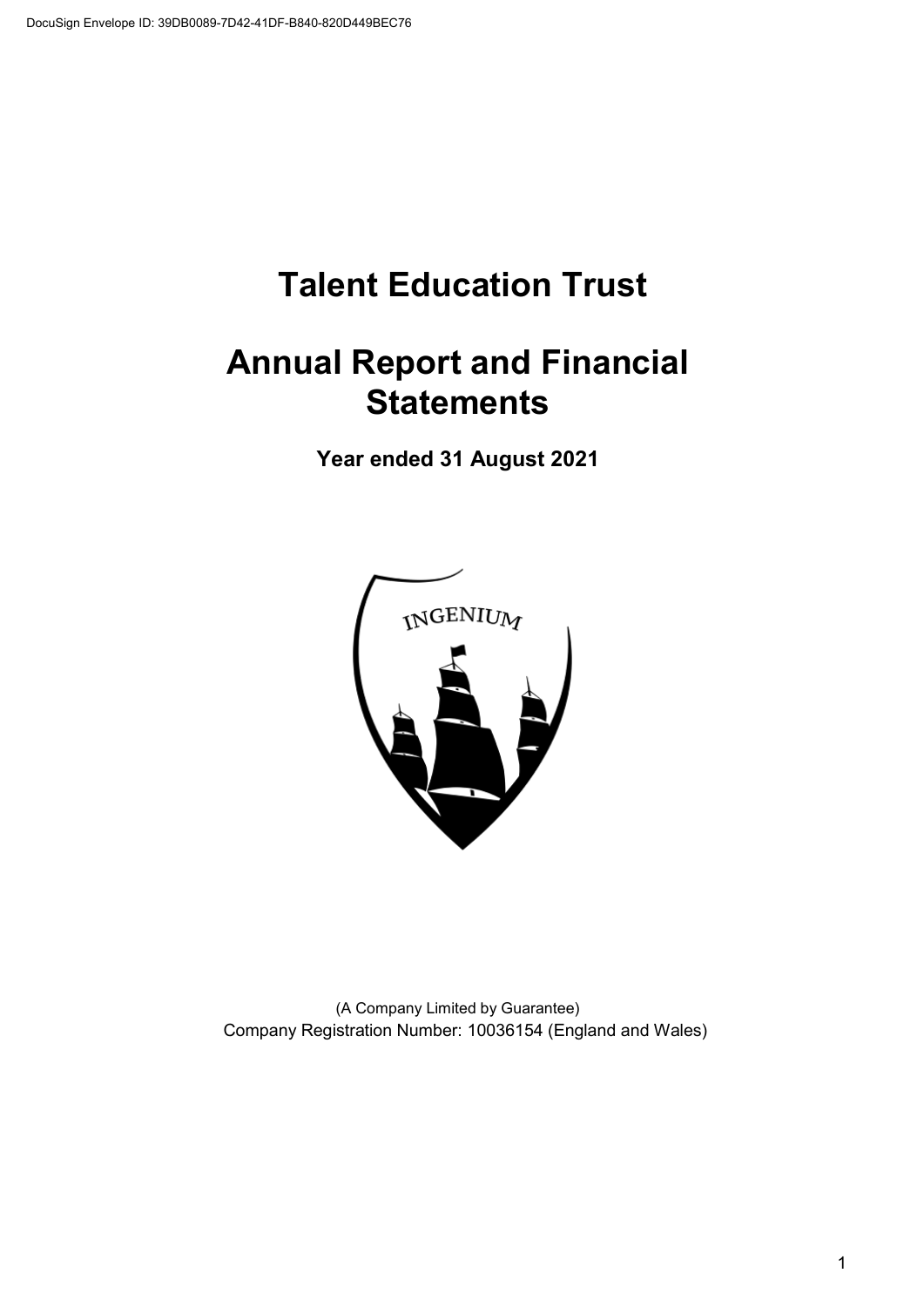### **Talent Education Trust Contents**

|                                                                              | Page      |
|------------------------------------------------------------------------------|-----------|
| Reference and Administrative Details                                         | 3         |
| Trustees' Report                                                             | $4 - 13$  |
| Governance Statement                                                         | $14 - 16$ |
| Statement on Regularity, Propriety and Compliance                            | 17        |
| <b>Statement of Trustees' Responsibilities</b>                               | 18        |
| Independent Auditor's Report on the Financial Statements                     | $19 - 22$ |
| Independent Reporting Accountant's Assurance Report on Regularity            | $23 - 24$ |
| Statement of Financial Activities incorporating Income & Expenditure Account | 25        |
| <b>Balance Sheet</b>                                                         | 26        |
| <b>Statement of Cash Flows</b>                                               | 27        |
| Notes to the Financial Statements                                            | $28 - 43$ |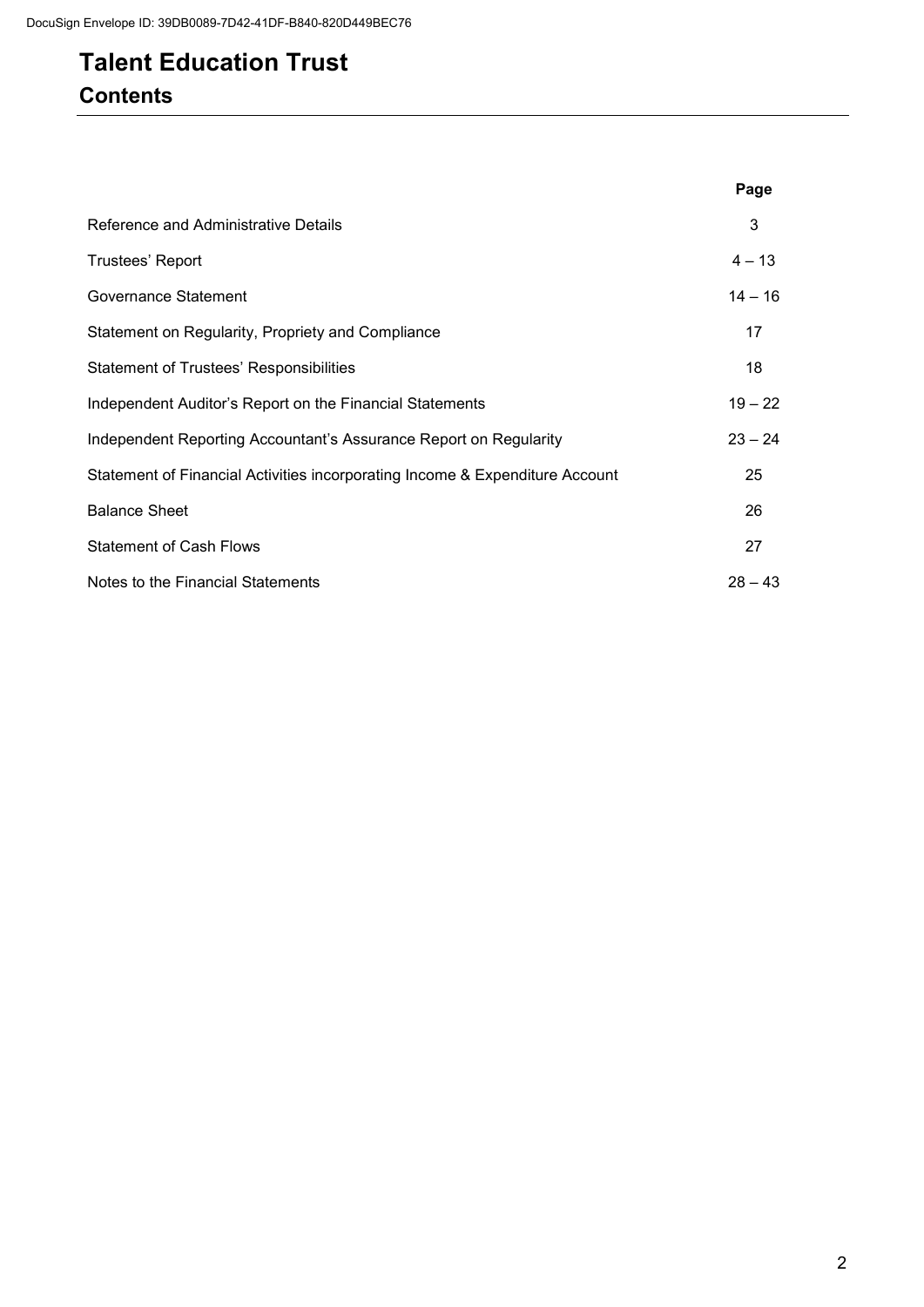### **Talent Education Trust Reference and Administrative Details**

| <b>Members</b>                         | Gonçalo Caetano Alves<br>Carlos Abrunhosa<br>Emily Kathrin Fitch<br><b>Mark Andrew Hunt</b>                                                                                                                                                                  |
|----------------------------------------|--------------------------------------------------------------------------------------------------------------------------------------------------------------------------------------------------------------------------------------------------------------|
| <b>Trustees</b>                        | Carlos Brito<br>Regina Duarte, Chair of Trustees<br>Rachel Martin (appointed 4 October 2020)<br>Nuno Paralta Andrade<br>Ana Silva<br><b>Charles Skinner</b><br><b>Bernard Stilwell</b><br><b>Christopher Toye</b><br>Pedro Xavier (appointed 4 October 2020) |
| <b>Senior Leadership Team</b>          | Marta Correia, Principal and Accounting Officer<br>Mike Giddings, Consultant Chief Financial Officer                                                                                                                                                         |
| <b>Company Name</b>                    | <b>Talent Education Trust</b>                                                                                                                                                                                                                                |
| <b>Principal and Registered Office</b> | C/O MLG Education Services LTD<br>Unit 7 Home Farm Courtyard<br>Meriden Road<br>Coventry<br>United Kingdom<br>CV77SH                                                                                                                                         |
| <b>Company Registration Number</b>     | 10036154                                                                                                                                                                                                                                                     |
| <b>Independent Auditor</b>             | Cooper Parry Group Limited<br>One Central Boulevard<br><b>Blythe Valley Park</b><br>Solihull<br><b>West Midlands</b><br><b>B90 8BG</b>                                                                                                                       |
| <b>Bankers</b>                         | Lloyds Bank Plc<br>39 Threadneedle Street<br>London<br>EC2R 8AU                                                                                                                                                                                              |
| <b>Solicitors</b>                      | Michelmores LLP<br><b>Woodwater House</b><br>Pynes Hill<br>Exeter<br>EX2 5WR                                                                                                                                                                                 |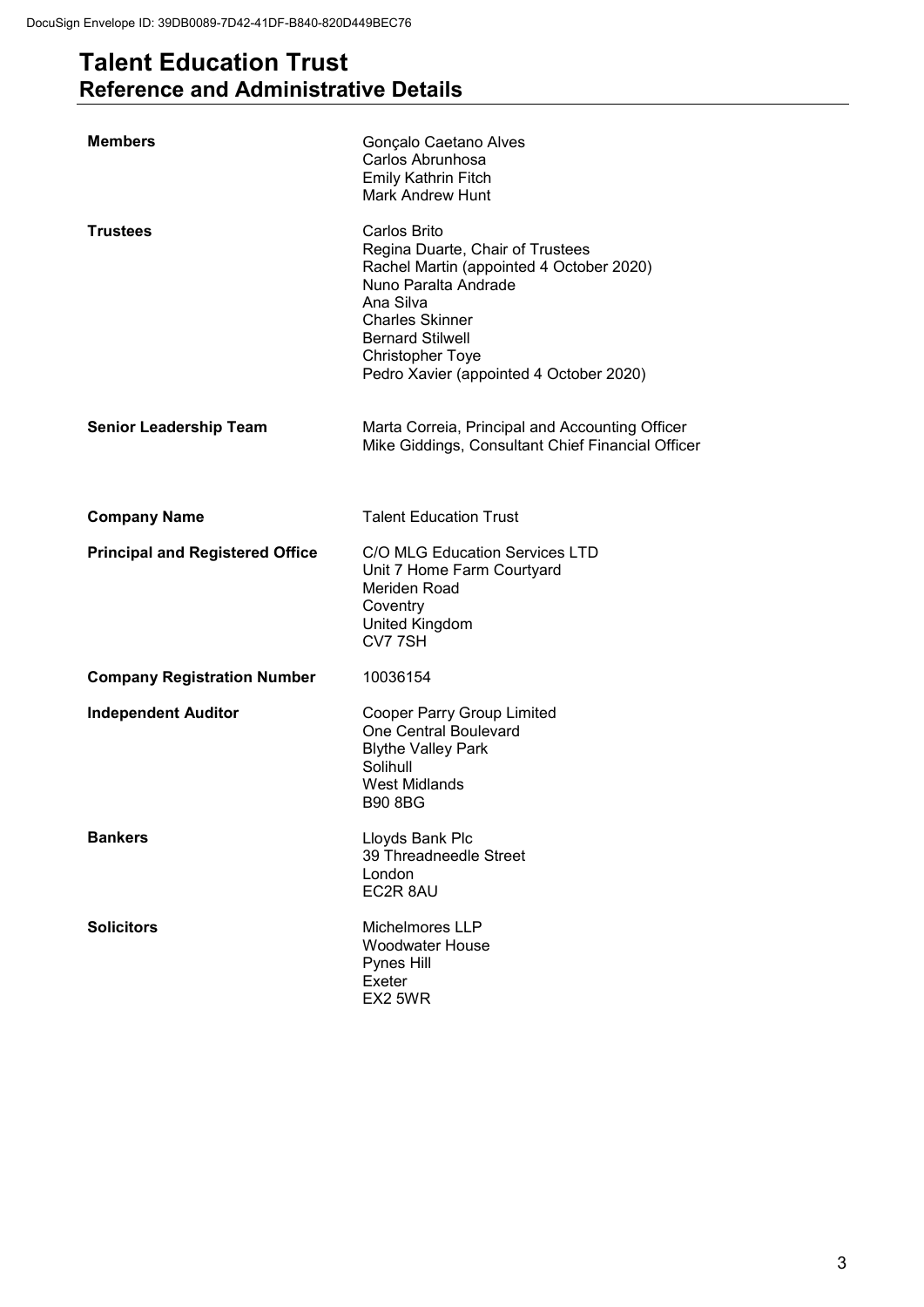### **Talent Education Trust Trustees' Report**

The Trustees present their annual report together with the Financial Statements and Auditors' Report of Talent Education Trust '(the Academy Trust)' for the period 1 September 2020 to 31 August 2021. The Annual Report serves the purposes of both a Trustees' Report and a Directors' Report, including a Strategic Report, under Company Law.

Talent Education Trust (TET) is a single Academy Trust which brings together highly experienced practitioners in both the state and independent sectors to establish and oversee outstanding primary provision. TET was established in 2015 to oversee the development of a nurturing language immersive primary school for families who had expressed significant interest in the social, cultural and cognitive benefits of bilingual education. TET formally opened to pupils on 1 September 2020 and commenced operations under its Funding Agreement with the Secretary of State for Education from this date.

The Talent Education Trust continues to be supported by the Camões Institute, the Portuguese Embassy in London and the Portuguese Ministry of Education. As with all free schools, TET is state-funded and run on a not-for-profit basis.

#### **Structure, Governance and Management**

#### **Constitution**

The Academy Trust is a company limited by guarantee and an exempt charity. The Charitable Company's Memorandum and Articles of Association are the primary governing documents of the Academy Trust. The Trustees of Talent Education Trust Limited are also the Directors of the Charitable Company for the purposes of Company Law. The Charitable Company is known as Talent Education Trust Limited.

Details of Trustees who served throughout the year are included in the Reference and Administrative Details on page 3.

#### **Members' Liability**

Each Member of the Academy Trust undertakes to contribute to the assets of the Academy Trust in the event of it being wound up while they are a Member, or within one year after they cease to be a Member, such amount as may be required, not exceeding £10, for the debts and liabilities contracted before they ceased to be a Member.

#### **Trustees' Indemnities**

The Academy Trust has opted into the Department of Education's Risk Protection Arrangement ('RPA'), an alternative to insurance where UK government funds cover losses that arise. The scheme protects Members, Trustees and the Local Academy Boards from claims arising from negligent acts, errors or omissions occurring whilst on Academy Trust business. The scheme provides unlimited cover.

#### **Method of Recruitment and Appointment or Election of Trustees**

Trustees are appointed by advertising through Academy Ambassadors and through local adverts and professional contacts.

#### **Policies and Procedures Adopted for the Induction and Training of Trustees**

Trustees bring a variety of experience from a number of different backgrounds in not just education, but also industry and commerce. Where necessary, additional training will be provided on charity, educational, legal, safeguarding and financial matters. All Trustees are routinely involved with meetings, reports, plans and other information as necessary, to enable them to carry out their roles. Assistance and advice is always available from Academy Trust staff or professional advisors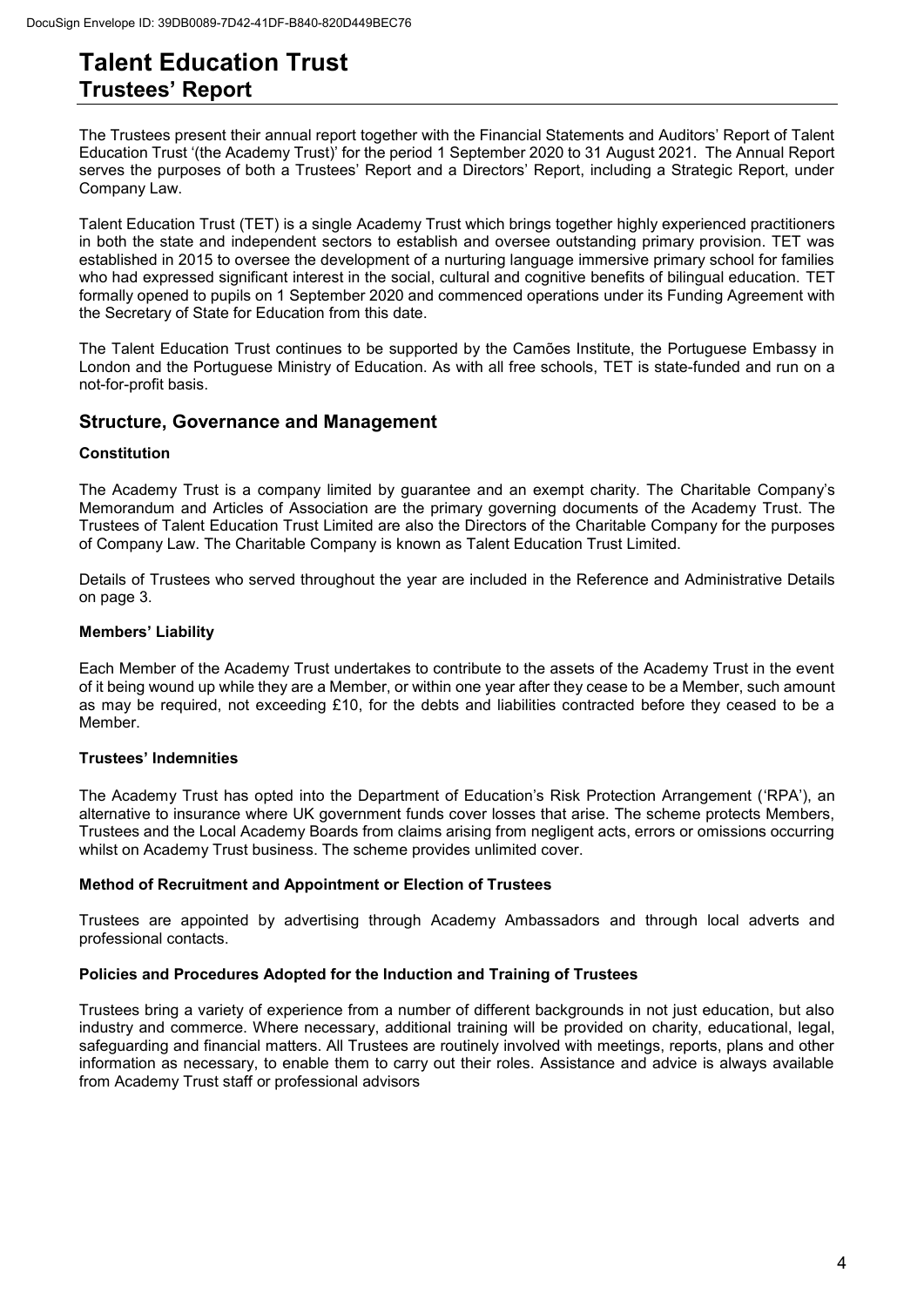#### **Organisational Structure**

The organisational structure consists of a Trust Board. The Trust Board take responsibility for all finance matters and are responsible for holding the Headteachers to account for the monitoring of teaching, learning and safeguarding in their school. Full details can be found in the scheme of delegation on the Trust website.

The Principal is responsible for the performance of the Trust, including teaching, learning and safeguarding.

#### **Arrangements for setting pay and remuneration of key management personnel**

The Principal's pay is set by the Board of Trustees, using the guidance from the DfE and benchmarking information available for similar settings.

#### **Related Parties and other Connected Charities and Organisations**

The Academy Trust was established as a standalone company and does not have any external sponsors.

#### **Objectives and Activities**

#### **Objectives and Aims**

Our mission at Talent Education Trust is to establish an excellent school for inquisitive pupils where they will learn in both English and Portuguese languages. We will work hand-in-hand with the Lusophone community in London to establish a school that reflects the values and culture of English and Portuguese-speaking communities and cultures around the world.

Talent Education Trust delivers a broad and balanced curriculum that offers pupils the opportunity to communicate fluently in two languages while also acquiring the skills necessary to cooperate, learn, and interact with each other and the world. We believe that all students can make better than expected progress and attain high standards if they learn in a high-quality bilingual environment with outstanding teaching and enrichment available in all subject areas. Our approach to bilingual teaching will include a strong multicultural dimension, including the history and geography of both England and Portugal, and the countries where these languages are spoken.

**Talent Education Trust** has been established on the following core principles:

- **1. Excellent curriculum** Our curriculum will be broad and balanced and will meet the needs of all pupils, leading to high standards of academic achievement and personal development. Fun and engagement will be key elements of all our learning experiences. Further, we expect that Talent Education Trust will be judged by Ofsted as 'Good' or better in its first Ofsted review.
- **2. Bilingualism** Students will have Portuguese lessons each day and will have at least two supplementary subjects taught in Portuguese: history and geography. We seek to advance the number of bilingual speakers in London and globally and to instill utmost respect for multiculturalism in a city where the number of newcomers is rising.
- **3. Child-centred curriculum** We will support all of our pupils to participate fully in learning and success by meeting the needs of each individual to maximise their later-life outcomes as bilingual adults.
- **4. Excellent teaching** Our fully qualified teachers have been selected for their commitment to child-centred, academic excellence and will encourage and support pupils at every opportunity, in order to meet the high levels of achievement that we have committed to in both English and Portuguese.
- **5. Strong community links** Community engagement is one of our priorities, and this is demonstrated by our efforts in the pre-opening stage. We strive to become a centre of community for Lusophone speakers in London which welcomes all families, including those who do not speak Portuguese.
- **6. State-of-the-art facilities** The school facilities have been designed to promote the collaborative spirit and foster friendships among pupils. We will take full advantage of and maintain the excellent school site on which Talent Education Trust is built to ensure that it remains functional and beautiful.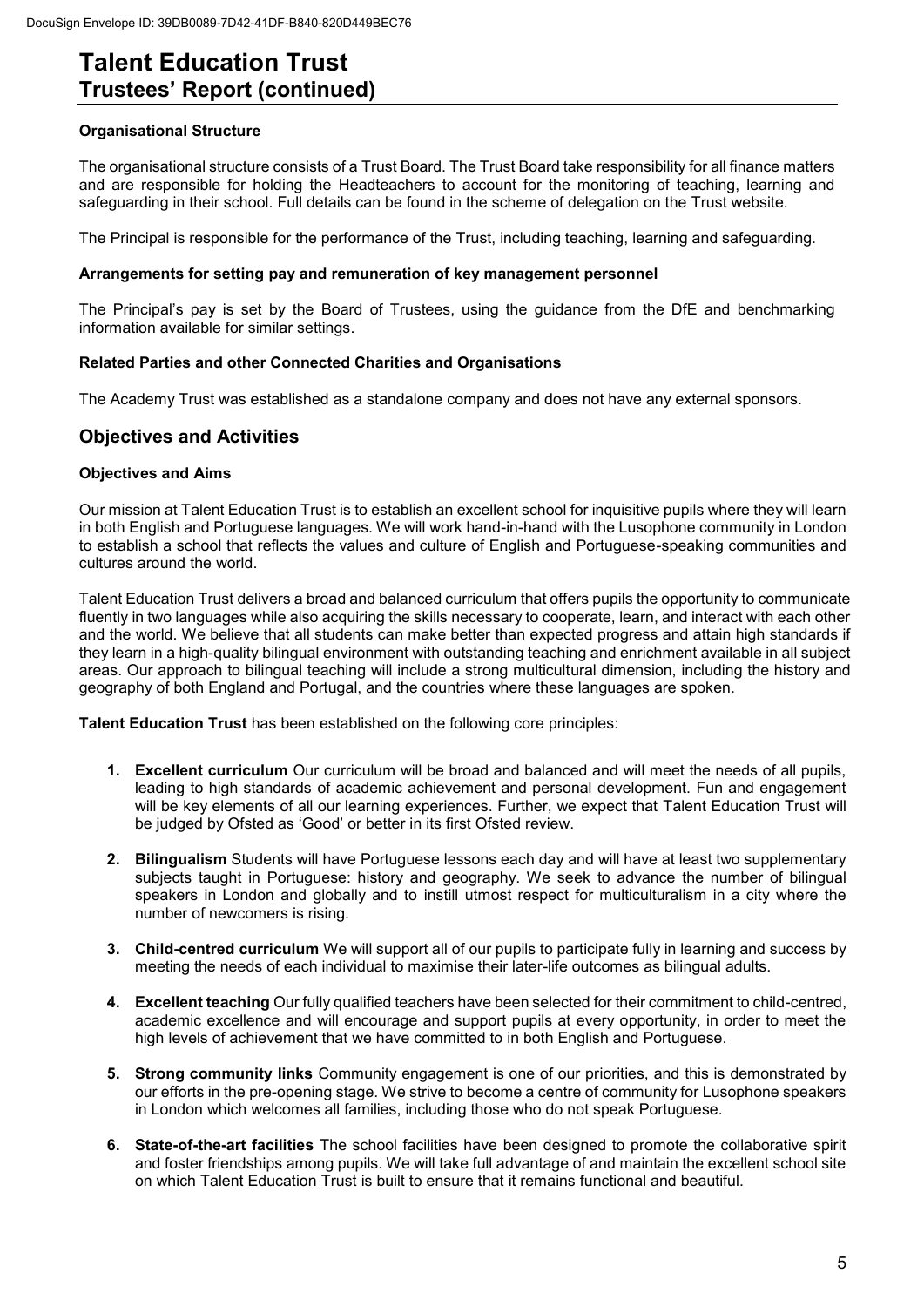- **7. Homework** We will ensure that all work sent home with students is purposeful and gives children the opportunity to share their learning experiences with their parents and carers.
- **8. Parent-friendly approach** We understand that our students come from working families and we will be offering wraparound care at school. From Monday to Friday throughout term time, Breakfast Club will begin at 7:45am until school begins. After- School Club will run from the end of school until 6:00pm.
- **9. After-School Club** We see after-school activities as co-curricular activities. They will complement what pupils are learning throughout the school day and will broaden their in-class learning experience, help them to achieve a higher level of thinking, and engage in activities which will help them to develop personally and socially.
- **10. Lusophone influence** Community groups in the Lusophone community such as the Camões Institute have offered us unique access to supplementary materials beyond the normal range of resources, such as additional Portuguese teachers and musical instruments. These will be used throughout the curriculum and during enrichment times to supplement pupils' learning and language skills.

The strategies for achieving these objectives and criteria to assess progress towards objectives were:

|                   | SUMMARY OF OVERALL EFFECTIVENESS (FROM SIA REPORT Summer 2021)                                                                                         | Self-        |
|-------------------|--------------------------------------------------------------------------------------------------------------------------------------------------------|--------------|
|                   |                                                                                                                                                        | <b>Evalu</b> |
|                   |                                                                                                                                                        | ation        |
|                   |                                                                                                                                                        | Grade        |
| <b>Quality of</b> | <b>Evaluation:</b>                                                                                                                                     | G            |
| <b>Education</b>  |                                                                                                                                                        |              |
|                   | Outcomes that are above national averages (compared against 2019 data) have been achieved at APSoL                                                     |              |
|                   | this year. The Principal has undertaken an analysis of the end of year data and is using this to identify                                              |              |
|                   | immediate priorities for the next academic year.<br>Given the various lockdowns and periods of absence due to covid-related or illness-related issues, |              |
|                   | Communication & Language (C&L) is the school's overall area for development as this is a barrier to other                                              |              |
|                   | specific areas. This is mainly due to having a high number of pupils with no English on entry (ESL) as well                                            |              |
|                   | as absence from school due to lockdowns.                                                                                                               |              |
|                   | Pupil outcomes overall are good, with 73% (19) achieving a Good Level of Development overall.                                                          |              |
|                   | Curriculum                                                                                                                                             |              |
|                   | Knowledge organisers and project planners include visuals, clear outcomes and are in dual language format                                              |              |
|                   | - key facts and key questions feature prominently                                                                                                      |              |
|                   | Home learning project planner includes practical activities to support the school's ethos that 'every lesson is                                        |              |
|                   | a language lesson'                                                                                                                                     |              |
|                   | Core curriculum focus based on pupils not meeting expected standards in assessment reviews                                                             |              |
|                   | Small group interventions have focused on areas of the curriculum most impacted by school closure and                                                  |              |
|                   | form part of the effective 'catch up' strategy.                                                                                                        |              |
|                   | A small number of changes have been implemented since the full reopening including reorganising of time                                                |              |
|                   | table to ensure that late starters did not miss essential phonics work                                                                                 |              |
|                   | There continue to be a high priority on rewarding with early skills and whole text approach and stories read                                           |              |
|                   | at various times throughout the day with modelled discussion to support comprehension skills in context                                                |              |
|                   | Striver PE scheme introduced and training for staff - also includes mindfulness, nutrition, sleep and other                                            |              |
|                   | wellbeing focus                                                                                                                                        |              |
|                   | Other Outcomes                                                                                                                                         |              |
|                   | assessments - 70% of pupils making strong progress from start using points - pupils not making strong                                                  |              |
|                   | progress receive additional input such as extra daily reading and additional phonics sessions                                                          |              |
|                   | Lowest group in reading scheme are already at end of Reception class expectations and a considerable                                                   |              |
|                   | number of pupils are comfortably reading within Y1 expectations                                                                                        |              |
|                   | 85% of pupils are at least 'on track' with reading Phonics                                                                                             |              |
|                   | Moderation of evidence was undertaken by the principal and a further moderation exercise was organised                                                 |              |
|                   | with another local school, St Anne's Primary, for GLD and EYFS profile                                                                                 |              |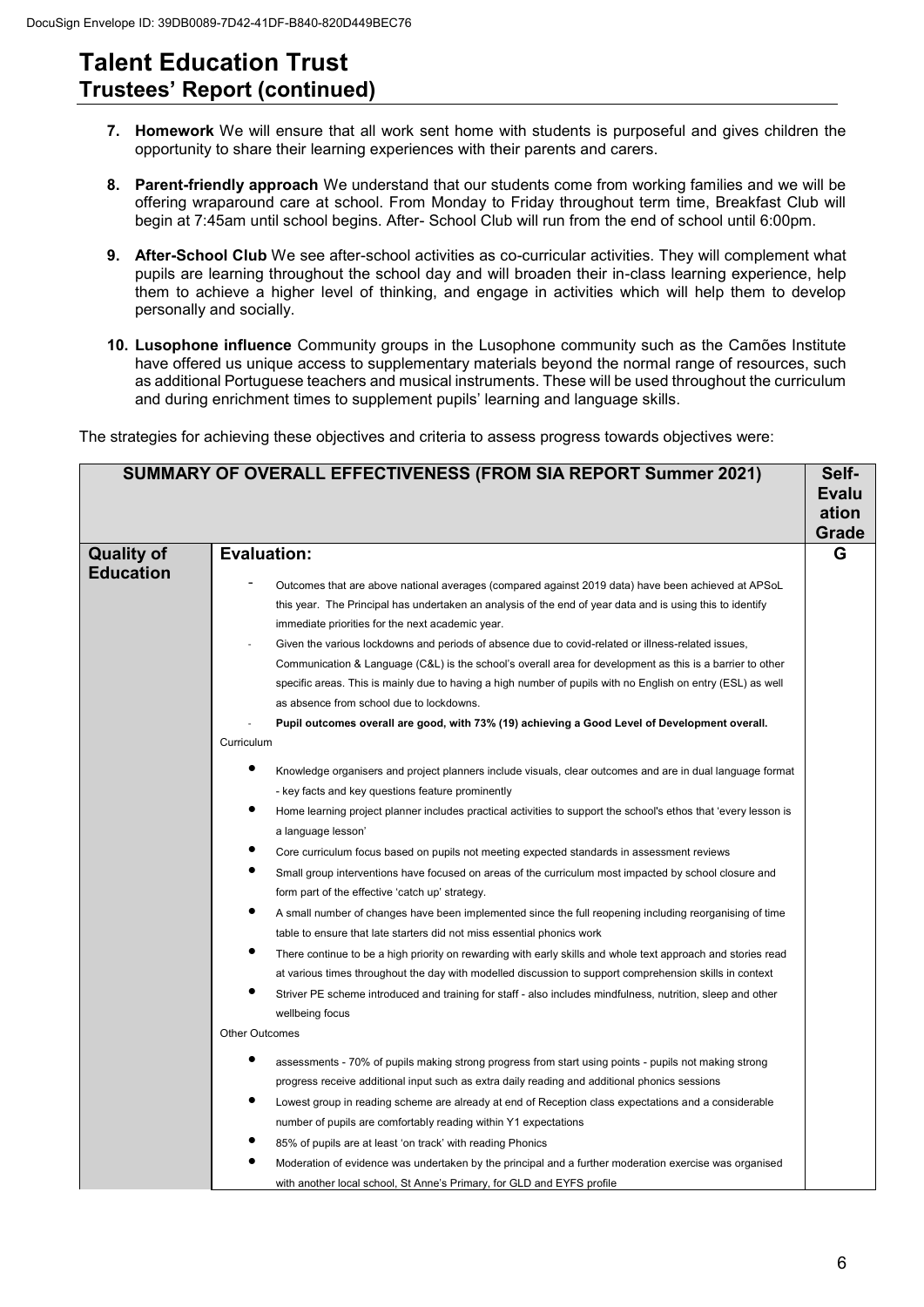| <b>Behaviour</b><br>and Safety                      | <b>Evaluation:</b>                                                                                                                                                                                                                                                                                                                                                                                                                                                                                                                                                                                                                                                                                                                                 | G      |
|-----------------------------------------------------|----------------------------------------------------------------------------------------------------------------------------------------------------------------------------------------------------------------------------------------------------------------------------------------------------------------------------------------------------------------------------------------------------------------------------------------------------------------------------------------------------------------------------------------------------------------------------------------------------------------------------------------------------------------------------------------------------------------------------------------------------|--------|
|                                                     | Pupil behaviour continues to be excellent as a result of the clear routines, high expectations and the warm,<br>confident and assertive manner in which staff engage with pupils.<br>Pupils' attitudes to learning have been extremely positive upon the full re-opening of the school following the<br>period of lockdown and national restrictions.                                                                                                                                                                                                                                                                                                                                                                                              |        |
| <b>Personal</b><br><b>Development</b><br>Leadership | <b>Evaluation:</b><br>O<br>Nurture and wellbeing are front and centre of the approach to working with pupils at APSoL<br>O<br>Pupils' personal development continued to have a high priority during lockdown with a focus<br>around key literacy texts used to promote and stimulate discussion and understanding of<br>personal and social development.<br>O<br>School staff have worked directly with parents and carers to support with specific development<br>needs such as guidance around separation anxiety and supporting independence.<br><b>Evaluation:</b>                                                                                                                                                                             | G<br>G |
| and<br><b>Management</b>                            | O<br>The principal has continued to implement a program of monitoring and feedback, both formally<br>and informally, to ensure the continued high standards in teaching and learning at APSoL.<br>O<br>Evidence from monitoring observations demonstrate a drive for excellence; even when<br>observations are of outstanding practice, teachers are supported to identify ways to ensure that<br>all pupils continue to make progress                                                                                                                                                                                                                                                                                                             |        |
| <b>EYFS</b>                                         | <b>Evaluation:</b><br>Standards of teaching and learning in the EYFS are good. Progress is evident in pupils' books, triangulation of evidence.<br>The delivery of remote learning was in line with the EYFS curriculum that would have been taught in school.<br>'Return to school' assessments were carried out using assessment for learning methods and these have been used to plan next<br>steps for pupils.<br>The monitoring of teaching indicates that teaching at APSoL is currently good or better.<br>The principal works alongside the teachers and provides regular feedback and targets professional development accordingly.<br>The development of the EYFS setting and the school site supports the pupils' learning experiences. | G      |
| <b>Overall</b><br><b>Effectiveness</b>              | Good (July 2021 in liaison with School Improvement Advisor)                                                                                                                                                                                                                                                                                                                                                                                                                                                                                                                                                                                                                                                                                        |        |

#### **Public Benefit**

In setting the objectives and planning activities the Trustees have given careful consideration to ensuring compliance with the Charity Commission's general guidance on public benefit.

### **Strategic Report**

#### **Achievements and Performance**

#### **Key Performance Indicators**

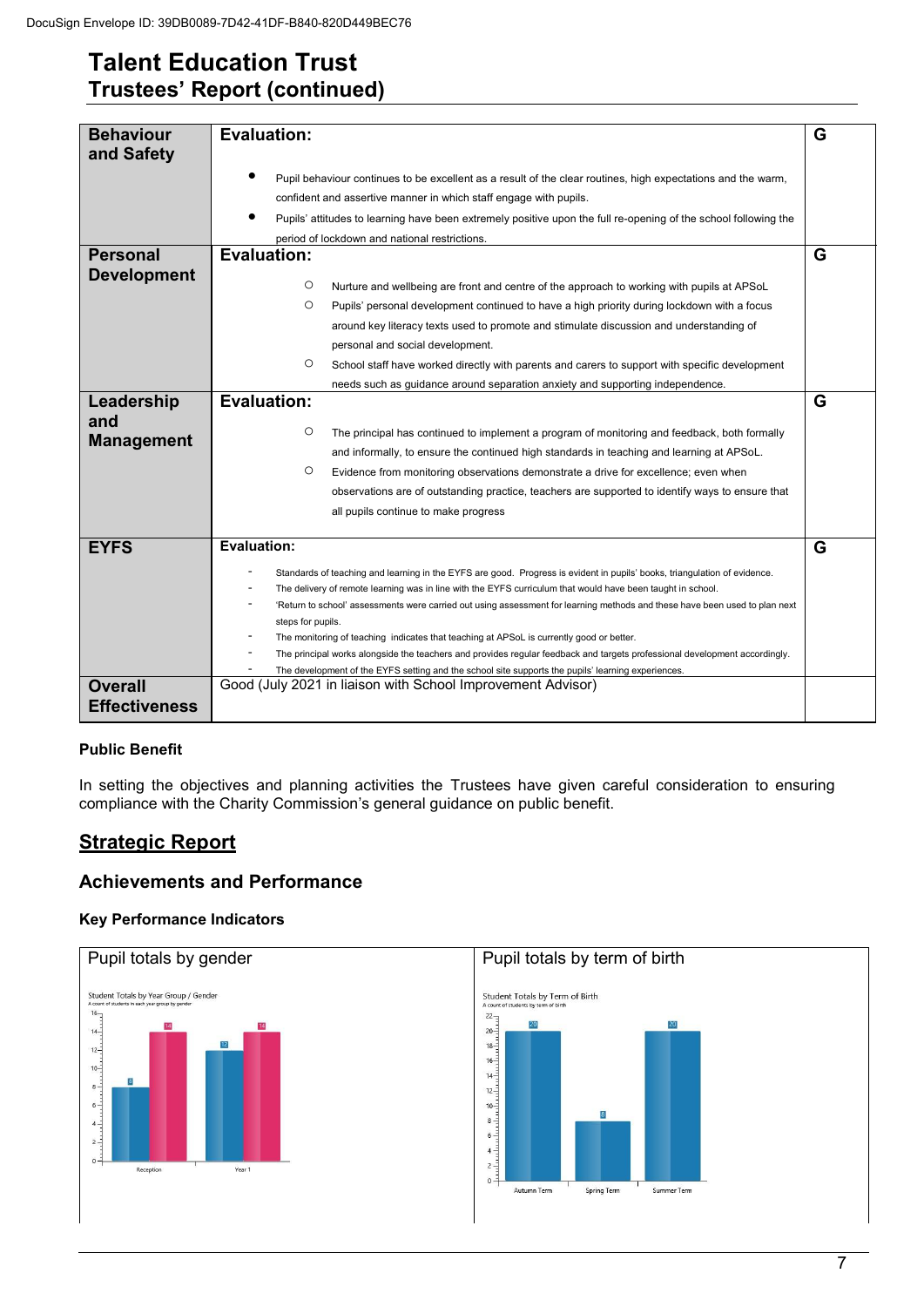

| Pupil Attendance: As per 20/09/2021                 |                     |                              |  |  |  |  |
|-----------------------------------------------------|---------------------|------------------------------|--|--|--|--|
| Year group                                          | Attendance %        | National Averages (AUT 2019) |  |  |  |  |
| Reception (all children)                            | 93.27% year to date | 95.07%                       |  |  |  |  |
| Statutory age (5 years+)                            |                     | 95.07%                       |  |  |  |  |
| Reception authorised absence                        |                     | 3.61%                        |  |  |  |  |
| Reception unauthorised absence                      |                     | 1.32%                        |  |  |  |  |
| Pupils whose overall absence is<br>greater than 10% |                     | 13.14%                       |  |  |  |  |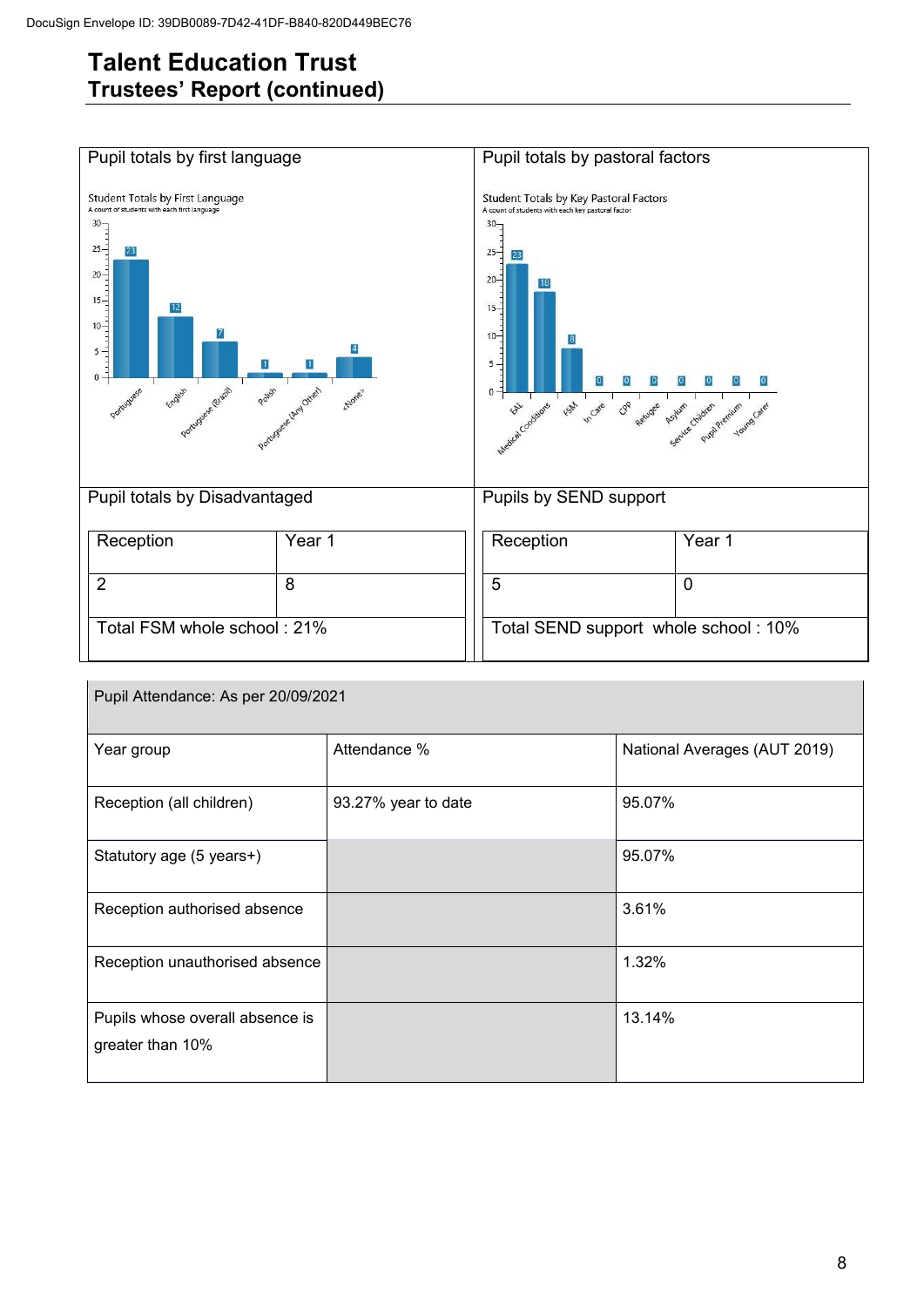Admissions for September 2021

#### Reception 2021

Wandsworth allocated 24 Reception places. 23 accepted to start this September, 1 deferred entry for September 2022 and one couldn´t join due to family not being able to relocate near the school.

All children have settled in well. SENCO (Principal) has carried out observations and identified need ensuring that external assessments are carried out promptly. EP will visit APSOL in September as a result of early intervention.

Commentary: Pending and recurring issue for the school which needs Governor attention and involvement.

APsoL was in the Local Authority admissions brochure for this year. Publications about the school were done before National Offer Day. Other publications include regular posts on social media, flyer distribution, communication on the school website. Tours and Open days published. However, still attracting mainly, children from Portuguese speaking backgrounds. External advisors and visitors, report their misconception about the school´s provision due to the name.

Governance need to consider factors presented which may affect sustainability of the school.

- $\geq$  Limited profile we don't yet have an Ofsted report or published data
- $\geq$  Admissions school mainly attracting Portuguese families or those with from a Portuguese speaking background. HT has published lots of information about the school being a community school.
- $\triangleright$  General misconceptions from families surrounding the area that the school just teaches in Portuguese, and that they want their child to learn English.

In-year admissions:

Year 1 – This September, we gained 2 new children (one was with us in Reception Autumn term but moved temporarily abroad and another joined from another school). We lost 2 children: 1 due to living in Newham and eldest sibling needing special education, another purely because of long commute.

Governors to consider 50% admissions from out-of-borough as many parents find the journey extremely difficult (Wandsworth is very busy and the school is located directly on the South Circular) posing lots of traffic issues.

Overall effectiveness including the promotion of pupils SMSC

Links with parents, school community

SMSC opportunities by class / curriculum enrichment**.** See SIA report.

This September: new assembly schedule, trip for year 1, curriculum meetings for parents of children in both year groups. Assemblies are structured as follows: whole school theme (value/seasonal), Portuguese assembly (story/cultural), Music assembly (thematic/seasonal/ composer knowledge), class assembly PSHE focus, Achievement assembly.

Music lessons have been a huge success this term for children in Reception and Year 1. Our music teacher is from the Wandsworth Music service, providing whole class instrumental tuition from year 1.

This year we have fully implemented Jigsaw PSHE curriculum in Reception and Year 1 as it is in line with 2020 Framework, promotes wellbeing as it has a mindfulness approach teaching children strategies to support their emotional needs and citizenship skills.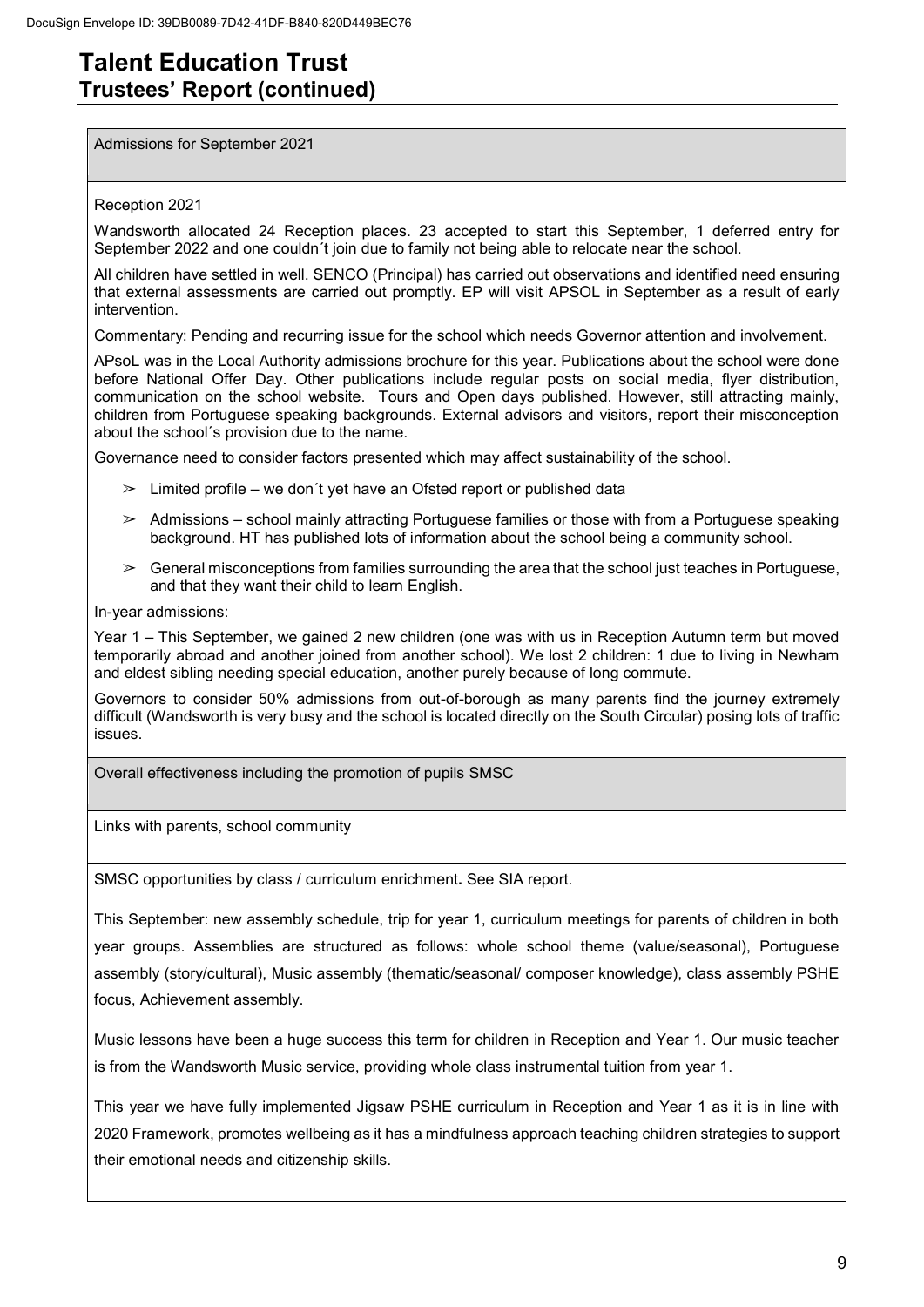Quality of Education

See SIA report summer 2020.

We now have a new staff member, and ECT (Early Career Teacher) who was trained at Herbert Morrison (Lambeth Teaching School Alliance) and was a nursery teacher prior to that. Monitoring shows that the ECT is settling in well and regardless of the challenges with the needs of the children, she is proving to be on track to become a good teacher.

Our Year 1 teacher is experienced and the head has been supporting with curriculum implementation as well as teacher expectations given that the children are now in Year 1. The teacher is managing the children's transition from Reception to year 1 well.

We have adopted various schemes to support the teacher's subject knowledge and curriculum coverage. The schemes include:

Whiterose Maths, Literacy Tree, Kent science scheme, Jigsaw PSHE, RE SACRE syllabus Wandsworth, Striver for PE and Music with the Wandsworth Music Syllabus.

In terms of assessment, Year 1 use end of term assessments for maths following Whiterose, phonics termly assessments using RWinc. In Reception, the school has brought in a digital assessment and recording tool from the Early Excellence Centre called EEaXT. This provides staff with the opportunity to record observations, share with parents and create a digital learning journey. In terms of assessment, leaders can analyse data entered and quality of observations by pupil, by groups and whole cohort. This tool has been fully updated to be in line with new framework (new Early Learning Goals) and Development matters documents.

8.2 School Targets 2022

% on track to get GLD at the end of Reception. (22 children)

| 2021 GLD | Baseline 2021                      | Target for summer 2022                                     |
|----------|------------------------------------|------------------------------------------------------------|
| 73%      | 73% showing Reception<br>readiness | 80+% expected to achieve GLD<br>once they acquire English. |
|          |                                    |                                                            |

Targets for year 1 summer 2022: (26 children)

| <b>Reading</b> |                                                          | Writing   |           |        |                         |           |
|----------------|----------------------------------------------------------|-----------|-----------|--------|-------------------------|-----------|
| Expected+      | Exceeding                                                | Expected+ | Exceeding |        | Expected +              | Exceeding |
| 80%            | 23%                                                      | 80%       | 20%       |        | 84%                     | 27%       |
|                | On track for passing Phonics screening:                  |           |           |        | Target for summer 2022: |           |
|                | 90% on track including those who are having intervention |           |           | $85%+$ |                         |           |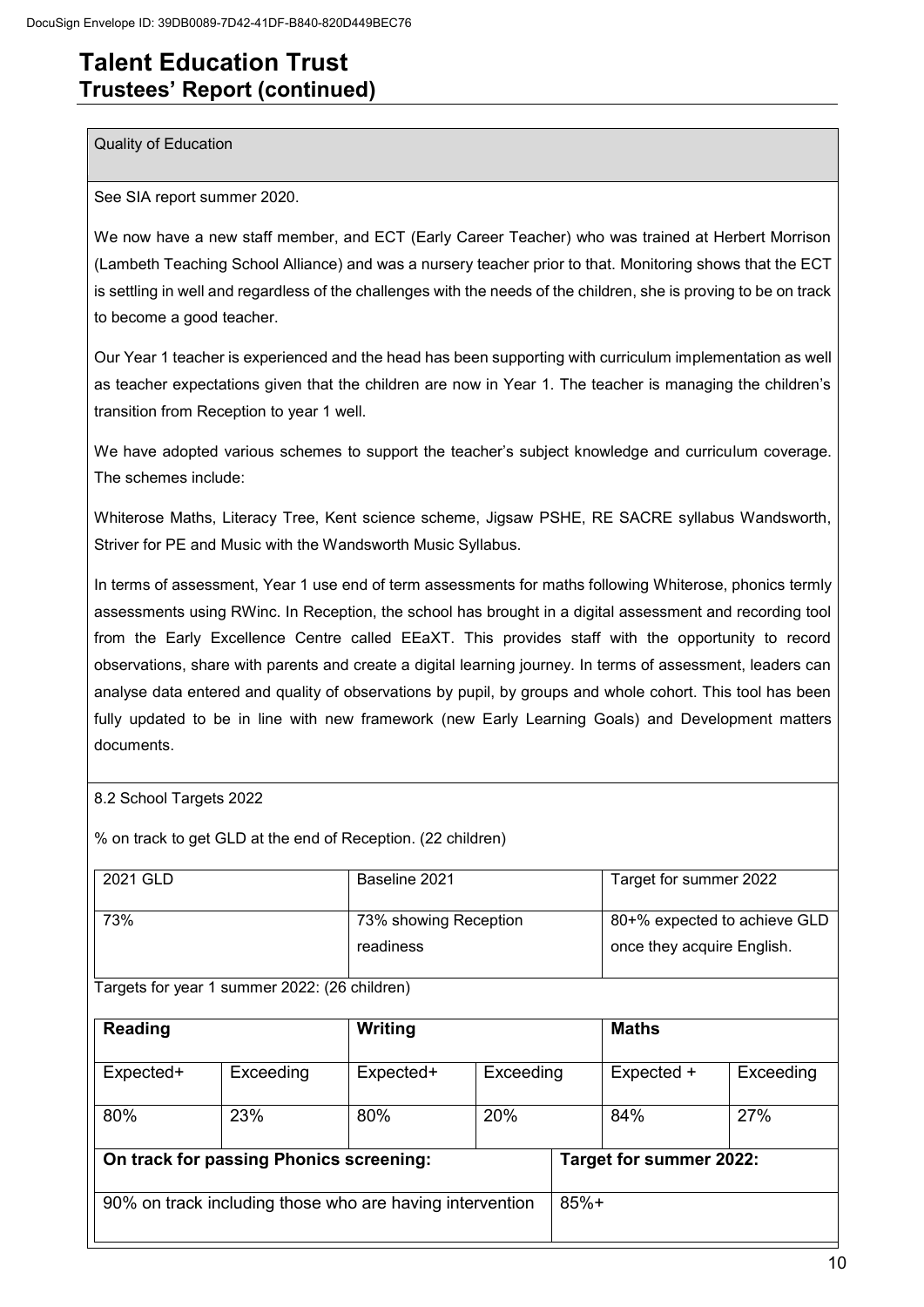#### **Going Concern**

After making appropriate enquiries, the Board of Trustees has a reasonable expectation that the Academy Trust has adequate resources to continue in operational existence for the foreseeable future. For this reason, it continues to adopt the going concern basis in preparing the Financial Statements. Further details regarding the adoption of the going concern basis can be found in the Statement of Accounting Policies.

#### **Financial Review**

#### **Financial Performance**

For the year ended 31 August 2021, being the first year of operation under its Funding Agreement, the Academy Trust's total income (excluding capital grants) was £409,061 while the total expenditure (excluding depreciation) was £387,132, resulting in a net surplus for the year of £21,929.

Total funds at 31 August 2021 were £107,338 of which £86,670 related to fixed assets. General revenue funds for the Trust at 31 August 2021 were £20,668.

#### **Reserves Policy**

The Board of Trustees will review the reserve levels annually. The review will encompass the nature of the income and expenditure streams, the need to match income with commitments and the nature of reserves. The minimum target for these reserves should be equal to one month's average operational costs such as salaries and pensions, occupancy costs and external services costs. The reason for this is to provide sufficient working capital to cover delays between spending and receipt of grants and to provide a cushion to deal with unexpected emergencies such as urgent maintenance. This is outlined in the Reserves Policy.

The Academy Trust's current level of operating reserves at 31 August 2021 is £20,668, which is represented by the restricted income funds and the unrestricted income funds. Although the current level of reserves is slightly below the target level identified above, the year ended 31 August 2021 is the Academy Trust's first year of operation as a free school as the Trustees see the ongoing growth and development of the school as an opportunity to further build these reserves.

#### **Investment Policy**

The Trust does not currently have any investments. All funds re held in the Trust's bank account with its principal banker.

#### **Principal Risks and Uncertainties**

The trust has identified the following as a sample of the risks and uncertainties it faces and the means by which it intends to control against them:

| <b>Sub</b><br>category            | <b>Specific</b>                                                                      | Likelihood<br>οf<br>occurring<br>$(5=high,$<br>$1 = low$ | Impact if<br><b>occurs</b><br>$(5 = high,$<br>$1 = low$ | Overall<br>risk rating<br>likelihood<br>x Impact | <b>Control procedures</b><br>and target dates                                                 |
|-----------------------------------|--------------------------------------------------------------------------------------|----------------------------------------------------------|---------------------------------------------------------|--------------------------------------------------|-----------------------------------------------------------------------------------------------|
| <b>Charitable</b><br>objects risk | Academy is not operating within its<br>Articles of Association                       |                                                          | 4                                                       | 4                                                | Governors keep<br>under review.<br>Accountant's monitor<br>R&P to review<br>Articles Annually |
|                                   | Academy's Articles of Association<br>become out of date/are no longer<br>appropriate |                                                          |                                                         |                                                  | Governors keep<br>under review<br>R&P to review<br>Articles Annually                          |
|                                   | Academy receives unfavourable<br>Ofsted report                                       |                                                          | 5                                                       | 5                                                | School improvement<br>cycle including action<br>plans and external<br>moderation              |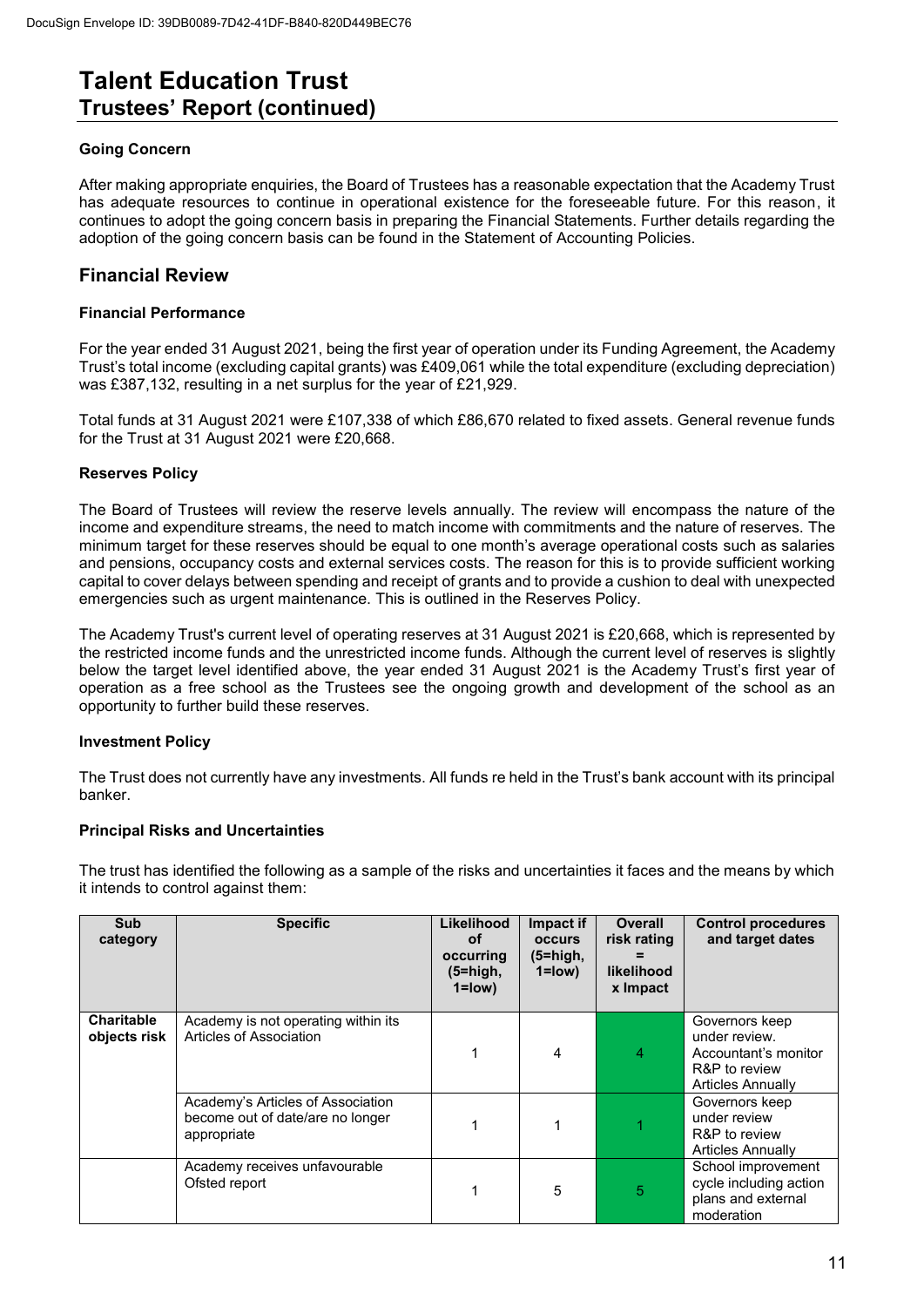| <b>Sub</b><br>category            | <b>Specific</b>                                                                                                     | Likelihood<br><b>of</b><br>occurring<br>(5=high,<br>$1 = low$ | Impact if<br>occurs<br>$(5=high,$<br>$1 = low$ ) | <b>Overall</b><br>risk rating<br>likelihood<br>x Impact | <b>Control procedures</b><br>and target dates                                                                                                                                                                                                                                                                                                                                                                                                                                                                                                                                                                                                                                                                                                                                                                          |
|-----------------------------------|---------------------------------------------------------------------------------------------------------------------|---------------------------------------------------------------|--------------------------------------------------|---------------------------------------------------------|------------------------------------------------------------------------------------------------------------------------------------------------------------------------------------------------------------------------------------------------------------------------------------------------------------------------------------------------------------------------------------------------------------------------------------------------------------------------------------------------------------------------------------------------------------------------------------------------------------------------------------------------------------------------------------------------------------------------------------------------------------------------------------------------------------------------|
| Long term<br>demand<br>risk       | Insufficient demand for Academy's<br>services leaves it unsustainable                                               | 1                                                             | 4                                                | 4                                                       | Ensure full school<br>role SIP                                                                                                                                                                                                                                                                                                                                                                                                                                                                                                                                                                                                                                                                                                                                                                                         |
| <b>Competitio</b><br>n risk       | Presence of other organisations with<br>similar objects and little scope for<br>differentiation                     | 1                                                             | 4                                                | 4                                                       | Outstanding Ofsted /<br>school full with<br>waiting list                                                                                                                                                                                                                                                                                                                                                                                                                                                                                                                                                                                                                                                                                                                                                               |
|                                   | Other organisations competing for the<br>same sources of income                                                     | 1                                                             | 4                                                | 4                                                       | Awareness of local<br>nursery businesses<br>and what they are<br>able to offer. Try and<br>ensure flexibility re<br>parents requirements<br>in order to remain<br>competitive.                                                                                                                                                                                                                                                                                                                                                                                                                                                                                                                                                                                                                                         |
| <b>Stakeholde</b><br>r Risk       | Beneficiaries/other stakeholders/don't<br>consider that Academy provides a<br>valuable/high quality service         | 1                                                             | 5                                                | 5                                                       | Annual parental<br>questionnaire.<br>Maintaining high<br>standards, consistent<br>service, effective<br>communication with<br>stakeholders                                                                                                                                                                                                                                                                                                                                                                                                                                                                                                                                                                                                                                                                             |
| <b>Insurance</b><br>Risk          | Risk of financial loss/inability to<br>replace items if Academy does not<br>have adequate insurance cover           | 1                                                             | 5                                                | 5                                                       | Adequately covered<br>incl. absence ins/<br>Reviewed annually.                                                                                                                                                                                                                                                                                                                                                                                                                                                                                                                                                                                                                                                                                                                                                         |
| Macro-<br>economic<br><b>Risk</b> | Risk of the impact an uncontrollable<br>event will have on the Academy eg<br>recession, war, oil crisis<br>Covid 19 | 5                                                             | 4                                                | 20                                                      | Manage reserves to<br>reduce risks. Annual<br>review of staffing.<br>Income is reduced<br>due to the temporary<br>closure of the<br><b>Extended Services</b><br>Business, therefore<br>this will impact on the<br>overall academy<br>reserves. Impact will<br>be minimised by<br>using furlough<br>scheme run by<br>HMRC for staff<br>employed by<br><b>Extended Services.</b><br>Additional costs to the<br>academy will also be<br>incurred due to the<br>health & safety<br>resources required to<br>make the school<br>environment safe to<br>staff & pupils.<br>Due to self isolating &<br>ensuring office space<br>is safe je distance<br>measures.<br>Procedures are in<br>place to ensure<br>authorisation<br>processes are<br>adhered to. This is<br>carried out via email<br>and meetings via<br>Teams/Zoom. |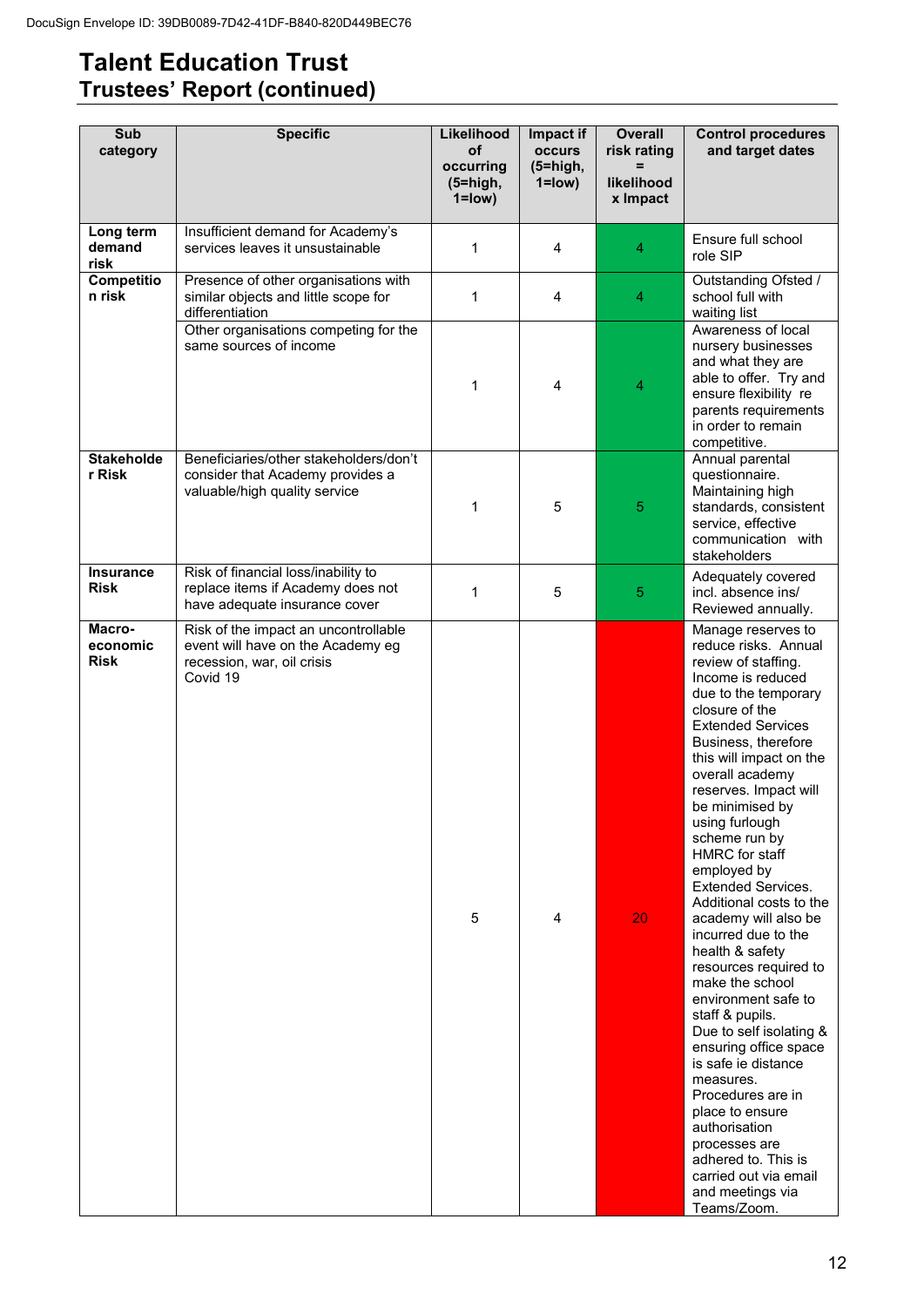| Sub<br>category                           | <b>Specific</b>                                                                                           | Likelihood<br>of<br>occurring<br>$(5=high,$<br>$1 = low$ | Impact if<br><b>OCCULS</b><br>$(5 = high,$<br>$1 = low$ | Overall<br>risk rating<br>likelihood<br>x Impact | <b>Control procedures</b><br>and target dates                                       |
|-------------------------------------------|-----------------------------------------------------------------------------------------------------------|----------------------------------------------------------|---------------------------------------------------------|--------------------------------------------------|-------------------------------------------------------------------------------------|
| <b>Natural</b><br><b>Disaster</b><br>risk | Risk of the impact an uncontrollable<br>event will have on the Academy eg<br>fire/flood                   | $\overline{2}$                                           | 4                                                       | 8                                                | <b>Business Continuity</b><br>policy EEASE<br>Some risks<br>transferred to insurers |
| <b>Technology</b><br><b>Risk</b>          | Information Security risk                                                                                 | 3                                                        | 4                                                       | 12 <sup>2</sup>                                  | <b>ICT Policy/support</b><br>package. Robust<br>back up procedures                  |
|                                           | Virus/Corruption of data risk                                                                             | 3                                                        | 4                                                       | 12                                               | ICT Policy/ support<br>package. Anti-virus<br>software                              |
|                                           | IT systems out of date/no longer<br>supported                                                             | 3                                                        | 4                                                       | 12 <sup>2</sup>                                  | <b>ICT Policy/support</b><br>package/ICT planning                                   |
|                                           | Home Working due to COVID – risk re<br>home computers being used for<br>academy work (security<br>(ssues) | 5                                                        | 4                                                       | 20                                               | School Laptops are<br>issued for home<br>working purposes                           |

#### **Plans for future periods**

The Academy Trust's plans for future periods are:

- To continue to grow the school with new year groups joining.
- Completion of the School building project.
- Consider future expansion plans once the school is more established.

#### **Disclosure of Information to Auditors**

In so far as the Trustees are aware:

- there is no relevant audit information of which the Academy Trust's Auditor is unaware; and
- the Trustees have taken all steps that they ought to have taken to make themselves aware of any relevant audit information and to establish that the Auditor is aware of that information.

The Trustees would like to propose that Cooper Parry Group Limited be reappointed as the auditors for Talent Education Trust for 2021 - 2022.

This report, incorporating a Strategic Report, was approved by order of the Board of Trustees on 31 December 2021 and signed on their behalf by:

-DocuSigned by: Regina Duarte  $\frac{\theta}{16674A111E7DD4DB...}$ 

*Regina Duarte*  **Chair of Board of Trustees**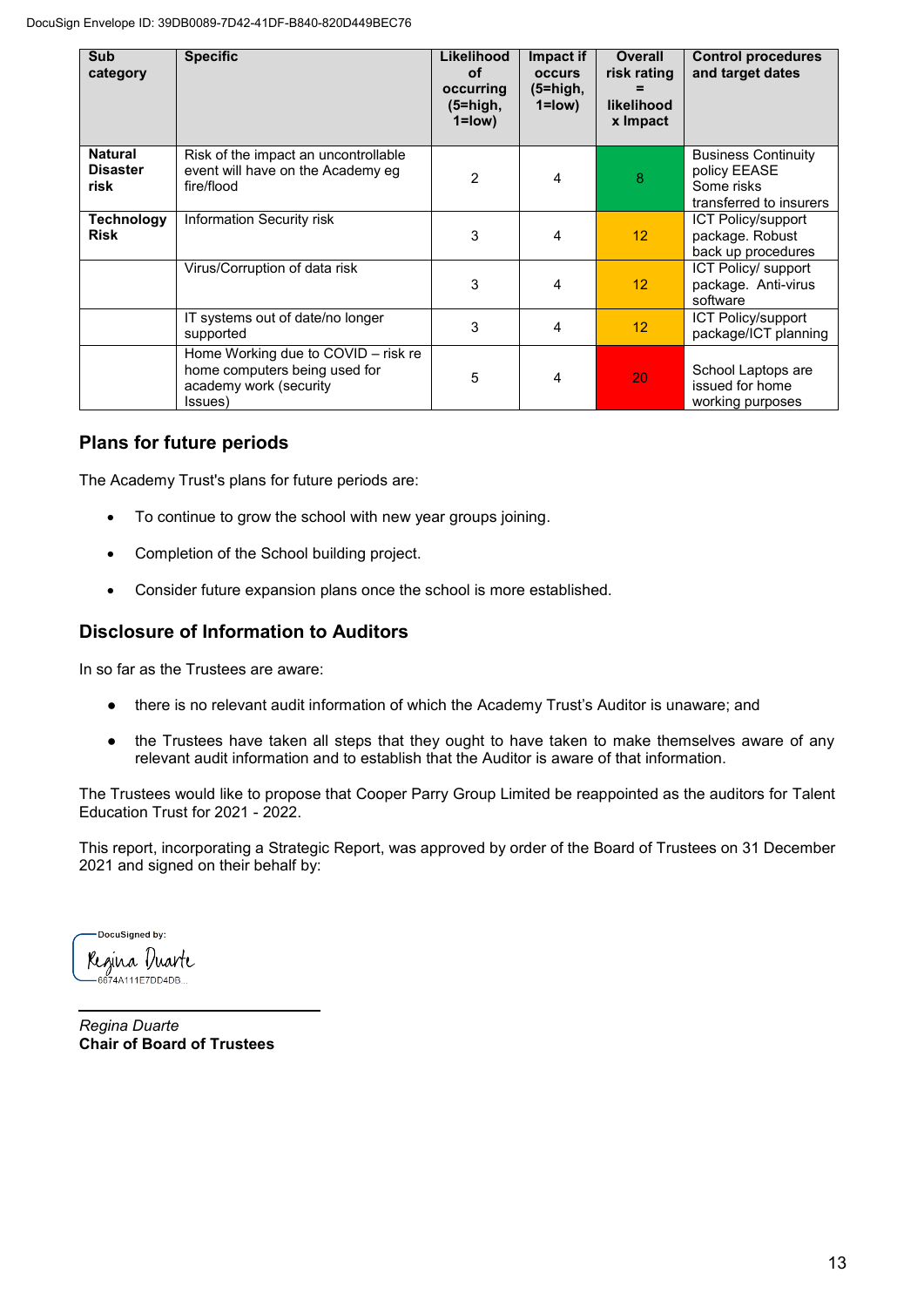### **Talent Education Trust Governance Statement (Continued)**

### **Scope of Responsibility**

As Trustees we acknowledge we have overall responsibility for ensuring that the Academy Trust has an effective and appropriate system of control, financial and otherwise. However, such a system is designed to manage rather than eliminate the risk of failure to achieve business objectives, and can provide only reasonable and not absolute assurance against material misstatement or loss.

As Trustees, we have reviewed and taken account of the guidance in DfE's Governance Handbook and Competency Framework for Governance.

The Board of Trustees has delegated the day-to-day responsibility to the Principal, as Accounting Officer, for ensuring financial controls conform with the requirements of both propriety and good financial management and in accordance with the requirements and responsibilities assigned to it in the funding agreement between the Academy Trust and the Secretary of State for Education. The Principal is also responsible for reporting to the Board of Trustees any material weaknesses or breakdowns in internal control.

#### **Governance**

The information on governance included here supplements that described in the Trustees' Report and in the Statement of Trustees' Responsibilities. The Board of Trustees has formally met 5 times between 1 September 2020 and 31 August 2021. Attendance during the period at meetings of the Board of Trustees was as follows:

|                              | <b>MEETINGS ATTENDED</b> | <b>ELIGIBLE MEETINGS</b> |
|------------------------------|--------------------------|--------------------------|
| <b>Trustee</b>               |                          |                          |
| Carlos Brito                 |                          | 5                        |
| Regina Duarte (Chair)        |                          | 5                        |
| Rachel Martin                | 4                        |                          |
| Nuno Paralta Andrade         | 3                        | 5                        |
| Ana Silva                    | 0                        |                          |
| <b>Charles David Skinner</b> | 3                        | 5                        |
| <b>Bernard Stilwell</b>      |                          | 5                        |
| <b>Christopher Toye</b>      |                          |                          |
| Pedro Xavier                 |                          |                          |

In addition to these meetings, the Board of Trustees met for finance training in February 2021. The Accounting Officer meets with the finance team every month to review financial information for the Trust.

The Board of Trustees has established a Finance and Audit Committee as a sub-Committee to the main Board. The role of the Finance and Audit Committee has been fulfilled by the main Board in the year ended 31 August 2021 but will pass to the sub-Committee for the 2021-22 year onwards. The Board of Trustees plan to perform a wider governance review in 2021-22.

#### **Review of Value for Money**

As Accounting Officer, the Chief Executive Officer has responsibility for ensuring that Talent Education Trust delivers good value in the use of public resources. The Accounting Officer understands that value for money refers to the educational and wider societal outcomes achieved in return for the taxpayer resources received.

The Accounting Officer considers how the Trust's use of its resources has provided good value for money during each academic year, and reports to the Board of Trustees where value for money can be improved, including the use of benchmarking data where available. The Accounting Officer for the Academy Trust has delivered improved value for money during the year by:

- Working very closely with the finance team to ensure best value for money for all purchases is obtained.
- Finding creative solutions to problems to ensure that the financial impact on the Trust finances are kept to a minimum.
- Outsourcing certain roles, such as finance, where the employment of a person in the Trust would be too expensive.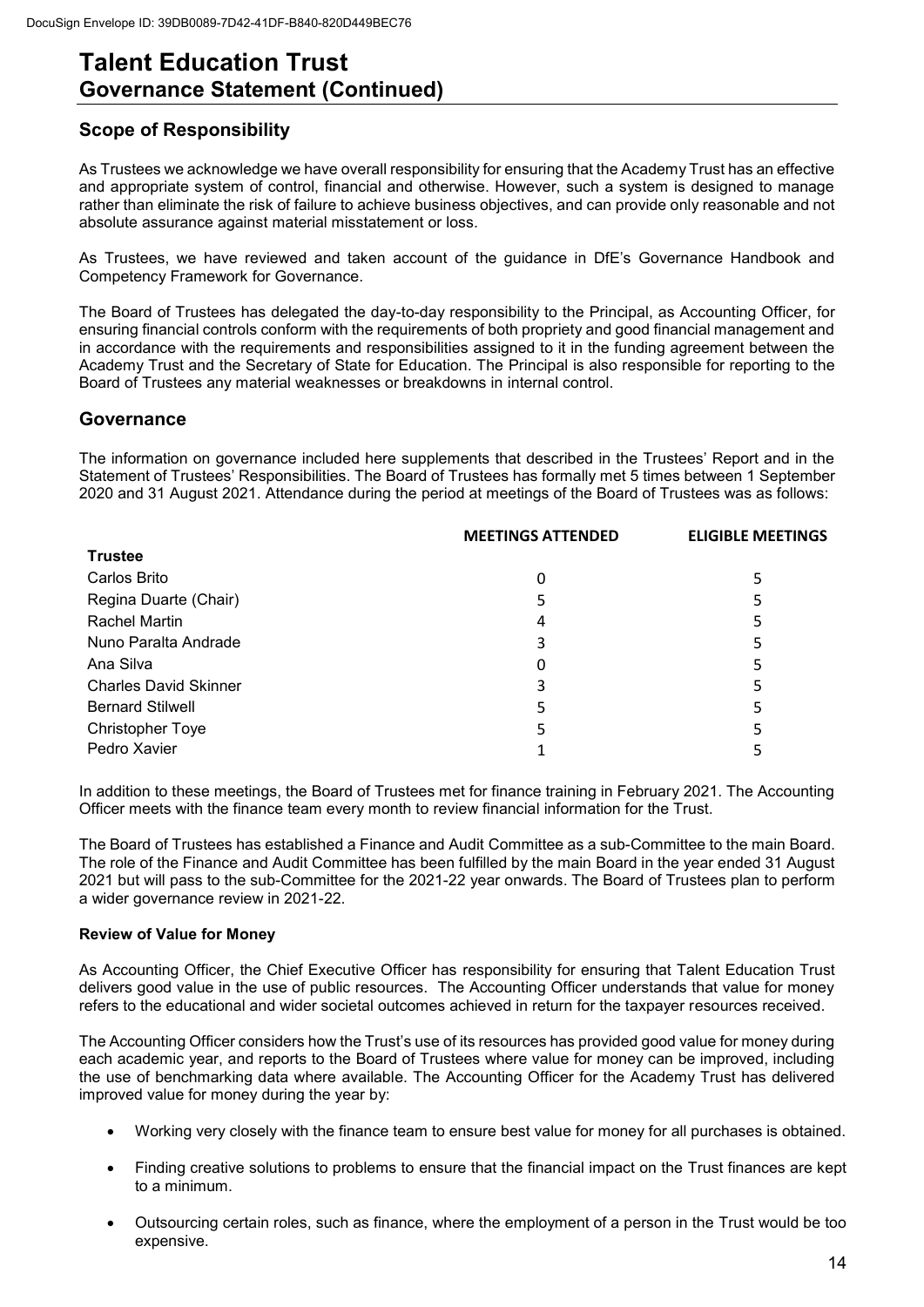### **Talent Education Trust Governance Statement (Continued)**

#### **The Purpose of the System of Internal Control**

The system of internal control is designed to manage risk to a reasonable level rather than to eliminate all risk of failure to achieve policies, aims and objectives. It can therefore only provide reasonable and not absolute assurance of effectiveness. The system of internal control is based on an on-going process designed to identify and prioritise the risks to the achievement of Academy Trust policies, aims and objectives, to evaluate the likelihood of those risks being realised and the impact should they be realised, and to manage them efficiently, effectively and economically.

The system of internal control has been in place in Talent Education Trust for the period 1 September 2020 to 31 August 2021 and up to the date of approval of the Annual Report and Financial Statements.

#### **Capacity to Handle Risk**

The Board of Trustees has reviewed the key risks to which the Academy Trust is exposed together with the operating, financial and compliance controls that have been implemented to mitigate those risks. The Board of Trustees is of the view that there is a formal on-going process for identifying, evaluating and managing the Academy Trust's significant risks that has been in place for the period 1 September 2020 to 31 August 2021 and up to the date of approval of the Annual Report and Financial Statements. This process is regularly reviewed by the Board of Trustees.

#### **The risk and control framework**

The Academy Trust's system of internal financial control is based on a framework of regular management information and administrative procedures including the segregation of duties and a system of delegation and accountability. In particular it includes:

- comprehensive budgeting and monitoring systems with an annual budget and monthly financial reports which are reviewed and agreed by the Accounting Officer;
- regular reviews by the Board of Trustees of reports which indicate financial performance against the forecasts and of major purchase plans, capital works and expenditure programmes;
- clearly defined purchasing (asset purchase or capital investment) guidelines;
- delegation of authority and segregation of duties;
- identification and management of risks; and
- an internal scrutiny review.

The Board of Directors has considered the need for a specific internal audit function and has appointed TIAA as internal auditors.

The internal auditor's role includes giving advice on financial matters and performing a range of checks on the Academy Trust's financial systems. In particular, the checks carried out in the current period included testing of:

- Key financial controls.
- Payroll controls.
- Adherence to ESFA funding conditions.

The Board received one report during the financial year ended 31 August 2021.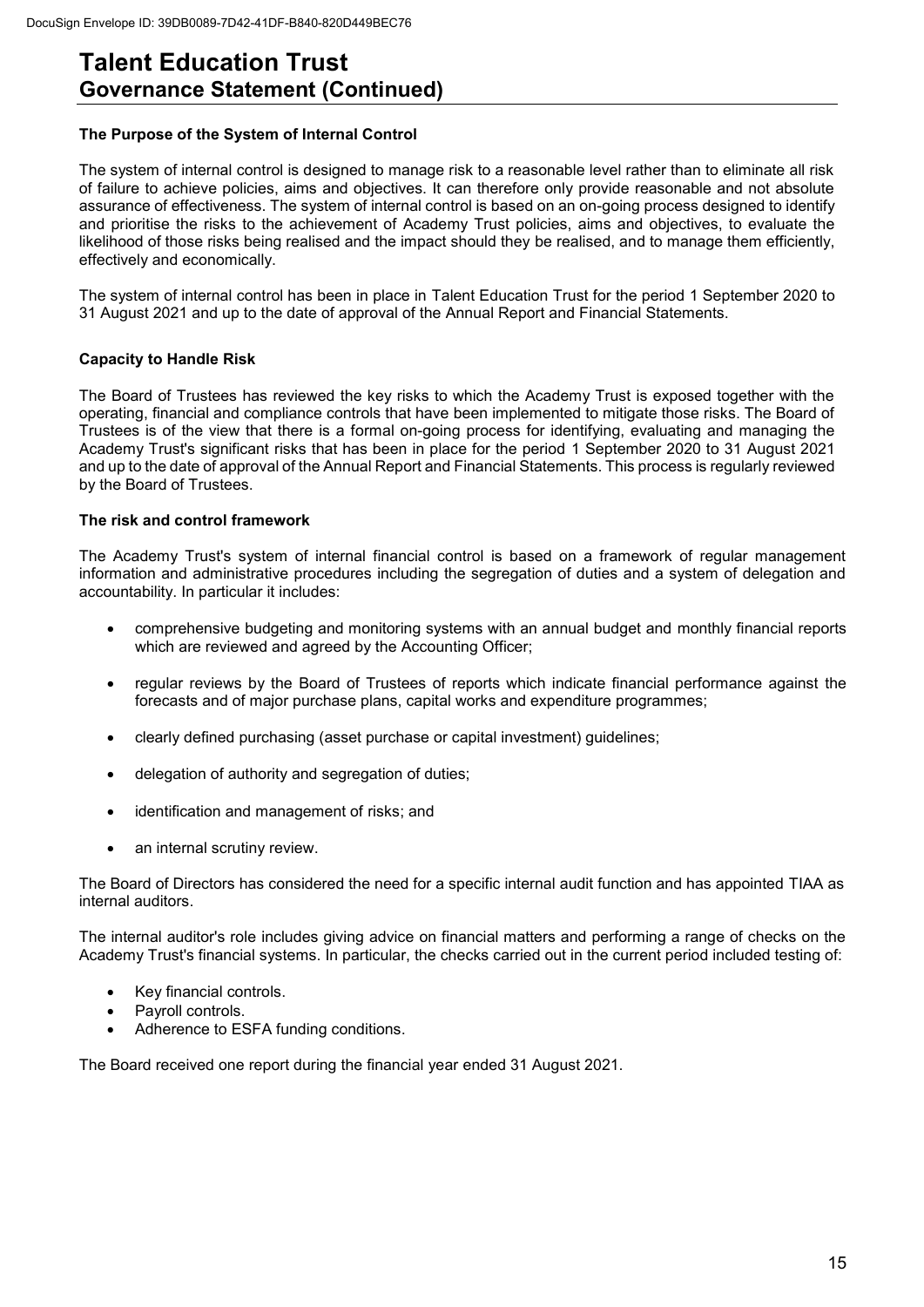### **Governance Statement (continued)**

#### **Review of Effectiveness**

As Accounting Officer, the Principal has responsibility for reviewing the effectiveness of the system of internal control. During the year ended 31 August 2021 the review has been informed by:

- the work of the internal auditor;
- the work of the external auditor;
- the financial management and governance self-assessment process, including the School Resource Management Self-Assessment Tool;
- the work of the executive managers within the Academy Trust who have responsibility for the development and maintenance of the internal control framework.

The Accounting Officer has been advised of the implications of the result of their review of the system of internal control by the Board of Trustees and plans to address weaknesses and ensure continuous improvement of the systems is in place.

Approved by order of the Board of Trustees on 31 December 2021 and signed on its behalf by:

DocuSigned by: ŕ Regina Duarte I 6674A111E7DD4DB..

**Partical Duarte Convention Convention Convention Convention Convention Convention Charles Convention Charles Convention Charles Charles Convention Charles Charles Charles Charles Charles Charles Charles Charles Charles Ch Chair of Board of Trustees** 

DocuSigned by: Marta Correia 61AB8DEFFDF64CE...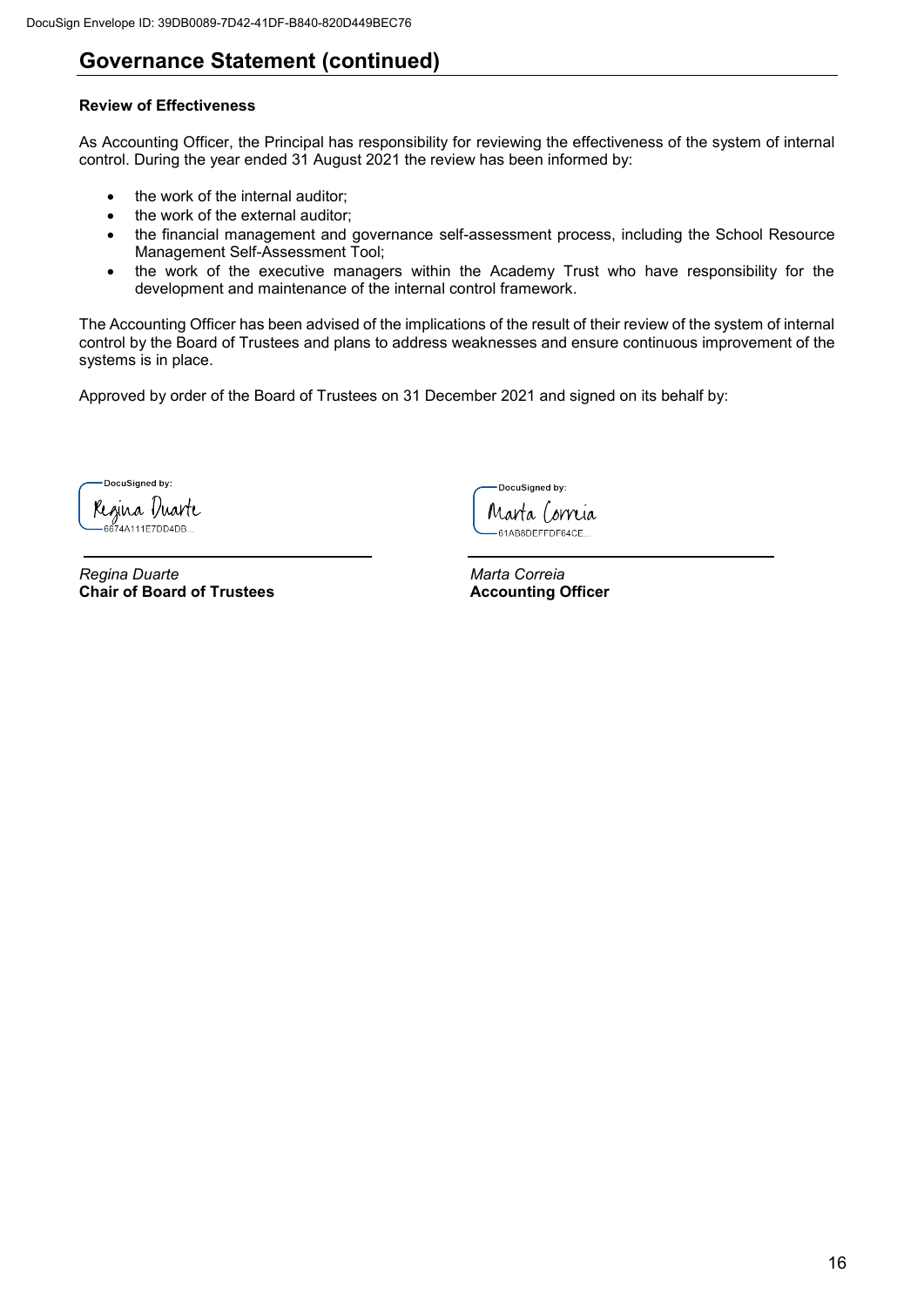### **Talent Education Trust Statement of Regularity, Propriety and Compliance**

### **Statement of Regularity, Propriety and Compliance**

As Accounting Officer of the Academy Trust, I have considered my responsibility to notify the Academy Trust Board of Trustees and the Education and Skills Funding Agency (ESFA) of material irregularity, impropriety and non-compliance with terms and conditions of all funding received by the Academy Trust, under the funding agreement in place between the Academy Trust and the Secretary of State for Education. As part of my consideration, I have had due regard to the requirements of the Academies Financial Handbook 2020.

I confirm that I, and the Academy Trust Board of Trustees, are able to identify any material irregular or improper use of all funds by the Academy Trust, or material non-compliance with the terms and conditions of funding under the Academy Trust's funding agreement and the Academies Financial Handbook 2020.

I confirm that no instances of material irregular, impropriety or funding non-compliance have been discovered to date. If any instances are identified after the date of this statement, these will be notified to the Board of Trustees and ESFA.

DocuSianed by: Marta Correia 61AB8DEFFDF64CE..

*Marta Correia*  **Accounting Officer** 

31 December 2021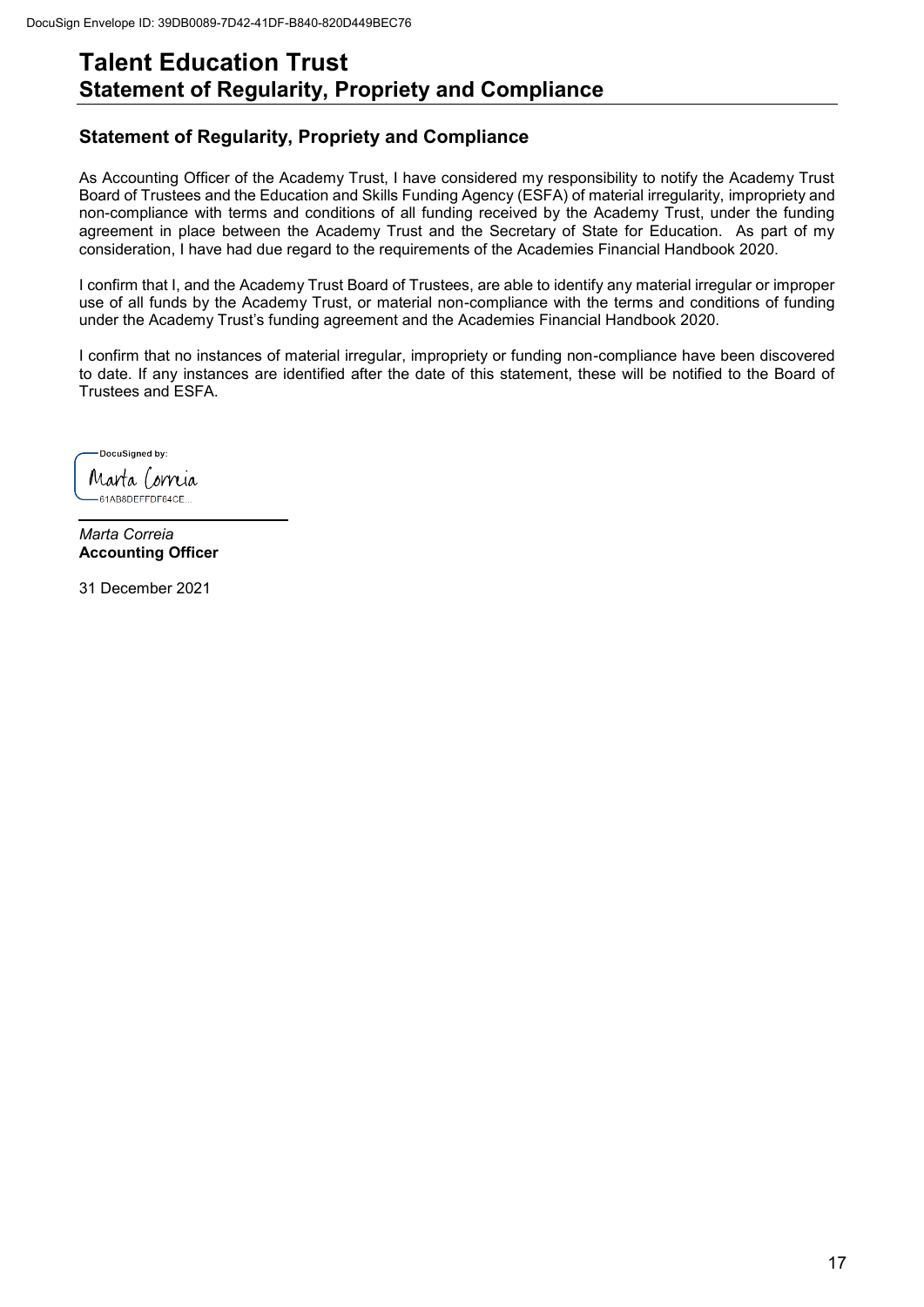### **Talent Education Trust Statement of Trustees' Responsibilities**

The Trustees (who are the Directors of the Charitable Company for the purposes of company law) are responsible for preparing the Trustees' Report and the Financial Statements in accordance with the Annual Accounts Direction issued by the Education and Skills Funding Agency, United Kingdom Accounting Standards (United Kingdom Generally Accepted Accounting Practice) and applicable law and regulations.

Company law requires the Trustees to prepare financial statements for each financial year. Under company law the Trustees must not approve the financial statements, unless they are satisfied that they give a true and fair view of the state of affairs of the Charitable Company and of its incoming resources and application of resources, including its income and expenditure, for that period. In preparing these financial statements, the Trustees are required to:

- select suitable accounting policies and then apply them consistently;
- observe the methods and principles in the Charities SORP 2019 and Academy Accounts Direction 2020 to 2021;
- make judgments and accounting estimates that are reasonable and prudent;
- state whether applicable UK Accounting Standards have been followed, subject to any material departures disclosed and explained in the financial statements; and
- prepare the financial statements on the going concern basis unless it is inappropriate to presume that the Charitable Company will continue in business.

The Trustees are responsible for keeping adequate accounting records that are sufficient, to show and explain the Charitable Company transactions and disclose with reasonable accuracy, at any time the financial position of the Charitable Company and enable them to ensure that the Financial Statements comply with the Companies Act 2006. They are also responsible for safeguarding the assets of the Charitable Company and hence for taking reasonable steps for the prevention and detection of fraud and other irregularities.

The Trustees are responsible for ensuring that in its conduct and operation the Charitable Company applies financial and other controls, which conform to the requirements, both of propriety and of good financial management. They are also responsible for ensuring grants received from the ESFA/DfE have been applied for the purposes intended.

The Trustees are responsible for the maintenance and integrity of the corporate and financial information included on the Charitable Company's website. Legislation in the United Kingdom governing the preparation and dissemination of financial statements may differ from legislation in other jurisdictions.

Approved by order of the Board of Trustees on 31 December 2021 and signed on its behalf by:

DocuSianed by: Regina Duarte 6674A111E7DD4DE

*Regina Duarte*  **Chair of Board of Trustees**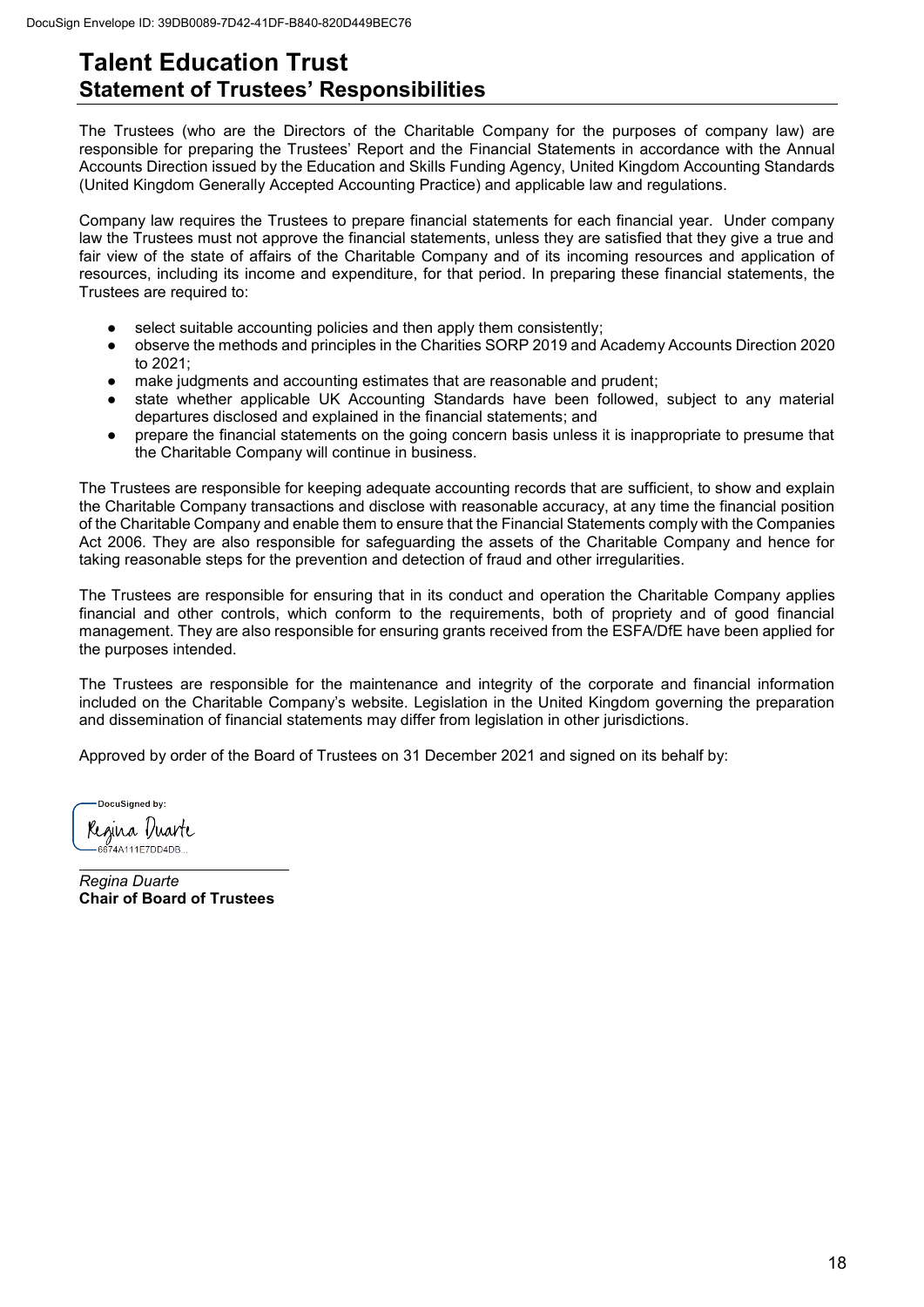### **Talent Education Trust Independent Auditor's Report on the Financial Statements to the Members of Talent Education Trust**

#### **Opinion**

We have audited the financial statements of Talent Education Trust (the 'Academy Trust') for the year ended 31 August 2021 which comprise the Statement of Financial Activities, the Balance Sheet, the Statement of Cash Flows and the related notes, including a summary of significant accounting policies. The financial reporting framework that has been applied in their preparation is applicable law, United Kingdom Accounting Standards (United Kingdom Generally Accepted Accounting Practice), including Financial Reporting Standard 102 'The Financial Reporting Standard applicable in the UK and Republic of Ireland', the Charities SORP 2019 and the Academies Accounts Direction 2020 to 2021 issued by the Education & Skills Funding Agency.

In our opinion the financial statements:

- give a true and fair view of the state of the Academy Trust's affairs as at 31 August 2021 and of its incoming resources and application of resources, including its income and expenditure for the year then ended;
- have been properly prepared in accordance with United Kingdom Generally Accepted Accounting Practice; and
- have been prepared in accordance with the requirements of the Companies Act 2006, the Charities SORP 2019 and the Academies Accounts Direction 2020 to 2021 issued by the Education & Skills Funding Agency.

#### **Basis for opinion**

We conducted our audit in accordance with International Standards on Auditing (UK) (ISAs (UK)) and applicable law. Our responsibilities under those standards are further described in the Auditor's responsibilities for the audit of the financial statements section of our report. We are independent of the Academy Trust in accordance with the ethical requirements that are relevant to our audit of the financial statements in the United Kingdom, including the Financial Reporting Council's Ethical Standard, and we have fulfilled our other ethical responsibilities in accordance with these requirements. We believe that the audit evidence we have obtained is sufficient and appropriate to provide a basis for our opinion.

#### **Conclusions relating to going concern**

In auditing the financial statements, we have concluded that the Trustees' use of the going concern basis of accounting in the preparation of the financial statements is appropriate.

Based on the work we have performed, we have not identified any material uncertainties relating to events or conditions that, individually or collectively, may cast significant doubt on the Academy Trust's ability to continue as a going concern for a period of at least twelve months from when the financial statements are authorised for issue.

Our responsibilities and the responsibilities of the Trustees with respect to going concern are described in the relevant sections of this report.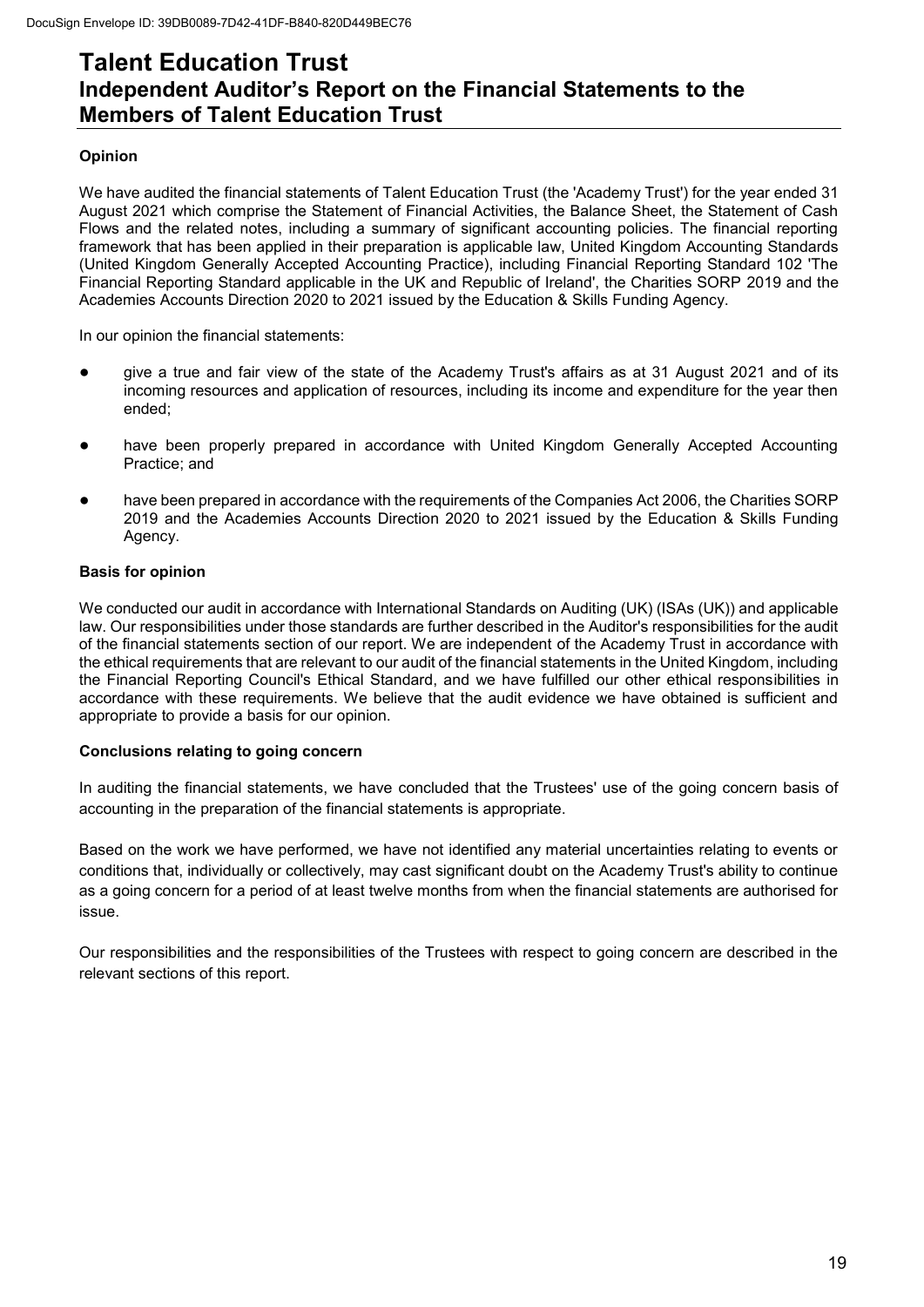### **Talent Education Trust Independent Auditor's Report on the Financial Statements to the Members of Talent Education Trust (continued)**

#### **Other information**

The Trustees are responsible for the other information. The other information comprises the information included in the Annual report, other than the financial statements and our Auditor's report thereon. Other information includes the Reference and administrative details, the Trustees' report including the Strategic Report, and the Governance Statement. Our opinion on the financial statements does not cover the other information and, except to the extent otherwise explicitly stated in our report, we do not express any form of assurance conclusion thereon.

In connection with our audit of the financial statements, our responsibility is to read the other information and, in doing so, consider whether the other information is materially inconsistent with the financial statements or our knowledge obtained in the audit or otherwise appears to be materially misstated. If we identify such material inconsistencies or apparent material misstatements, we are required to determine whether there is a material misstatement in the financial statements or a material misstatement of the other information. If, based on the work we have performed, we conclude that there is a material misstatement of this other information, we are required to report that fact.

We have nothing to report in this regard.

#### **Opinion on other matters prescribed by the Companies Act 2006**

In our opinion, based on the work undertaken in the course of the audit:

- the information given in the Trustees' report including the Strategic report for the financial year for which the financial statements are prepared is consistent with the financial statements.
- the Trustees' report and the Strategic report have been prepared in accordance with applicable legal requirements.

#### **Matters on which we are required to report by exception**

In the light of our knowledge and understanding of the Academy Trust and its environment obtained in the course of the audit, we have not identified material misstatements in the Trustees' Report incorporating the Strategic Report and the Directors' Report.

We have nothing to report in respect of the following matters in relation to which the Companies Act 2006 requires us to report to you if, in our opinion:

- adequate accounting records have not been kept, or returns adequate for our audit have not been received from branches not visited by us; or
- the financial statements are not in agreement with the accounting records and returns; or
- certain disclosures of Trustees' remuneration specified by law are not made; or
- we have not received all the information and explanations we require for our audit.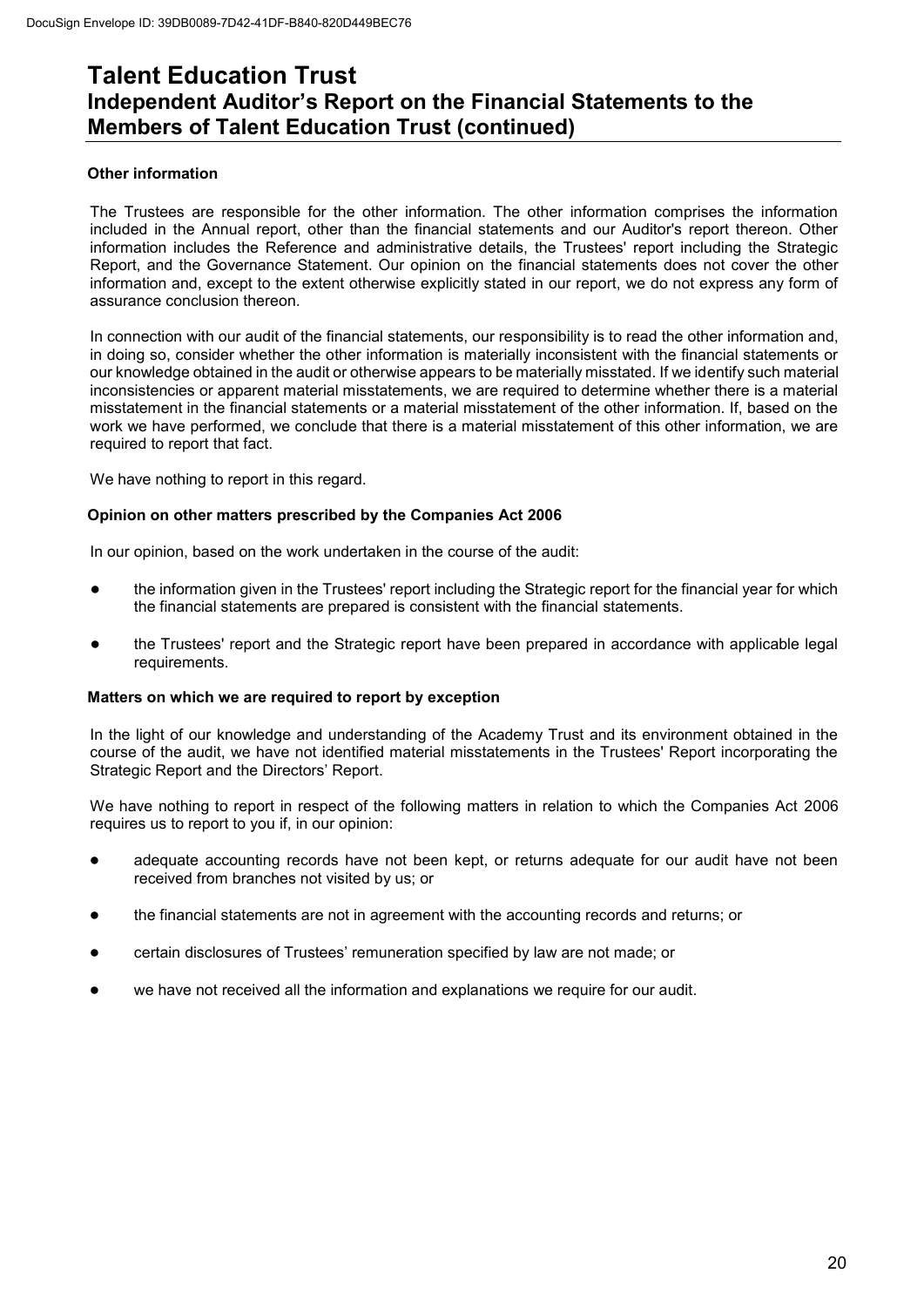### **Talent Education Trust Independent Auditor's Report on the Financial Statements to the Members of Talent Education Trust (continued)**

#### **Responsibilities of trustees**

As explained more fully in the Trustees' Responsibility Statement, the Trustees (who are also the Directors of the Academy Trust for the purposes of company law) are responsible for the preparation of the financial statements and for being satisfied that they give a true and fair view, and for such internal control as the Trustees determine is necessary to enable the preparation of financial statements that are free from material misstatement, whether due to fraud or error.

In preparing the financial statements, the Trustees are responsible for assessing the Academy Trust's ability to continue as a going concern, disclosing, as applicable, matters related to going concern and using the going concern basis of accounting unless the Trustees either intend to liquidate the Academy Trust or to cease operations, or have no realistic alternative but to do so.

#### **Auditor's responsibilities for the audit of the financial statements**

Our objectives are to obtain reasonable assurance about whether the financial statements as a whole are free from material misstatement, whether due to fraud or error, and to issue an Auditors' report that includes our opinion. Reasonable assurance is a high level of assurance, but is not a guarantee that an audit conducted in accordance with ISAs (UK) will always detect a material misstatement when it exists.

Misstatements can arise from fraud or error and are considered material if, individually or in the aggregate, they could reasonably be expected to influence the economic decisions of users taken on the basis of these financial statements.

Irregularities, including fraud, are instances of non-compliance with laws and regulations. We design procedures in line with our responsibilities, outlined above, to detect material misstatements in respect of irregularities, including fraud. The extent to which our procedures are capable of detecting irregularities, including fraud, is detailed below:

Our assessment focussed on key laws and regulations the Academy Trust has to comply with and areas of the financial statements we assessed as being more susceptible to misstatement. These key laws and regulations included but were not limited to compliance with the Companies Act 2006, Charities Act 2011, the Academies Financial Handbook 2020, the Academies Accounts Direction 2020 to 2021, taxation legislation, data protection, anti-bribery and employment legislation.

We are not responsible for preventing irregularities, including fraud. Our approach to detecting irregularities, including fraud, included, but was not limited to, the following:

- obtaining an understanding of the legal and regulatory framework applicable to the Academy Trust and how the Academy Trust is complying with that framework, including agreement of financial statement disclosures to underlying documentation and other evidence;
- obtaining an understanding of the Academy Trust's control environment and how the Academy Trust has applied relevant control procedures, through discussions with Trustees and other management and by reviewing the reports on the internal scrutiny work commissioned by the trust in relation to the year and by performing walkthrough testing over key areas;
- obtaining an understanding of the Academy Trust's risk assessment process, including the risk of fraud;
- reviewing meeting minutes of those charged with governance throughout the year; and
- performing audit testing to address the risk of management override of controls, including testing journal entries and other adjustments for appropriateness, evaluating the business rationale of significant transactions outside the normal course of business and reviewing accounting estimates for bias.

Whilst considering how our audit work addressed the detection of irregularities, we also considered the likelihood of detection of fraud based on our approach. Irregularities arising from fraud are inherently more difficult to detect than those arising from error.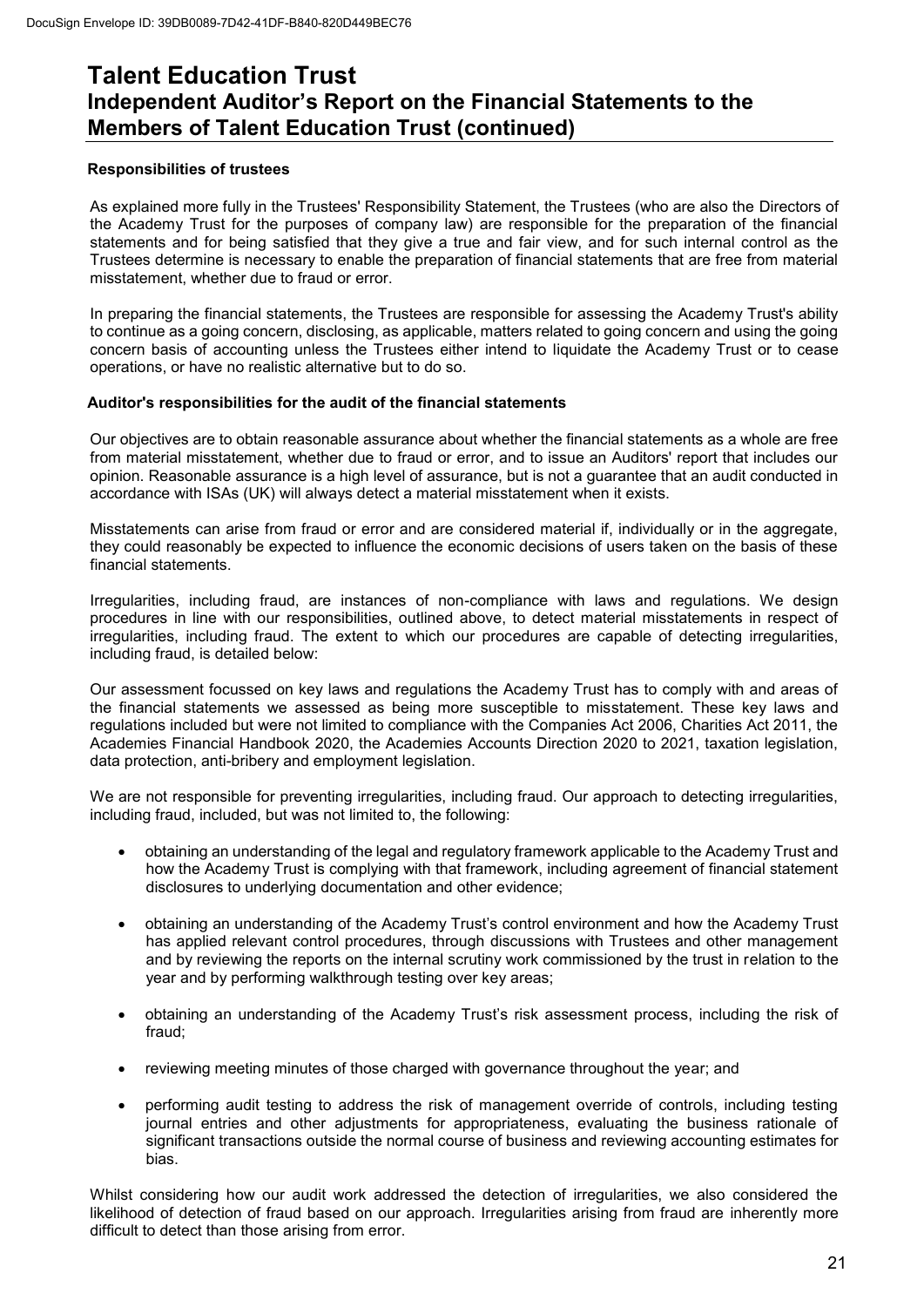Because of the inherent limitations of an audit, there is a risk that we will not detect all irregularities, including those leading to a material misstatement in the financial statements or non-compliance with regulation. This risk increases the more that compliance with a law or regulation is removed from the events and transactions reflected in the financial statements, as we will be less likely to become aware of instances of non-compliance. The risk is also greater regarding irregularities occurring due to fraud rather than error, as fraud involves intentional concealment, forgery, collusion, omission or misrepresentation.

A further description of our responsibilities for the audit of the financial statements is located on the Financial Reporting Council's website at: www.frc.org.uk/auditorsresponsibilities. This description forms part of our Auditor's report.

#### **Other matters**

The financial statements of the Academy Trust for the year ended 31 August 2020 were not audited.

#### **Use of our report**

This report is made solely to the Academy Trust's Members, as a body, in accordance with Chapter 3 of Part 16 of the Companies Act 2006. Our audit work has been undertaken so that we might state to the Academy Trust's Members those matters we are required to state to them in an Auditor's report and for no other purpose. To the fullest extent permitted by law, we do not accept or assume responsibility to anyone other than the Academy Trust and its Members, as a body, for our audit work, for this report, or for the opinions we have formed.

Cosper lang Groy 112.

Simon Atkins FCA (Senior Statutory Auditor)

for and on behalf of **Cooper Parry Group Limited** 

Chartered Accountants Statutory Auditor One Central Boulevard Blythe Valley Park Solihull West Midlands B90 8BG

Date: 31 December 2021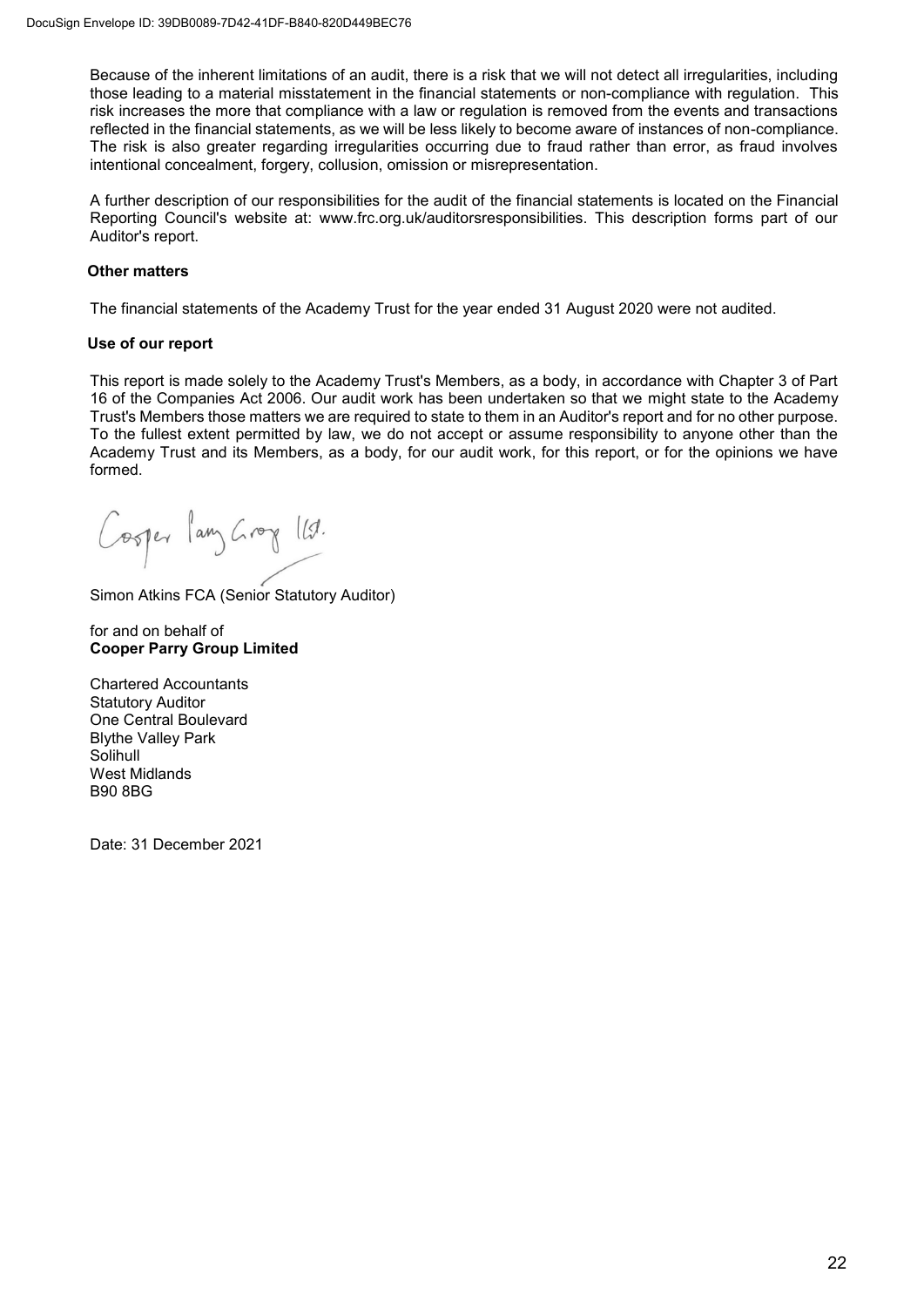### **Talent Education Trust Independent Reporting Accountant's Assurance Report on Regularity to Talent Education Trust and the Education Skills Funding Agency**

In accordance with the terms of our engagement letter dated 3 September 2021 and further to the requirements of the Education & Skills Funding Agency (ESFA) as included in the Academies Accounts Direction 2020 to 2021, we have carried out an engagement to obtain limited assurance about whether the expenditure disbursed and income received by Academy Trust during the year 1 September 2020 to 31 August 2021 have been applied to the purposes identified by Parliament and the financial transactions conform to the authorities which govern them.

This report is made solely to Academy Trust and the ESFA in accordance with the terms of our engagement letter. Our work has been undertaken so that we might state to Academy Trust and ESFA those matters we are required to state in a report and for no other purpose. To the fullest extent permitted by law, we do not accept or assume responsibility to anyone other than Academy Trust and ESFA, for our work, for this report, or for the conclusion we have formed.

#### **Respective responsibilities of Academy Trust's accounting officer and the reporting accountant**

The Accounting Officer is responsible, under the requirements of Academy Trust's funding agreement with the Secretary of State for Education dated 28 May 2020 and the Academies Financial Handbook, extant from 1 September 2020, for ensuring that expenditure disbursed and income received is applied for the purposes intended by Parliament and the financial transactions conform to the authorities which govern them.

Our responsibilities for this engagement are established in the United Kingdom by our profession's ethical guidance and are to obtain limited assurance and report in accordance with our engagement letter and the requirements of the Academies Accounts Direction 2020 to 2021. We report to you whether anything has come to our attention in carrying out our work which suggests that in all material respects, expenditure disbursed and income received during the year 1 September 2020 to 31 August 2021 have not been applied to purposes intended by Parliament or that the financial transactions do not conform to the authorities which govern them.

#### **Approach**

We conducted our engagement in accordance with the Framework and Guide for External Auditors and Reporting Accountants of Academy Trusts issued by ESFA. We performed a limited assurance engagement as defined in our engagement letter. The objective of a limited assurance engagement is to perform such procedures as to obtain information and explanations in order to provide us with sufficient appropriate evidence to express a negative conclusion on regularity.

A limited assurance engagement is more limited in scope than a reasonable assurance engagement and consequently does not enable us to obtain assurance that we would become aware of all significant matters that might be identified in a reasonable assurance engagement. Accordingly, we do not express a positive opinion. Our engagement includes examination, on a test basis, of evidence relevant to the regularity and propriety of the Academy's income and expenditure.

The work undertaken to draw our conclusions included:

- Reviewing the internal control policies and procedures implemented by the Academy Trust and evaluating their design and effectiveness to understand how the Academy Trust has complied with the framework of authorities, including reviewing the reports on the internal scrutiny work commissioned by the trust in relation to the year.
- Reviewing the minutes of meetings of the Trustees, relevant sub-committees and other evidence made available to us, relevant to our consideration of regularity;
- Enquiries of the Accounting Officer, including reviewing the work undertaken by the Accounting Officer in relation to their Statement on Regularity, Propriety and Compliance; and
- Detailed testing of the income and expenditure of the Academy Trust based on our assessment of the risk of material irregularity, impropriety and non-compliance. This work was integrated with our audit of the financial statements where appropriate and included analytical review and detailed substantive testing of transactions.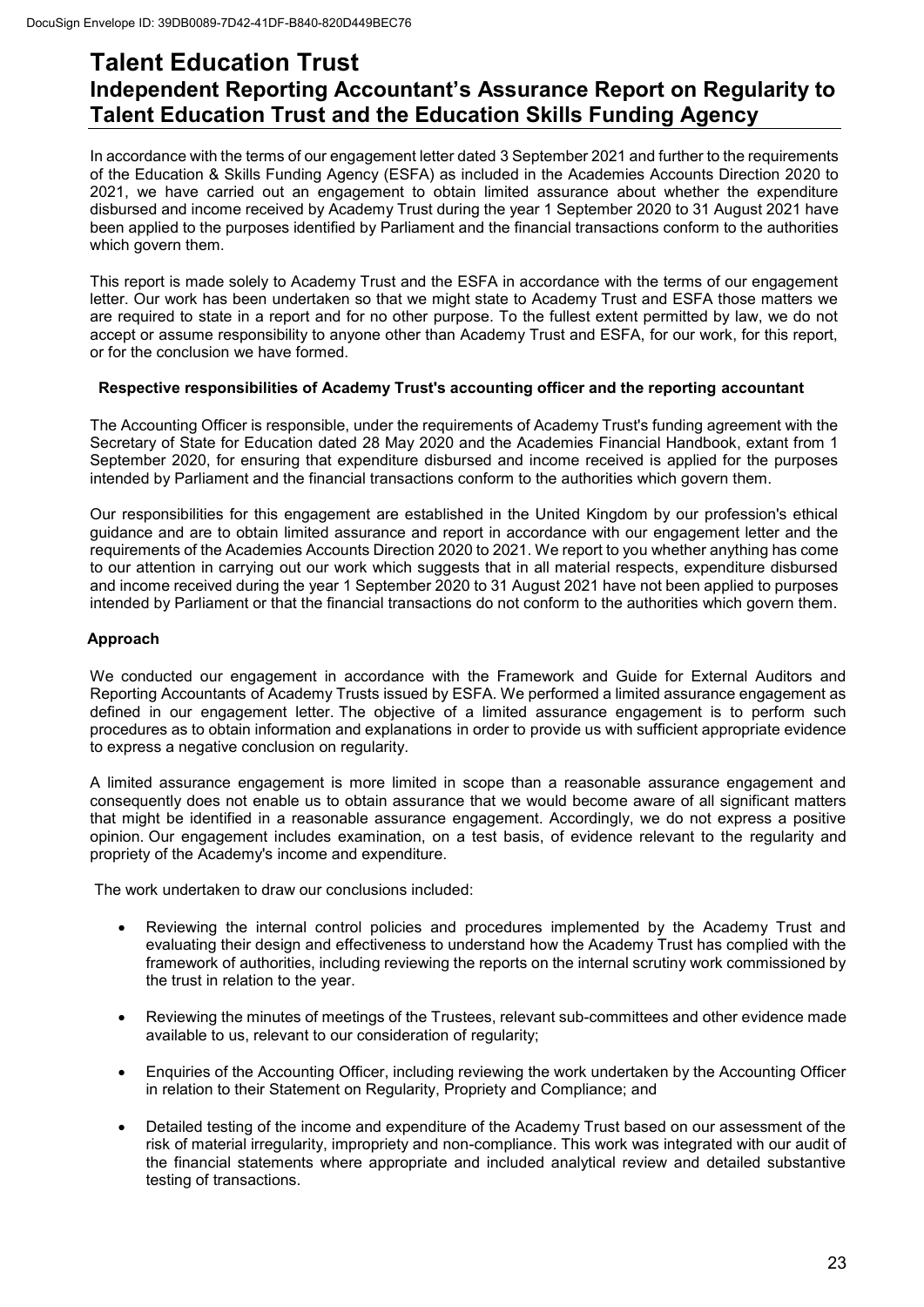### **Talent Education Trust Independent Reporting Accountant's Assurance Report on Regularity to Talent Education Trust and the Education Skills Funding Agency (Continued)**

#### **Conclusion**

In the course of our work, nothing has come to our attention which suggest in all material respects the expenditure disbursed and income received during the year 1 September 2020 to 31 August 2021 has not been applied to purposes intended by Parliament and the financial transactions do not conform to the authorities which govern them.

Cosper lang Groy 112.

**Reporting Accountant Cooper Parry Group Limited** 

Chartered Accountants Statutory Auditor Park View One Central Boulevard Blythe Valley Park Solihull West Midlands B90 8BG

Date: 31 December 2021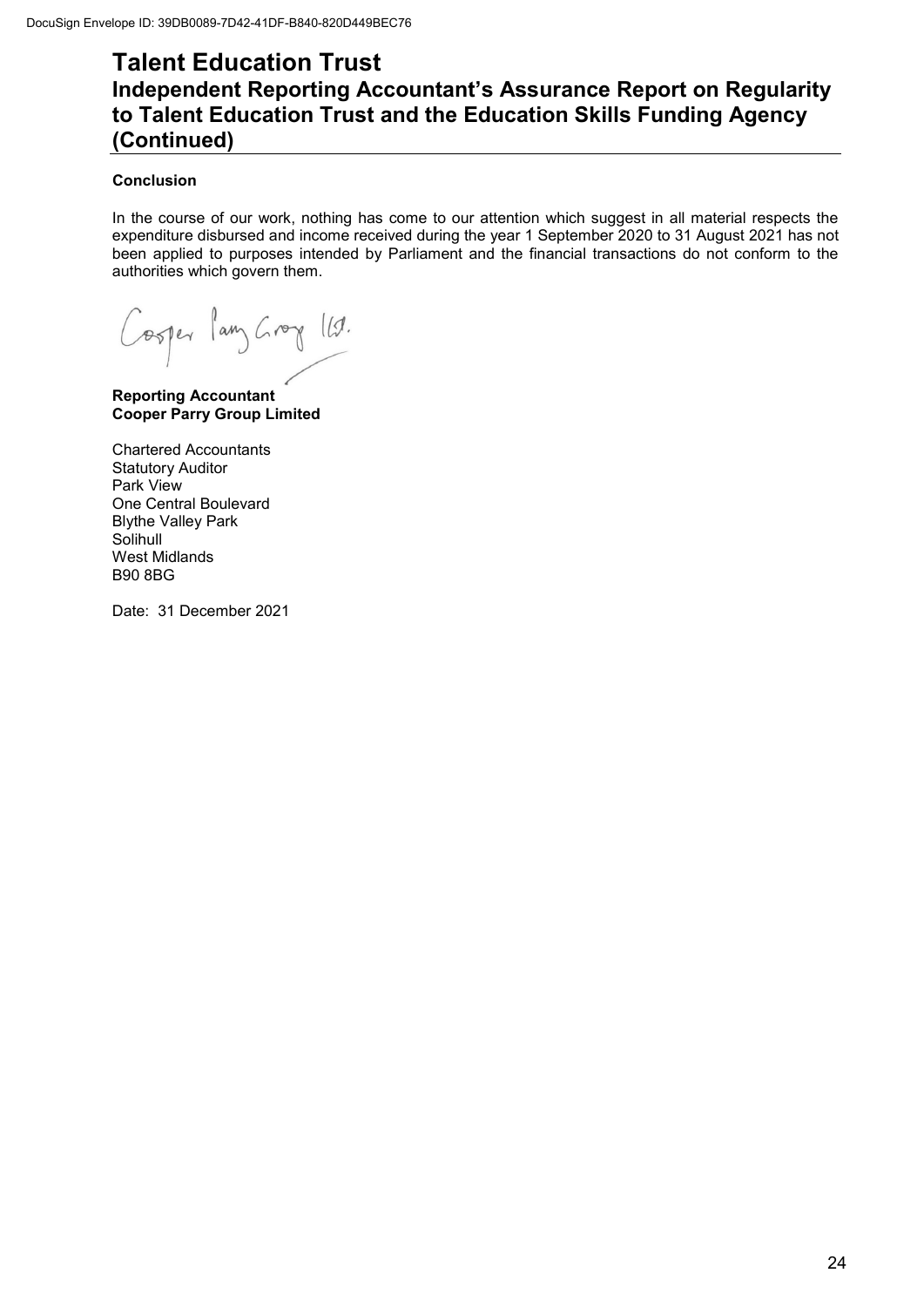### **Talent Education Trust Statement of Financial Activities for the Year Ended 31 August 2021 (including Income and Expenditure Account)**

|                                                           |             | Unrestricted<br>Funds        | Restricted<br>General<br>Funds | Restricted<br>Fixed<br>Asset<br><b>Funds</b> | <b>Total</b><br>2021 | <b>Total</b><br>2020 |
|-----------------------------------------------------------|-------------|------------------------------|--------------------------------|----------------------------------------------|----------------------|----------------------|
| Income from:                                              | <b>Note</b> | £                            | £                              | £                                            | £                    | £                    |
| Donations and capital grants                              | 3           |                              |                                | 108,299                                      | 108,299              | 29,566               |
| Charitable activities:                                    |             |                              |                                |                                              |                      |                      |
| Funding for the academy trust's<br>educational operations | 4           | $\qquad \qquad \blacksquare$ | 400,540                        |                                              | 400,540              | 184,512              |
| Other trading activities                                  | 5           | 8,521                        |                                |                                              | 8,521                | 2,418                |
|                                                           |             |                              |                                |                                              |                      |                      |
| <b>Total</b>                                              |             | 8,521                        | 400,540                        | 108,299                                      | 517,360              | 216,496              |
|                                                           |             |                              |                                |                                              |                      |                      |
| <b>Expenditure on:</b>                                    |             |                              |                                |                                              |                      |                      |
| Raising funds                                             | 6           | 4,255                        |                                |                                              | 4,255                |                      |
| Charitable activities:                                    |             |                              |                                |                                              |                      |                      |
| Academy trust educational<br>operations                   | 6           | $\overline{\phantom{a}}$     | 382,877                        | 22,890                                       | 405,767              | 216,496              |
| <b>Total</b>                                              |             | 4,255                        | 382,877                        | 22,890                                       | 410,022              | 216,496              |
|                                                           |             |                              |                                |                                              |                      |                      |
| Net income / (expenditure)                                |             | 4,266                        | 17,663                         | 85,409                                       | 107,338              |                      |
| <b>Transfers between funds</b>                            | 15          |                              | (1,261)                        | 1,261                                        |                      |                      |
|                                                           |             |                              |                                |                                              |                      |                      |
| Net movement in funds                                     | 15          | 4,266                        | 16,402                         | 86,670                                       | 107,338              |                      |
|                                                           |             |                              |                                |                                              |                      |                      |
| <b>Reconciliation of funds</b>                            |             |                              |                                |                                              |                      |                      |
| <b>Total funds brought forward</b>                        | 15          |                              |                                |                                              |                      |                      |
| <b>Total funds carried forward</b>                        | 15          | 4,266                        | 16,402                         | 86,670                                       | 107,338              |                      |

The notes on pages 28 to 43 form part of these financial statements.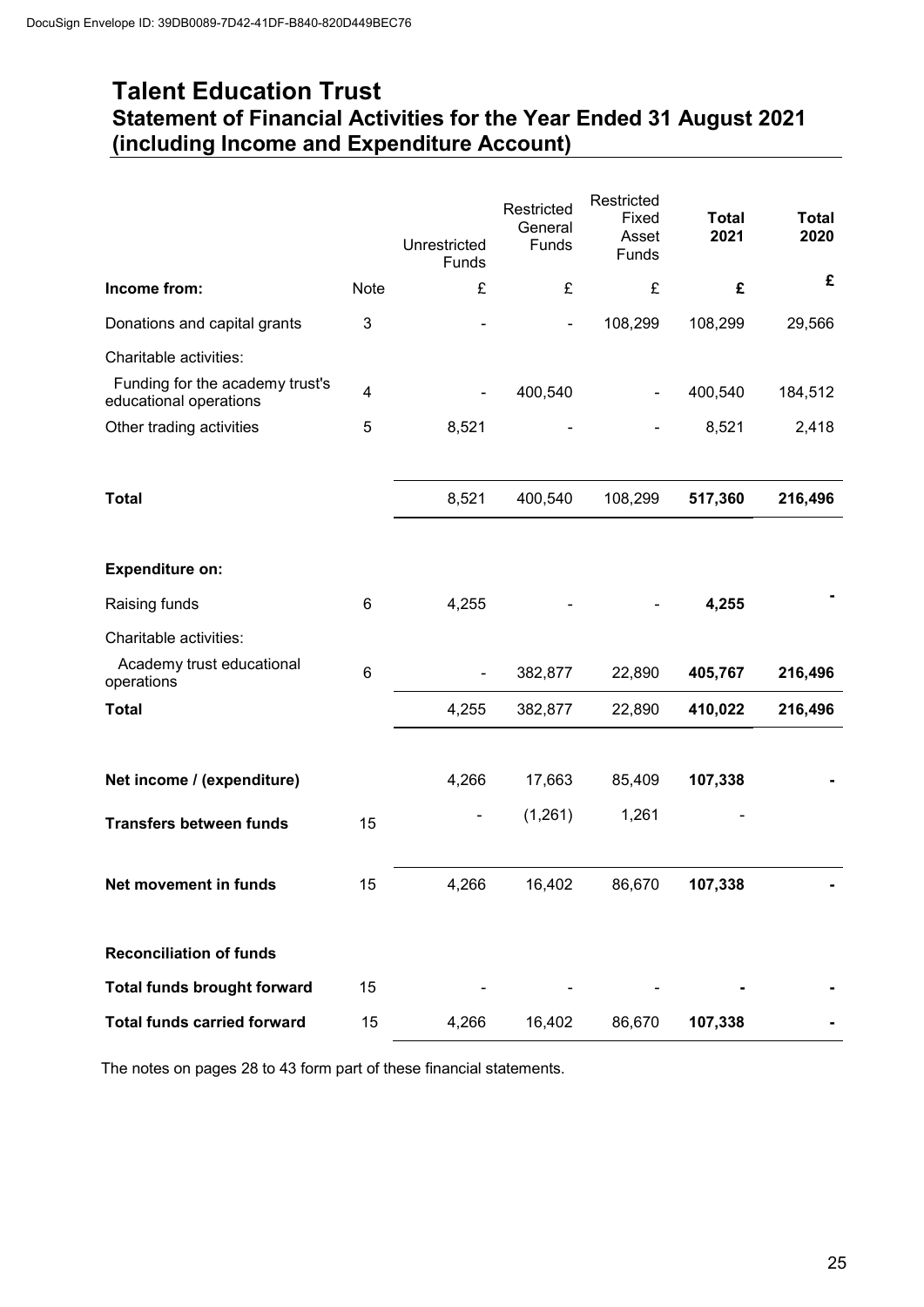### **Talent Education Trust Balance Sheet as at 31 August 2021**

Company Number: 10036154

|                                              | <b>Notes</b> | 2021<br>£ | 2021<br>£ | 2020<br>£ | 2020<br>£ |
|----------------------------------------------|--------------|-----------|-----------|-----------|-----------|
| <b>Fixed assets</b>                          |              |           |           |           |           |
| Tangible assets                              | 11           |           | 86,670    |           |           |
| <b>Current assets</b>                        |              |           |           |           |           |
| <b>Stock</b>                                 | 12           | 7,000     |           |           |           |
| <b>Debtors</b>                               | 13           | 62,741    |           | 58,733    |           |
| Cash at bank and in hand                     |              | 50,838    |           | 17,017    |           |
|                                              |              | 120,579   |           | 75,750    |           |
| <b>Liabilities</b>                           |              |           |           |           |           |
| Creditors: Amounts falling due               |              |           |           |           |           |
| within one year                              | 14           | (99, 911) |           | (75, 750) |           |
| <b>Net current assets</b>                    |              |           | 20,668    |           |           |
| <b>Total assets less current liabilities</b> |              |           | 107,338   |           |           |
| <b>Total assets</b>                          |              |           | 107,338   |           |           |
| Funds of the academy trust:                  |              |           |           |           |           |
| <b>Restricted funds</b>                      |              |           |           |           |           |
| . Fixed asset fund                           | 15           | 86,670    |           |           |           |
| . Restricted income fund                     | 15           | 16,402    |           |           |           |
| <b>Total restricted funds</b>                |              |           | 103,072   |           |           |
| <b>Unrestricted income funds</b>             | 15           |           | 4,266     |           |           |
| <b>Total funds</b>                           |              |           | 107,338   |           |           |

The financial statements on pages 25 to 43 were approved by the Board of Trustees, and authorised for issue 31 December 2021 and are signed on their behalf by:

-DocuSigned by: Regina Duarte

*Mr Regina Duarte*  **Chair of Trustees** 

The notes on pages 28 to 43 form part of these financial statements.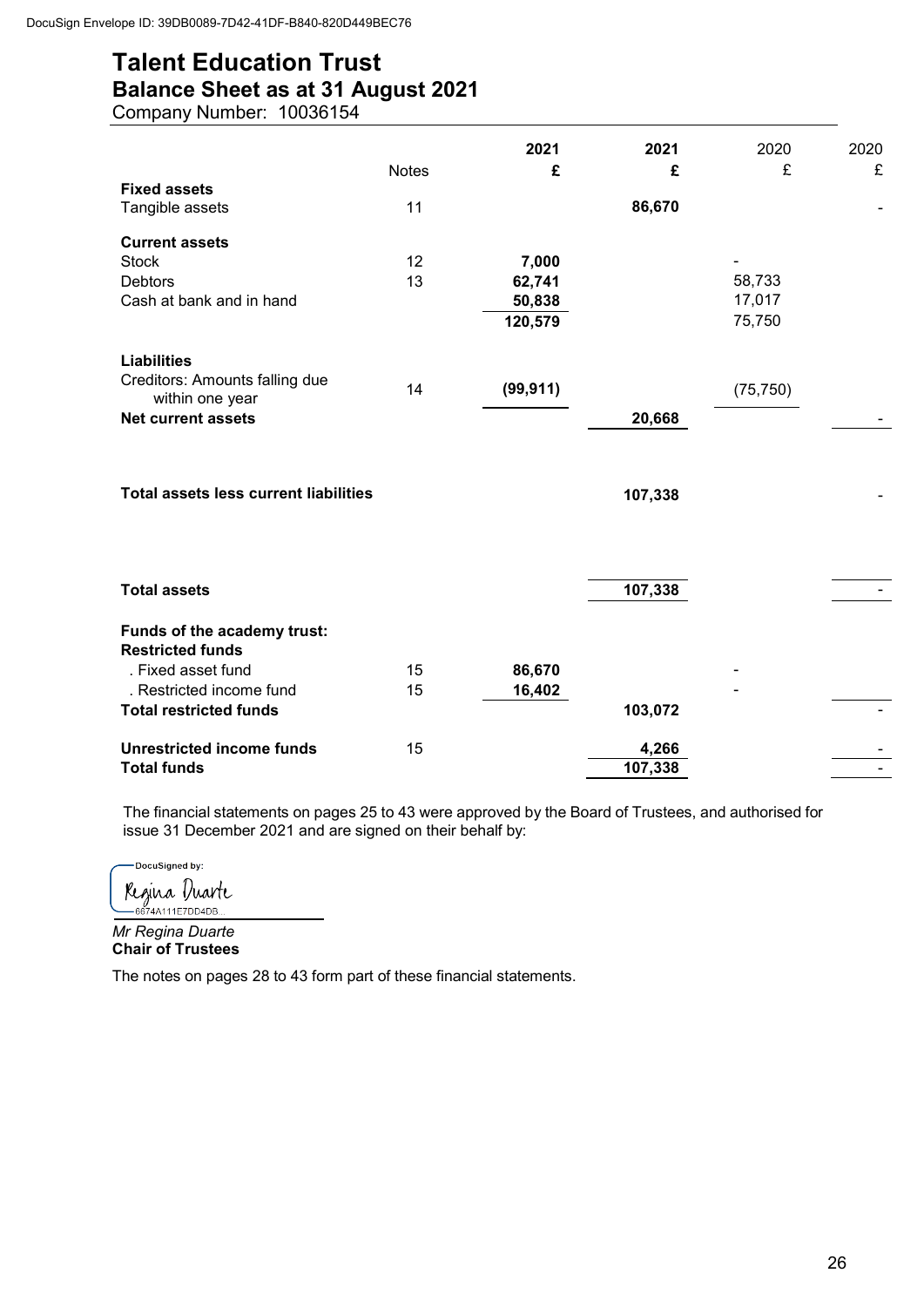### **Talent Education Trust Statement of Cash Flows for the Year Ended 31 August 2021**

|                                                             | <b>Notes</b> | 2021    | 2020<br>£ |
|-------------------------------------------------------------|--------------|---------|-----------|
| Cash flows from operating activities                        |              | £       |           |
| Net cash provided by (used in) operating activities         | 17           | 35,082  | (12, 549) |
| Cash flows from investing activities                        | 18           | (1,261) | 29,566    |
| Change in cash and cash equivalents in the reporting period |              | 33,821  | 17,017    |
| Cash and cash equivalents at the 1 September 2020           |              | 17,017  |           |
| Cash and cash equivalents at the 31 August 2021             | 19 / 20      | 50,838  | 17,017    |

The notes on pages 28 to 43 form part of these financial statements.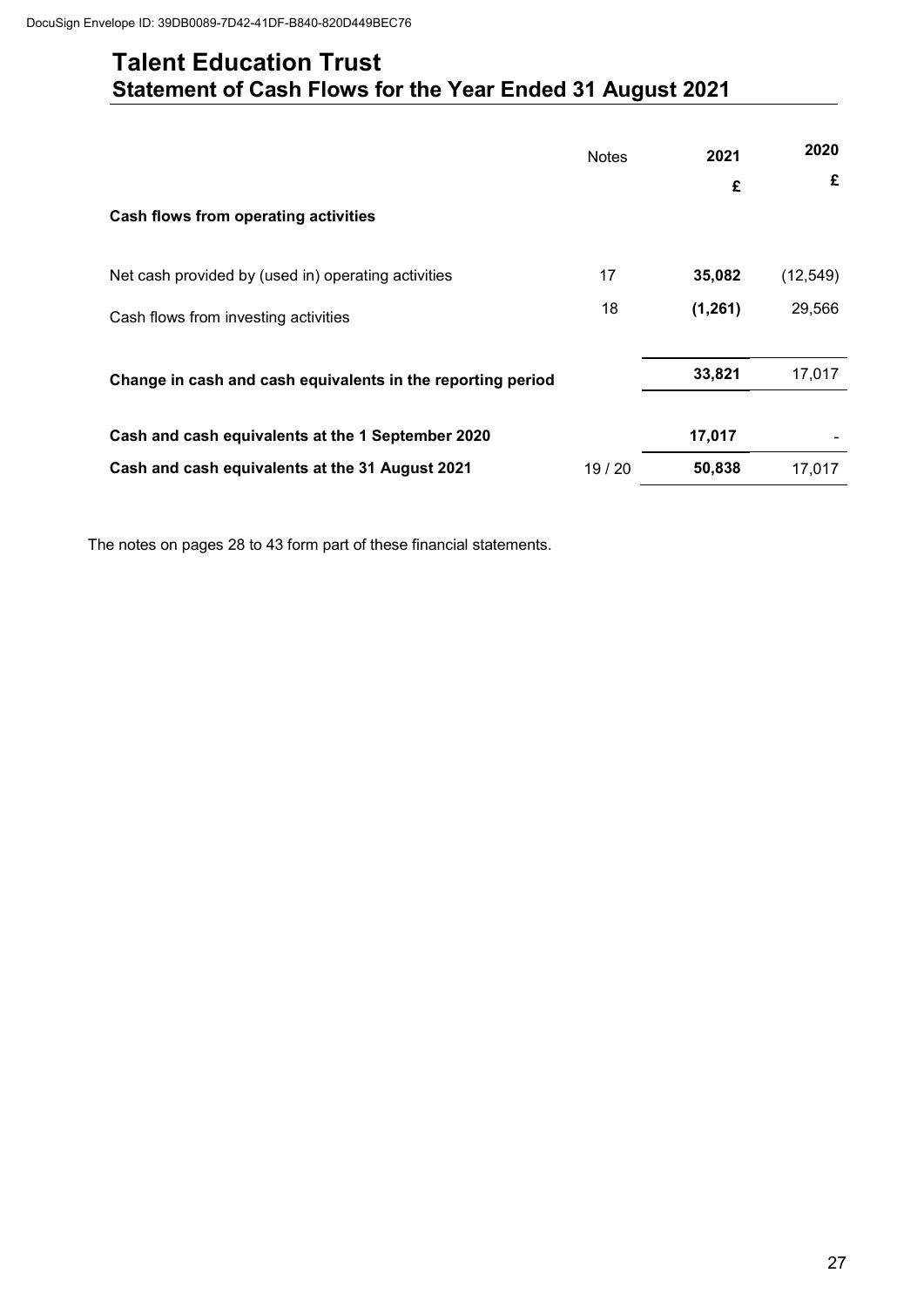#### **1. Statement of Accounting Policies**

A summary of the principal accounting policies adopted (which have been applied consistently, except where noted), judgements and key sources of estimation uncertainty, is set out below.

#### **Basis of Preparation**

 The financial statements of the Academy Trust, which is a public benefit entity under FRS 102, have been prepared under the historical cost convention in accordance with the Financial Reporting Standard applicable in the UK and Republic of Ireland (FRS 102), the Accounting and Reporting by Charities: Statement of Recommended Practice applicable to charities preparing their accounts in accordance with FRS 102 (Charities SORP (FRS 102)), the Academies Accounts Direction 2020 to 2021 issued by the Education and Skills Funding Agency, the Charities Act 2011 and the Companies Act 2006.

#### **Going Concern**

 The Trustees assess whether the use of going concern is appropriate i.e. whether there are any material uncertainties related to events or conditions that may cast significant doubt on the ability of the company to continue as a going concern. The Trustees make this assessment in respect of a period of one year from the date of approval of the Financial Statements and have concluded that the Academy Trust has adequate resources to continue in operational existence for the foreseeable future and there are no material uncertainties about the Academy Trust's ability to continue as a going concern, thus they continue to adopt the going concern basis of accounting in preparing the financial statements.

#### **Income**

 All incoming resources are recognised when the Academy Trust has entitlement to the funds, the receipt is probable and the amount can be measured reliably.

#### **Grants**

 Grants are included in the Statement of Financial Activities on a receivable basis. The balance of income received for specific purposes but not expended during the period is shown in the relevant funds on the balance sheet. Where income is received in advance of meeting any performancerelated conditions there is not unconditional entitlement to the income and its recognition is deferred and included in creditors as deferred income until the performance-related conditions are met. Where entitlement occurs before income is received, the income is accrued.

General Annual Grant is recognised in full in the Statement of Financial Activities in the year for which it is receivable and any abatement in respect of the period is deducted from income and recognised as a liability.

Capital grants are recognised in full when there is an unconditional entitlement to the grant. Capital grants are recognised when there is entitlement and are not deferred over the life of the asset on which they are expended. Unspent amounts of capital grant are reflected in the balance in the restricted fixed asset fund.

#### **E** Donations

Donations are recognised on a receivable basis (where there are no performance-related conditions) where the receipt is probable and the amount can be reliably measured.

#### **Other Income**

 Other income, including the hire of facilities, is recognised in the period it is receivable and to the extent the Academy Trust has provided the goods or services.

#### **Transfer on conversion**

Where assets are received by the Trust on conversion to an Academy, the transferred assets are measured at fair value and recognised in the balance sheet at the point when the risks and rewards of ownership pass to the Trust. An equal amount of income is recognised as Transfer on conversion within Donations and capital grant income.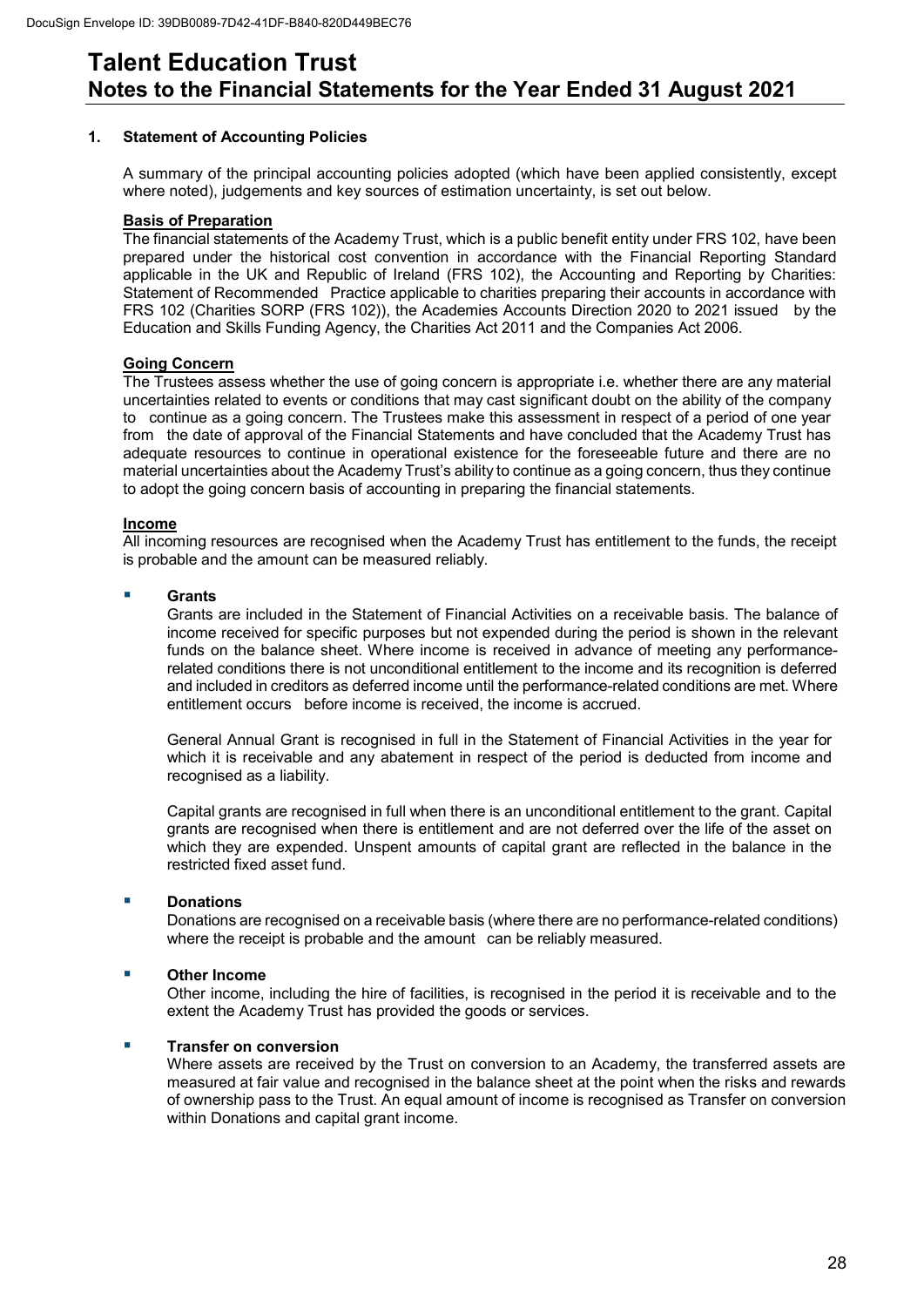#### **1. Statement of Accounting Policies continued**

#### **Expenditure**

Expenditure is recognised once there is a legal or constructive obligation to transfer economic benefit to a third party, it is probable that a transfer of economic benefits will be required in settlement and the amount of the obligation can be measured reliably. Expenditure is classified by activity. The costs of each activity are made up of the total of direct costs and shared costs, including support costs involved in undertaking each activity. Direct costs attributable to a single activity are allocated directly to that activity. Shared costs which contribute to more than one activity and support costs which are not attributable to a single activity are apportioned between those activities on a basis consistent with the use of resources. Central staff costs are allocated on the basis of time spent, and depreciation charges allocated on the portion of the asset's use.

#### **Charitable Activities**

 These are costs incurred on the Academy Trust's educational operations, including support costs and costs relating to the governance of the Academy Trust apportioned to charitable activities.

All resources expended are inclusive of irrecoverable VAT.

#### **Tangible Fixed Assets**

Assets costing £1,000 or more are capitalised as tangible fixed assets and are carried at cost, net of depreciation and any provision for impairment.

Where tangible fixed assets have been acquired with the aid of specific grants, either from the government or from the private sector, they are included in the Balance Sheet at cost and depreciated over their expected useful economic life. Where there are specific conditions attached to the funding requiring the continued use of the asset, the related grants are credited to a restricted fixed asset fund in the Statement of Financial Activities and carried forward in the Balance Sheet. Depreciation on such assets is charged directly to the restricted fixed asset fund in the Statement of Financial Activities. Where tangible fixed assets have been acquired with unrestricted funds, depreciation on such assets is charged to the unrestricted fund.

 Depreciation is provided on all tangible fixed assets, at rates calculated to write off the cost of each asset on a straight-line basis over its expected useful lives, as follows:

| Leasehold Property      | 2% (50 years)  |
|-------------------------|----------------|
| Furniture and Equipment | 10% (10 years) |
| Computer equipment      | 33% (3 years)  |

 A review for impairment of a fixed asset is carried out if events or changes in circumstances indicate that the carrying value of any fixed asset may not be recoverable. Shortfalls between the carrying value of fixed assets and their recoverable amounts are recognised as impairments. Impairment losses are recognised in the Statement of Financial Activities.

#### **Stock**

Stock, comprising unsold uniforms, are valued at the lower of cost or net realisable value.

#### **Liabilities**

Liabilities are recognised when there is an obligation at the balance sheet date as a result of a past event, it is probable that a transfer of economic benefit will be required in settlement, and the amount of the settlement can be estimated reliably. Liabilities are recognised at the amount that the academy trust anticipates it will pay to settle the debt or the amount it has received as advanced payments for the goods of services it must provide.

#### **Leased Assets**

Rentals under operating leases are charged on a straight line basis over the lease term.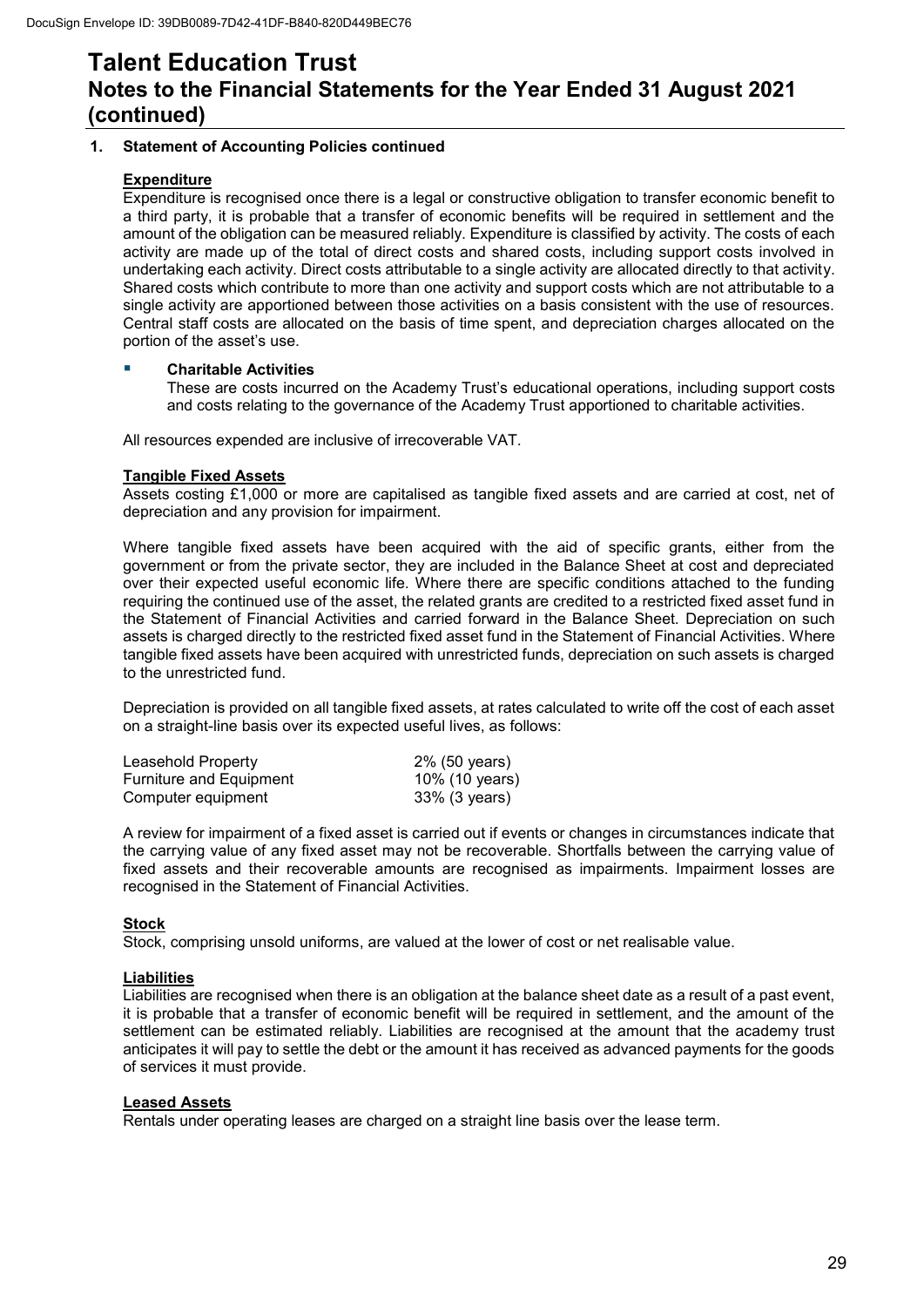#### **1. Statement of Accounting Policies (continued)**

#### **Financial Instruments**

The Academy Trust only holds basic financial instruments as defined in FRS 102. The financial assets and financial liabilities of the Academy Trust and their measurement basis are as follows:

Financial assets – trade and other debtors are basic financial instruments and are debt instruments measured at amortised cost as detailed in note 13. Prepayments are not financial instruments.

Cash at bank – is classified as a basic financial instrument and is measured at face value.

Financial liabilities – trade creditors, accruals and other creditors are financial instruments, and are measured at amortised cost as detailed in notes 14. Taxation and social security are not included in the financial instruments disclosure definition. Deferred income is not deemed to be a financial liability, as the cash settlement has already taken place and there is an obligation to deliver services rather than cash or another financial instrument.

#### **Taxation**

The Academy Trust is considered to pass the tests set out in Paragraph 1 Schedule 6 of the Finance Act 2010 and therefore it meets the definition of a charitable company for UK corporation tax purposes. Accordingly, the Academy Trust is potentially exempt from taxation in respect of income or capital gains received within categories covered by chapter 3 part 11 of the Corporation Tax Act 2010 or Section 256 of the Taxation of Chargeable Gains Act 1992, to the extent that such income or gains are applied exclusively to charitable purposes.

#### **Pensions Benefits**

Retirement benefits to employees of the Academy trust are provided by the Teachers' Pension Scheme ('TPS').

The TPS is an unfunded scheme and contributions are calculated so as to spread the cost of pensions over employees' working lives with the academy trust in such a way that the pension cost is a substantially level percentage of current and future pensionable payroll. The contributions are determined by the percentage of current and future pensionable payroll. The contributions are determined by the Government Actuary on the basis of quinquennial valuations using a prospective unit credit method. As stated in Note 21, the TPS is a multi-employer scheme and there is insufficient information available to use defined benefit accounting. The TPS is therefore treated as a defined contribution scheme for accounting purposes and the contributions recognised in the period to which they relate.

Actuarial gains and losses are recognised immediately in other recognised gains and losses.

#### **Fund Accounting**

Unrestricted income funds represent those resources which may be used towards meeting any of the charitable objects of the Academy Trust at the discretion of the trustees.

 Restricted fixed asset funds are resources which are to be applied to specific capital purposes imposed by the Education and Skills Funding Agency/Department for Education where the asset acquired or created is held for a specific purpose.

 Restricted general funds comprise all other restricted funds received with restrictions imposed by the funder/donor and include grants from the Education and Skills Funding Agency/Department for Education.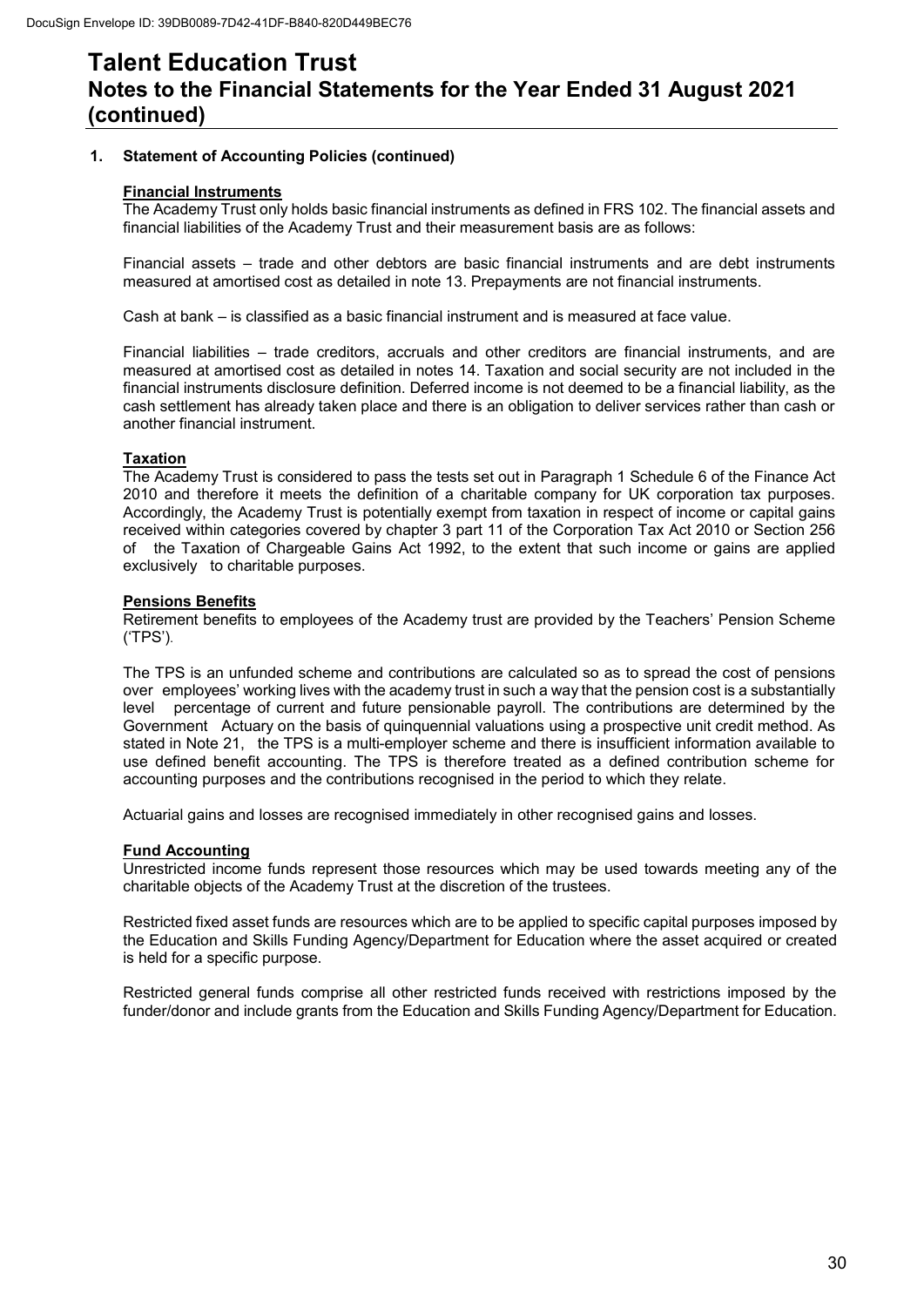#### *2.* **Critical accounting estimates and areas of judgement**

Estimates and judgements are continually evaluated and are based on historical experience and other factors, including expectations of future events that are believed to be reasonable under the circumstances.

#### *Critical accounting estimates and assumptions:*

The Academy Trust makes estimates and assumptions concerning the future. The resulting accounting estimates and assumptions will, by definition, seldom equal the related actual results. The estimates and assumptions that have a significant risk of causing a material adjustment to the carrying amounts of assets and liabilities within the next financial year are discussed below.

Tangible fixed assets are depreciated over their economic useful lives taking into account residual values where appropriate. The actual lives of the assets and residual values are assessed annually and may vary depending on a number of factors.

#### *Critical areas of judgment:*

The classification of expenditure between restricted and unrestricted funds is considered a critical area of judgement as certain expenditure can be applied to both funds. Where this is the case and the amounts in question are considered material, the expenditure is apportioned to both funding streams on an appropriate basis.

The Academy Trust obtains use of fixed assets as a lessee. The classification of such leases as operating or finance lease requires the Academy Trust to determine, based on an evaluation of the terms and conditions of the arrangements, whether it retains or acquires the significant risks and rewards of ownership of these assets and accordingly whether the lease requires an asset and liability to be recognised in the Balance Sheet.

#### **3. Donations and capital grants**

|                       | <b>Unrestricted</b><br><b>Funds</b> | <b>Restricted</b><br><b>Funds</b> | <b>Restricted</b><br><b>Fixed</b><br><b>Asset</b><br><b>Funds</b> | <b>Total</b><br>2021 | Total<br>2020 |
|-----------------------|-------------------------------------|-----------------------------------|-------------------------------------------------------------------|----------------------|---------------|
|                       | £                                   | £                                 | £                                                                 | £                    | £             |
| <b>Capital Grants</b> | $\overline{\phantom{a}}$            |                                   | 108,299                                                           | 108,299              | 29,566        |
|                       | $\overline{\phantom{a}}$            |                                   | 108,299                                                           | 108,299              | 29,566        |
|                       |                                     |                                   |                                                                   |                      |               |
| <b>Total 2020</b>     | $\overline{\phantom{a}}$            |                                   | 29,566                                                            | 29,566               |               |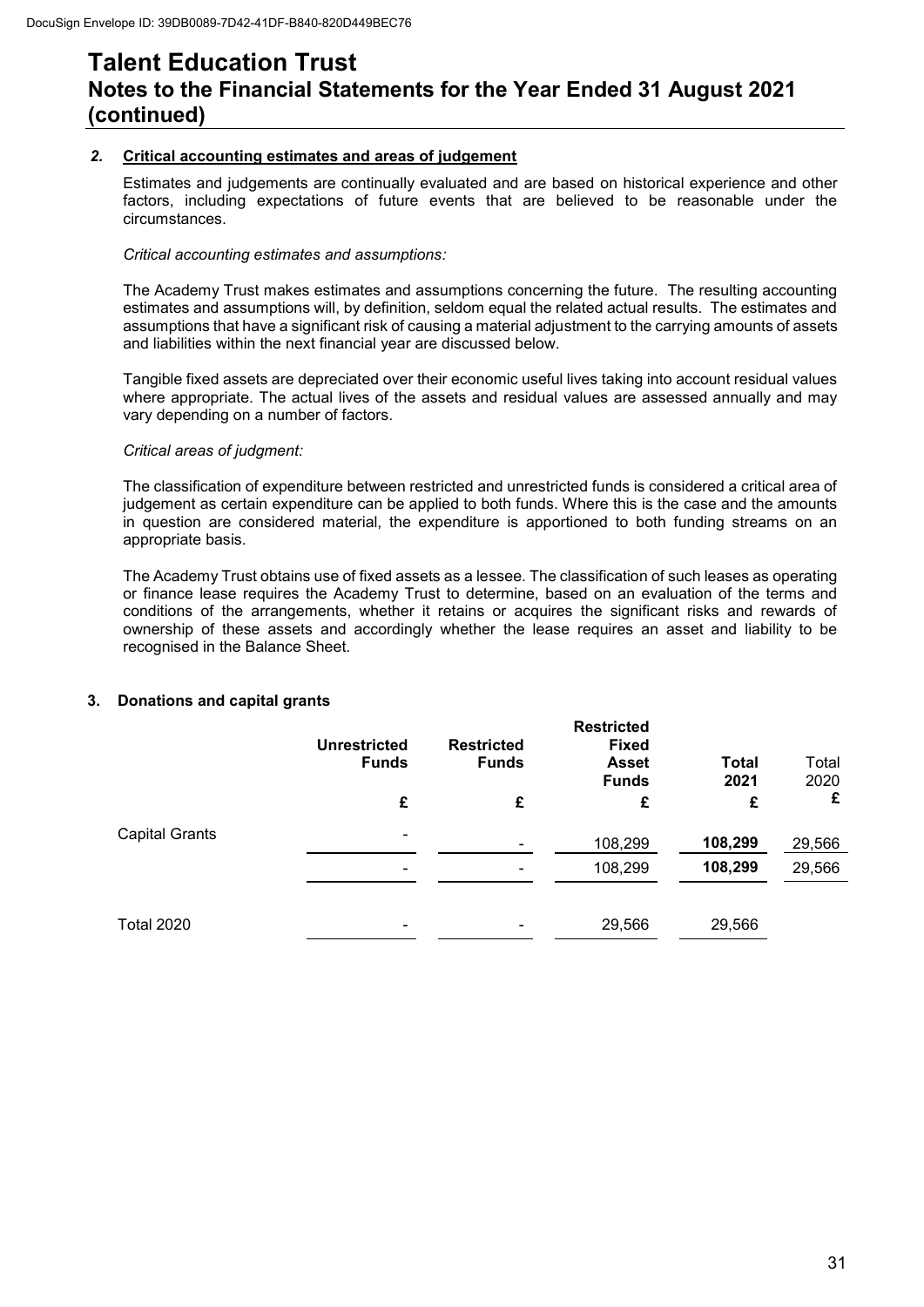#### **4. Funding for the Academy Trust's Educational Operations**

|                                             | <b>Unrestricte</b><br>d Funds | <b>Restricted</b><br><b>Funds</b> | Total<br>2021 | Total<br>2020 |
|---------------------------------------------|-------------------------------|-----------------------------------|---------------|---------------|
|                                             | £                             | £                                 | £             | £             |
| DfE / EFA grants                            |                               |                                   |               |               |
| General Annual Grant (GAG)                  |                               | 345,106                           | 345,106       |               |
| Pupil Premium                               |                               | 10,760                            | 10,760        |               |
| <b>UIFSM</b>                                |                               | 7,781                             | 7,781         |               |
| Teachers Pay and Pension grant              |                               | 21,400                            | 21,400        |               |
| Other DfE/EFA grants                        |                               | 14,233                            | 14,233        | 184,512       |
|                                             |                               | 399,280                           | 399,280       | 184,512       |
| Covid-19 additional funding<br>(DFE / ESFA) |                               |                                   |               |               |
| Catch-up premium                            |                               | 1,260                             | 1,260         |               |
|                                             |                               | 400,540                           | 400,540       |               |
| <b>Total 2020</b>                           |                               | 184,512                           | 184,512       | 184,512       |

- The Academy Trust received £1,260 of funding for Covid -19 catch-up premium and costs incurred in respect of this funding totalled £1,260.

## **5. Other Trading activities**

|                   | <b>Unrestricted</b><br><b>Funds</b> | <b>Restricted</b><br><b>Funds</b> | <b>Total 2021</b> | <b>Total 2020</b> |
|-------------------|-------------------------------------|-----------------------------------|-------------------|-------------------|
|                   | £                                   | $\pounds$                         | $\pounds$         | $\pounds$         |
| Other<br>Income   | 8,521                               |                                   | 8,521             | 2,418             |
|                   | 8,521                               |                                   | 8,521             | 2,418             |
| <b>Total 2020</b> | 2,418                               |                                   | 2,418             |                   |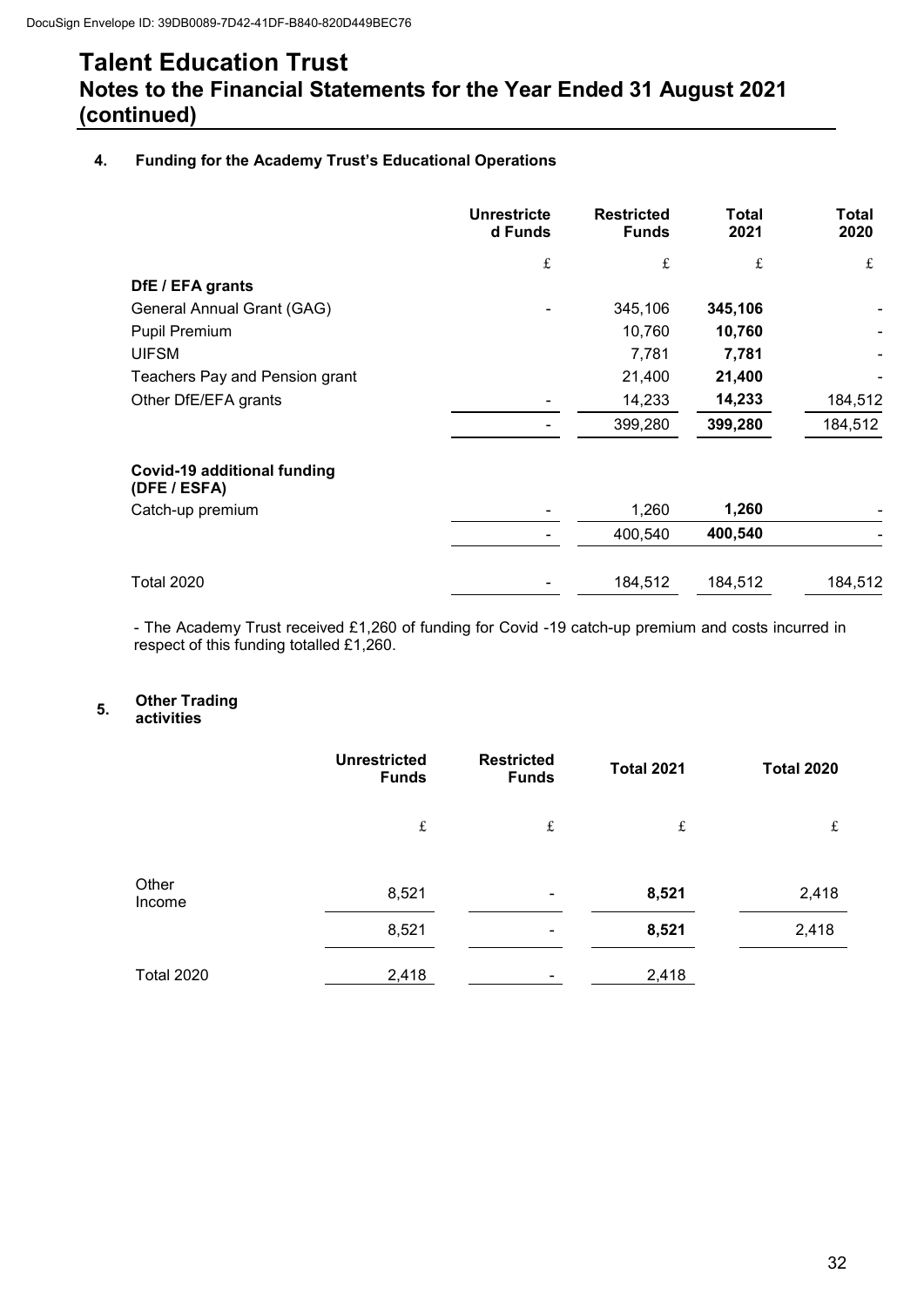### **Notes to the Financial Statements for the Year Ended 31 August 2021 (continued)**

### **6. Expenditure**

|                                   | <b>Staff Costs</b> | <b>Non Pay Expenditure</b> |              | <b>Total</b> | Total   |
|-----------------------------------|--------------------|----------------------------|--------------|--------------|---------|
|                                   |                    | <b>Premises</b>            | <b>Other</b> | 2021         | 2020    |
|                                   | £                  | £                          | £            | £            | £       |
| Expenditure on raising funds      |                    | -                          | 4,255        | 4,255        |         |
| Academy's educational operations: |                    |                            |              |              |         |
| . Direct costs                    | 224,478            | -                          | 22,409       | 246,887      | 48,854  |
| . Allocated support costs         |                    | 7,741                      | 151,139      | 158,880      | 167,642 |
|                                   | 224,478            | 7,741                      | 177,803      | 410,022      | 216,496 |
| <b>Total 2020</b>                 | 48,854             | $\overline{\phantom{a}}$   | 167.642      | 216.496      |         |

#### **7. Net expenditure for the period includes:**

|                                                                                 | 2021           | 2020                             |
|---------------------------------------------------------------------------------|----------------|----------------------------------|
| Depreciation                                                                    | 22,890         | $\blacksquare$                   |
| Fees payable to auditor for:                                                    |                |                                  |
| audit<br>$\overline{\phantom{a}}$<br>other services<br>$\overline{\phantom{a}}$ | 5,000<br>1.250 | $\blacksquare$<br>$\blacksquare$ |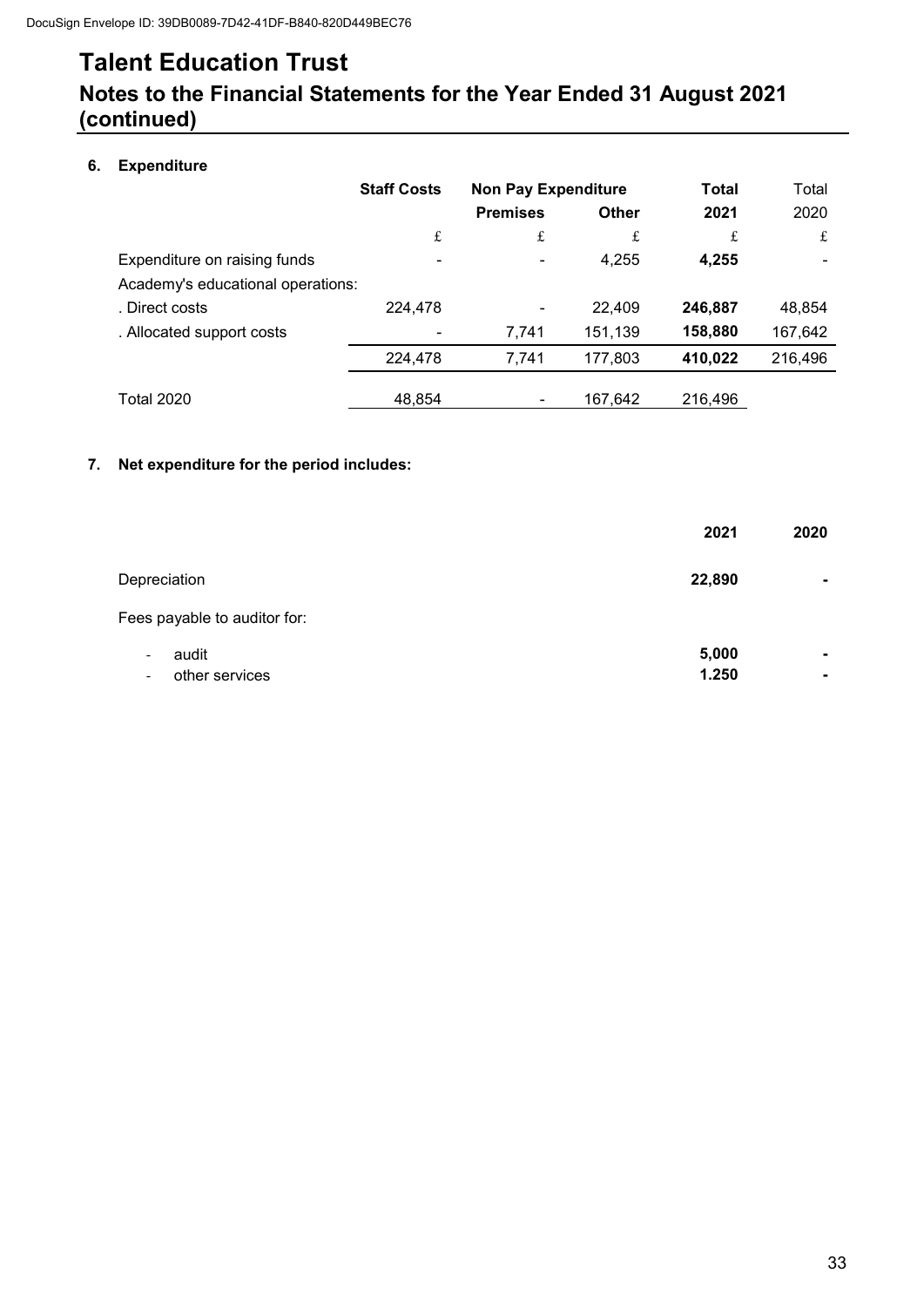### **Notes to the Financial Statements for the Year Ended 31 August 2021 (continued)**

**8. Charitable Activities** - **Academy's Educational operations** 

|                                          | <b>Total</b> | Total   |
|------------------------------------------|--------------|---------|
|                                          | 2021         | 2020    |
|                                          |              |         |
|                                          | £            |         |
| Direct costs - educational<br>operations | 246,887      | 48,854  |
| Support costs - educational operations   | 158,880      | 167,642 |
|                                          | 405,767      | 216,496 |

| <b>Analysis of support costs</b>       | <b>Educational</b> | <b>Total</b> | Total       |
|----------------------------------------|--------------------|--------------|-------------|
|                                        | operations         | 2021         | 2020        |
|                                        | £                  | £            | $\mathbf f$ |
|                                        |                    |              |             |
| Depreciation and amortisation          | 22,890             | 22,890       |             |
| Technology costs                       | 8,928              | 8,928        | 15,805      |
| Premises costs                         | 7,741              | 7,741        |             |
| <b>Bank Charges</b>                    | 75                 | 75           |             |
| <b>Other Expenses</b>                  | 218                | 218          |             |
| DBS checks - teachers                  | $-27$              | $-27$        |             |
| Staff training - teachers              | 1,185              | 1,185        |             |
| Hospitality                            | 36                 | 36           |             |
| Rates                                  | 13,333             | 13,333       |             |
| Electricity                            | 5,000              | 5,000        |             |
| <b>Breakfast Club Expenses</b>         | 285                | 285          |             |
| Subscriptions                          | 176                | 176          |             |
| <b>Admin Supplies &amp; Stationery</b> | 1,050              | 1,050        |             |
| Advertising                            | 5,288              | 5,288        | 35,870      |
| Postage and Carriage                   | 273                | 273          |             |
| <b>Telephone Costs</b>                 | 1,259              | 1,259        |             |
| <b>Mobile Phones</b>                   | 104                | 104          |             |
| <b>Admin Furniture</b>                 | 140                | 140          |             |
| Admin ICT                              | 150                | 150          |             |
| Consultancy - Finance                  | 23,996             | 23,996       | 20,898      |
| Catering contract                      | 24,059             | 24,059       |             |
| Financial                              | 400                | 400          |             |
| Project Management &<br>Education      | 21,709             | 21,709       | 76,885      |
| Personnel/HR                           | 3,123              | 3,123        |             |
| Legal                                  |                    |              | 2,031       |
| Recruitment                            |                    |              | 3,010       |
| Governance costs                       | 16,766             | 16,766       |             |
|                                        |                    | 723          |             |
| Other support costs                    | 722                |              | 13,143      |
| <b>Total support costs</b>             | 158,880            | 158,880      | 167,642     |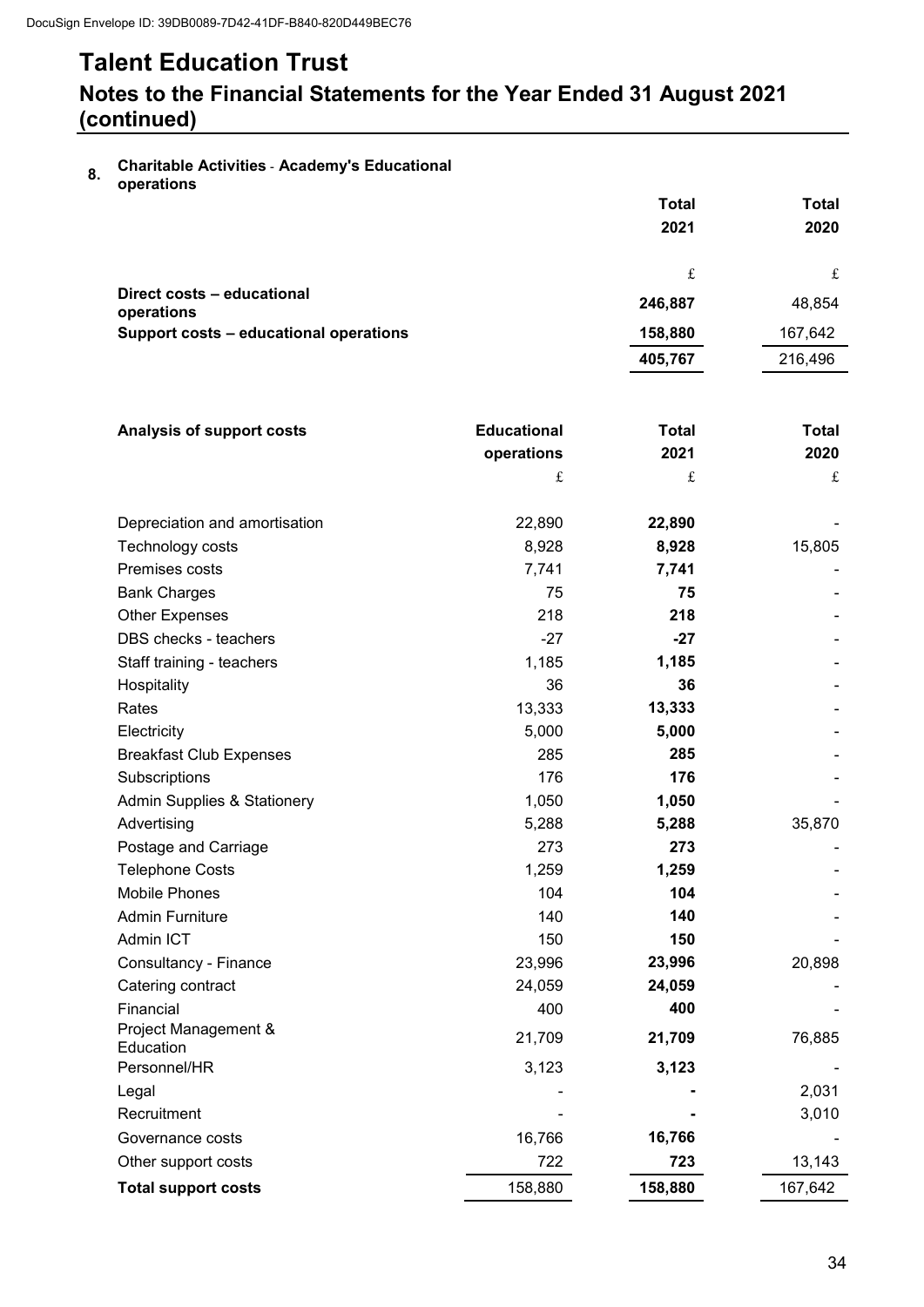### **Notes to the Financial Statements for the Year Ended 31 August 2021 (continued)**

#### **9. Staff**

#### **a.Staff costs**

| Staff costs during the period were:                | Total   | Total  |
|----------------------------------------------------|---------|--------|
|                                                    | 2021    | 2020   |
|                                                    | £       | £      |
| Wages and salaries                                 | 165.933 | 38,820 |
| Social security costs                              | 19,252  | 3,439  |
| Operating costs of defined benefit pension schemes | 39,293  | 6,595  |
|                                                    | 224,478 | 48,854 |

#### **b. Non statutory/non contractual staff severance payments**

There were no staff severance payments in the current or previous year.

#### **c. Staff numbers**

The average number of persons employed by the academy during the period was as follows:

|            | 2021<br>No. | 2020<br>No.    |
|------------|-------------|----------------|
| Teachers   | າ<br>_      | $\overline{A}$ |
| Management |             | $\blacksquare$ |
|            | 3           | $\overline{A}$ |

 The average number of full time equivalent employed by the academy during the period was as follows:

|            | 2021               | 2020                 |
|------------|--------------------|----------------------|
|            | No.                | No.                  |
| Teachers   | $\mathcal{P}$<br>▃ | $\blacksquare$       |
| Management |                    | $\overline{1}$       |
|            | 3                  | $\blacktriangleleft$ |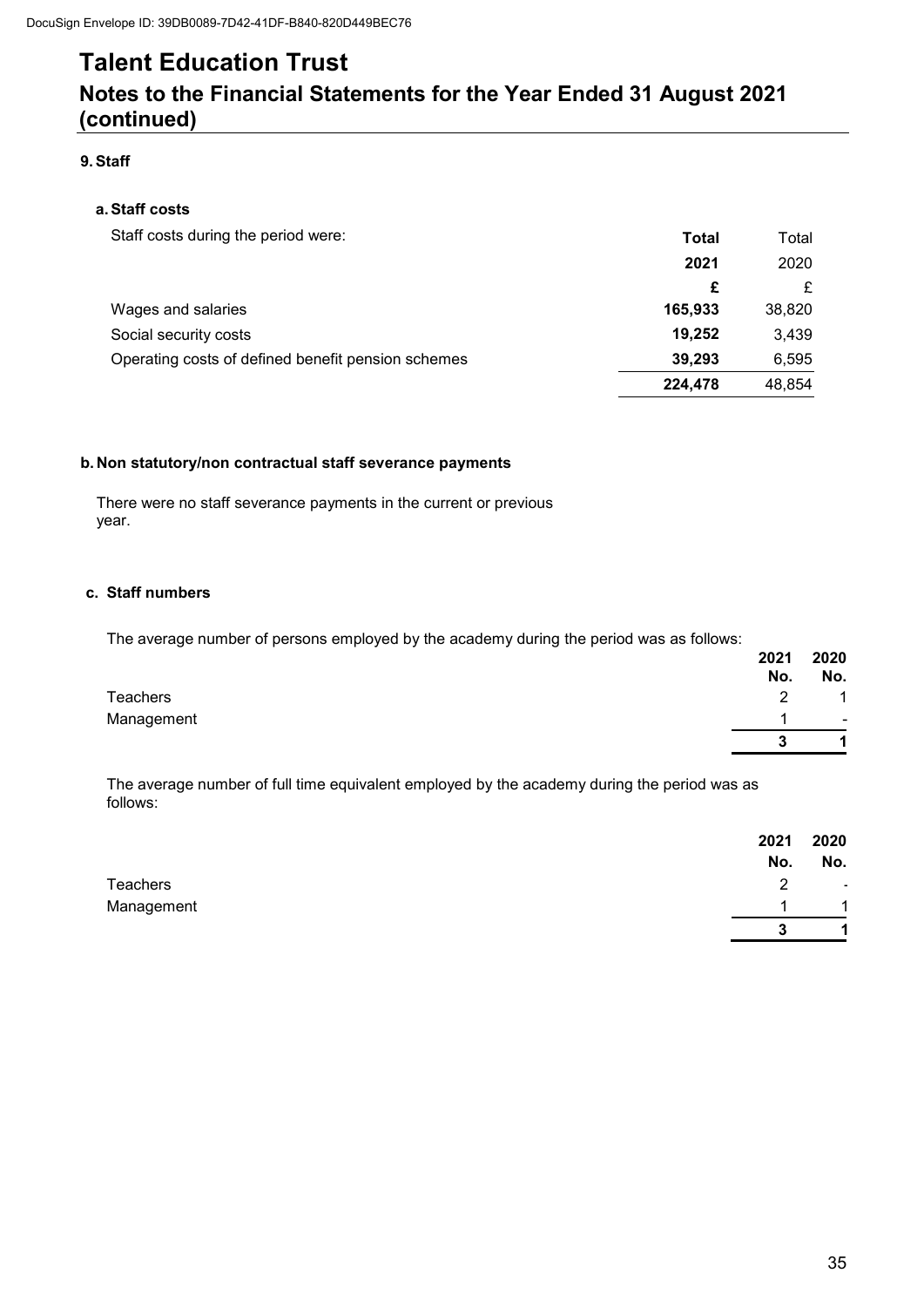#### **d Higher paid staff**

The number of employees whose employee benefits (excluding employer pension costs) exceeded £60,000 was:

|                 |                | 2021 2020      |
|-----------------|----------------|----------------|
|                 |                | No. No.        |
| £70,001-£80,000 | $\overline{1}$ | $\blacksquare$ |

#### **e Key management personnel**

The key management personnel of the academy trust comprise the trustees and the senior management team as listed on page 1. The total amount of employee benefits (including employer pension contributions) received by key management personnel for their services to the Academy Trust was £106,224.

The Academy Trust has entered into an "off-payroll" arrangement with a third-party organisation for the provision of the services of the Academy Trust's Chief Financial Officer. The total amount paid by the Academy Trust during the year for these services was £4,325.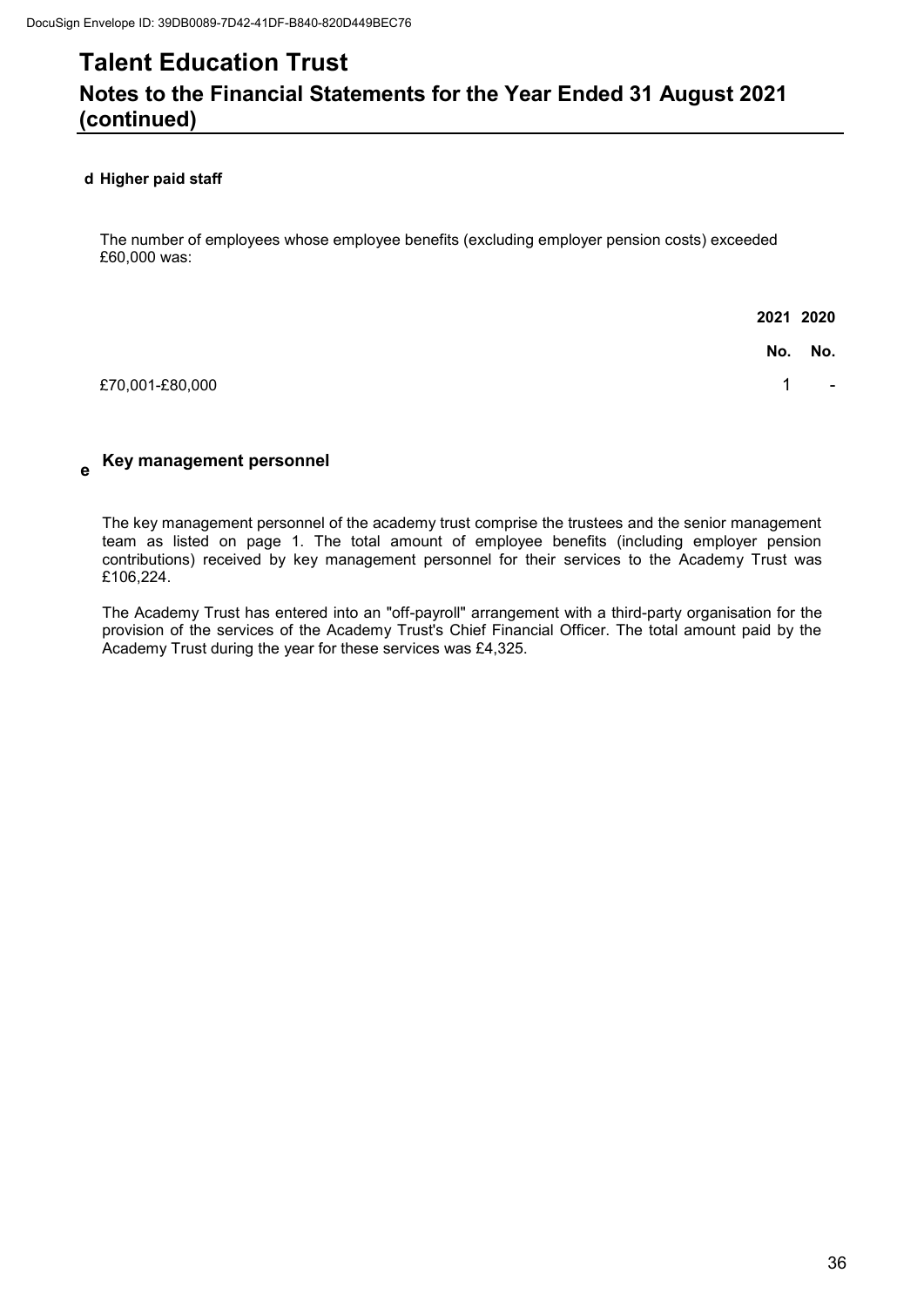#### **10. Trustees' and Officers' Insurance**

The Academy Trust has opted into the Department for Education's risk protection arrangement (RPA), an alternative to insurance where UK government funds cover losses that arise. This scheme protects trustees and officers from claims arising from negligent acts, errors or omissions occurring whilst on academy business, and provides cover up to £10,000,000. It is not possible to quantify the Trustees and Officers indemnity element from the overall cost of the RPA scheme.

#### **11. Tangible Fixed Assets**

| Net book values<br>At 31 August 2021 | 16,940          | 69,730                | 86,670       |
|--------------------------------------|-----------------|-----------------------|--------------|
| At 31 August 2021                    | 1,530           | 21,360                | 22,890       |
|                                      |                 |                       |              |
| Charged for the period               | 1,530           | 21,360                | 22,890       |
| At 1 September 2020                  |                 |                       |              |
| <b>Depreciation</b>                  |                 |                       |              |
| At 31 August 2021                    | 18,470          | 91,090                | 109,560      |
| Additions                            | 18,470          | 91,090                | 109,560      |
| Cost                                 |                 |                       |              |
|                                      | £               | £                     | £            |
|                                      |                 |                       | 2021         |
|                                      | and<br>Equipmen | Computer<br>Equipment | <b>Total</b> |
|                                      | Furniture       |                       |              |

#### **12. Stock**

|          | 2021  | 2020                     |
|----------|-------|--------------------------|
| Clothing | 7,000 | $\overline{\phantom{0}}$ |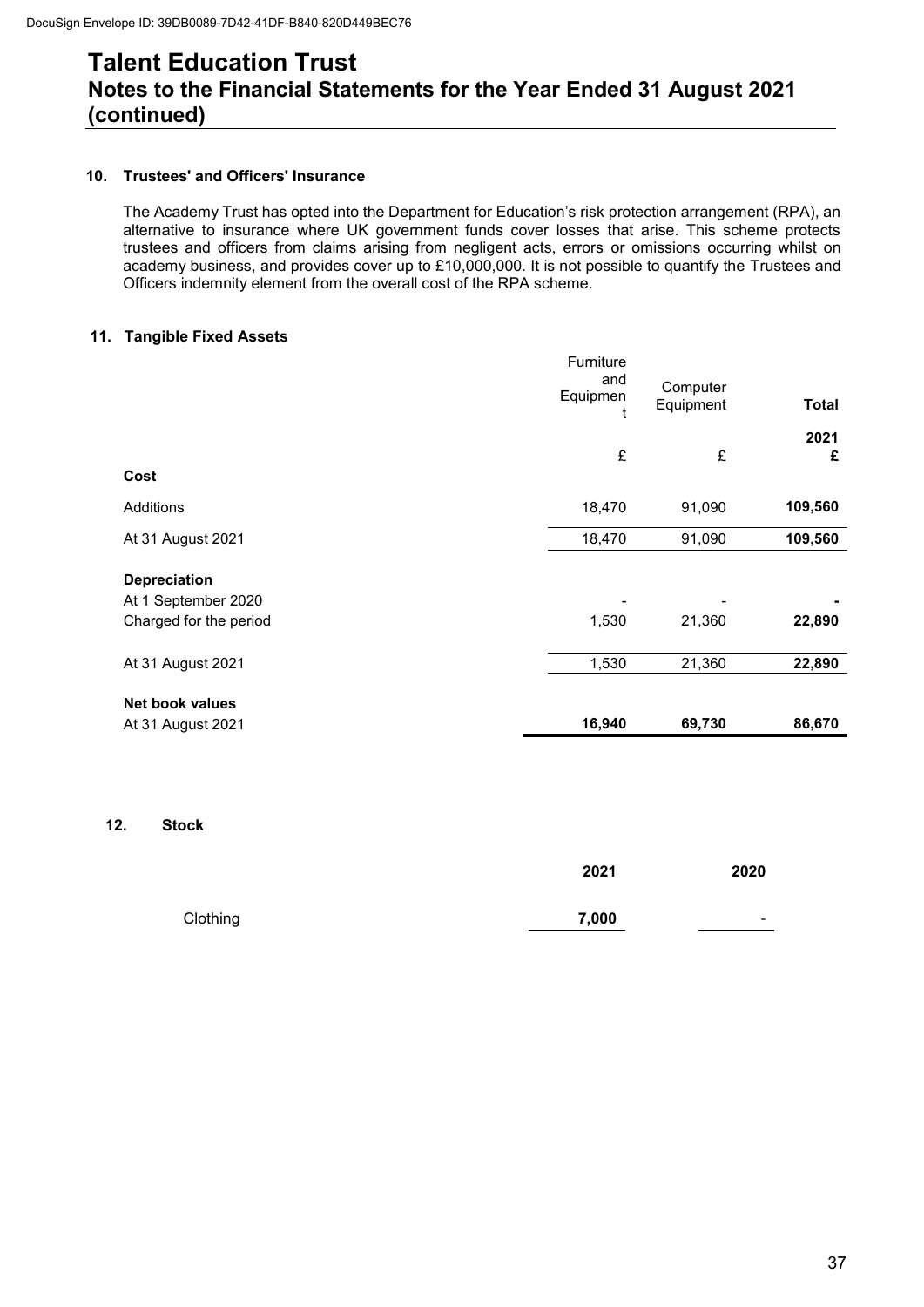### **Notes to the Financial Statements for the Year Ended 31 August 2021 (continued)**

### **13. Debtors**

|                                                       | 2021      | 2020                     |
|-------------------------------------------------------|-----------|--------------------------|
|                                                       | £         | £                        |
| Trade debtors                                         | 1,951     | $\overline{\phantom{a}}$ |
| VAT recoverable                                       | 9,599     | 32,425                   |
| Prepayments and accrued income                        | 51,191    | 26,308                   |
|                                                       | 62,741    | 58,733                   |
| Creditors: Amounts Falling due within one year<br>14. |           |                          |
|                                                       | 2021      | 2020                     |
|                                                       | £         | £                        |
| <b>Trade creditors</b>                                | 20,788    | 34,743                   |
| Other taxation and social security                    | 5,004     | 2,538                    |
| Other creditors                                       | 29,381    | 9,742                    |
| Accruals and deferred income                          | 44,738    | 28,727                   |
|                                                       | 99,911    | 75,750                   |
|                                                       |           |                          |
| <b>Deferred income</b>                                | 2021      | 2020                     |
|                                                       | £         | £                        |
| Deferred income at 1 September<br>20                  | 23,727    |                          |
| Released from previous years                          | (23, 727) |                          |
| Resources deferred in the year                        | 4,539     | 23,727                   |
| Deferred Income at 31 August 2021                     | 4,539     | 23,727                   |

Deferred income at 31 August 2021 related to Universal Infant Free School Meal income received from the ESFA.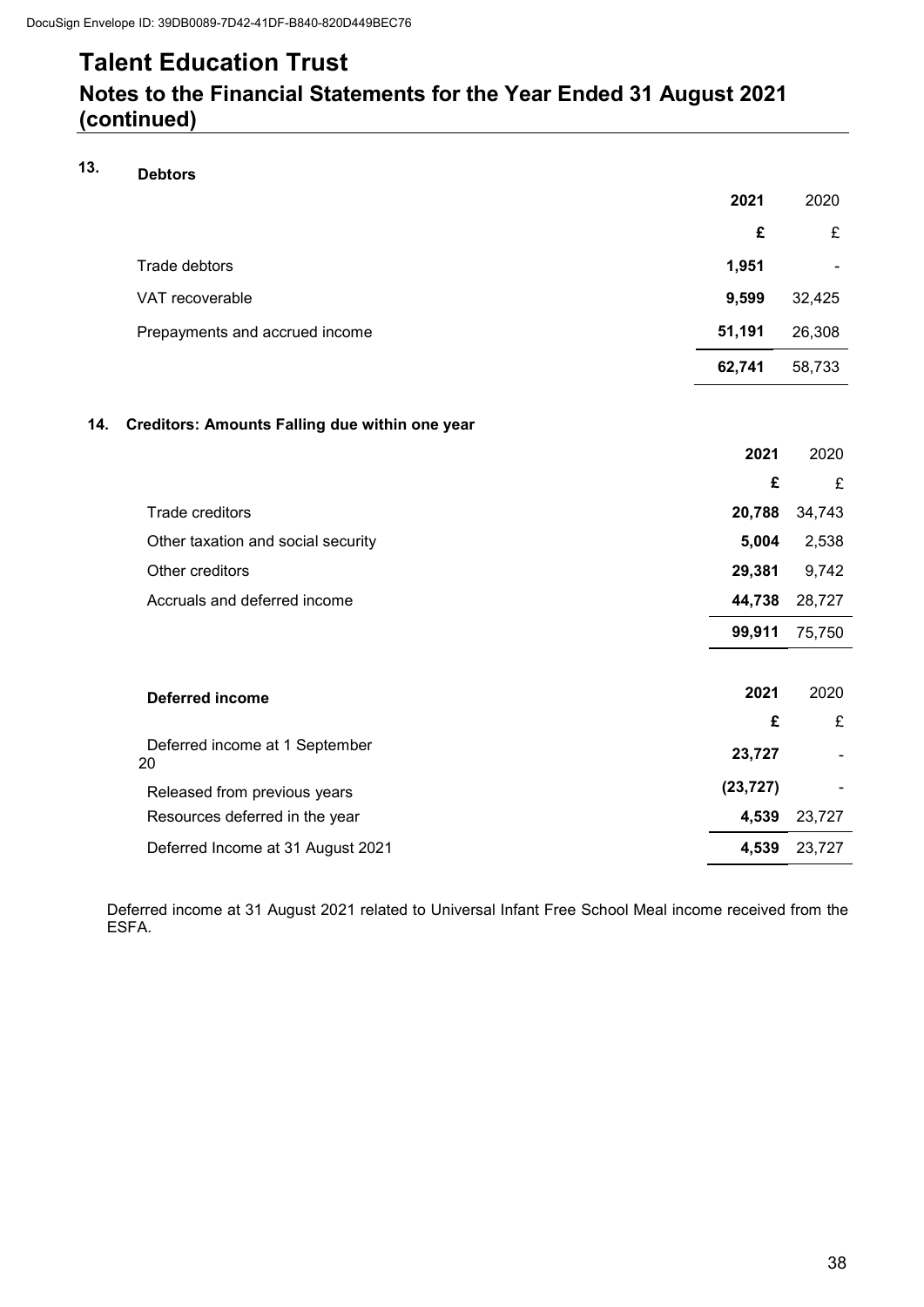#### **15. Funds**

|                                     | Balance at 1<br>September<br>2020 | <b>Income</b> | <b>Expenditu</b><br>re | Gains,<br>losses<br>and<br>transfers | <b>Balance at</b><br>31 August<br>2021 |
|-------------------------------------|-----------------------------------|---------------|------------------------|--------------------------------------|----------------------------------------|
|                                     | £                                 | £             | £                      | £                                    | £                                      |
| <b>Restricted general funds</b>     |                                   |               |                        |                                      |                                        |
| General Annual Grant (GAG)          | $\overline{\phantom{a}}$          | 345,106       | (327, 443)             | (1,261)                              | 16,402                                 |
| Pupil Premium                       |                                   | 10,760        | (10, 760)              |                                      |                                        |
| <b>UIFSM</b>                        |                                   | 7,781         | (7, 781)               |                                      |                                        |
| Teachers pay and pension<br>grant   | $\overline{\phantom{a}}$          | 21,400        | (21, 400)              |                                      |                                        |
| Covid-19 catch up premium           |                                   | 1,260         | (1,260)                |                                      |                                        |
| Other DFE / ESFA grants             |                                   | 14,233        | (14, 233)              |                                      |                                        |
|                                     |                                   | 400,540       | (382, 877)             | (1, 261)                             | 16,402                                 |
| <b>Restricted fixed asset funds</b> |                                   |               |                        |                                      |                                        |
| DfE/EFA capital grants              | $\overline{\phantom{a}}$          | 108,299       | (22, 890)              | 1,261                                | 86,670                                 |
| <b>Total restricted funds</b>       | $\blacksquare$                    | 508,839       | (405, 767)             |                                      | 103,072                                |
|                                     |                                   |               |                        |                                      |                                        |
| <b>Total unrestricted funds</b>     | $\overline{\phantom{a}}$          | 8,521         | (4,255)                |                                      | 4,266                                  |
| <b>Total funds</b>                  |                                   | 517,360       | (410, 022)             |                                      | 107,338                                |

The specific purposes for which the funds are to be applied are as follows:

The General Annual Grant represents funding received form the Education and Skills Funding Agency during the period to fund the continuing activities of the school. Under the funding agreement with the Secretary of State, the Academy Trust was not subject to limits on the amount of that it could carry forward at 31 August 2021.

The balance of £16,402 on the Restricted general funds (excluding the pension reserve) will be used for educational purposes in accordance with the restrictions attached to the funding.

Pupil Premium income is included within restricted funds and relates to the funding provided by the ESFA for the Academy Trust to provide additional support to pupils from low income families.

Restricted fixed asset funds relate to funding received and utilised for fixed assets including improvements and new buildings.

The unrestricted funds represent the accumulated surplus generated by the Academy Trust from conversion to an Academy trust and ongoing ancillary activities such as hire of facilities.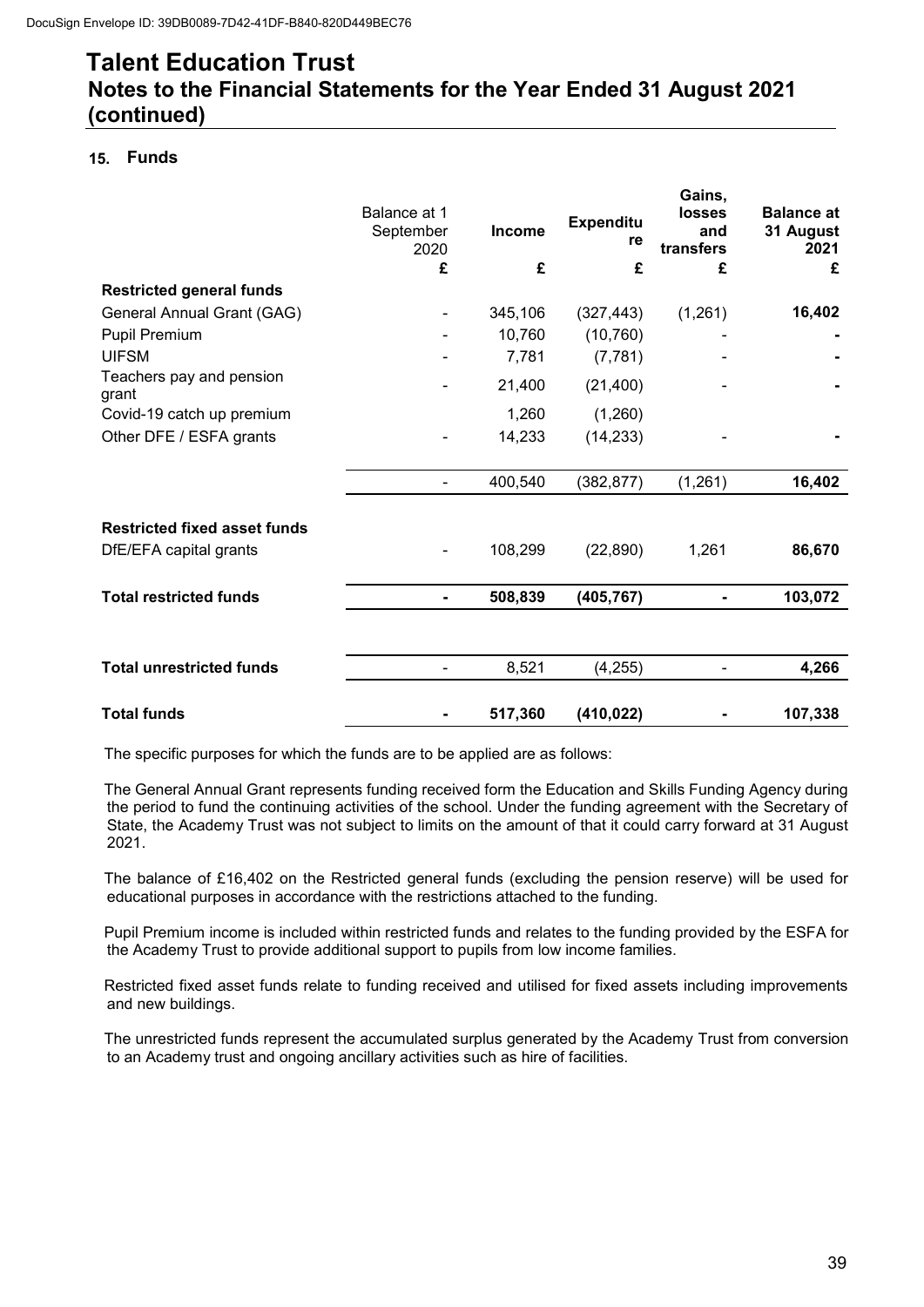#### **15. Funds**

|                                     | Balance at 1<br>September<br>2019 | <b>Income</b> | <b>Expenditure</b>       | Gains,<br>losses and<br>transfers | <b>Balance at</b><br>31 August<br>2020 |
|-------------------------------------|-----------------------------------|---------------|--------------------------|-----------------------------------|----------------------------------------|
|                                     | £                                 | £             | £                        | £                                 | £                                      |
| <b>Restricted general funds</b>     |                                   |               |                          |                                   |                                        |
| Other DFE / ESFA grants             | $\overline{\phantom{a}}$          | 184,512       | (214, 078)               | 29,566                            |                                        |
|                                     | $\qquad \qquad \blacksquare$      | 184,512       | (214, 078)               | 29,566                            |                                        |
| <b>Restricted fixed asset funds</b> |                                   |               |                          |                                   |                                        |
| DfE/EFA capital grants              |                                   | 29,566        | $\overline{\phantom{a}}$ | (29, 566)                         |                                        |
| <b>Total restricted funds</b>       |                                   | 29,566        | ۰.                       | (29, 566)                         |                                        |
|                                     |                                   |               |                          |                                   |                                        |
| <b>Total unrestricted funds</b>     |                                   | 2,418         | (2, 418)                 |                                   |                                        |
| <b>Total funds</b>                  |                                   | 216,496       | (216, 496)               |                                   |                                        |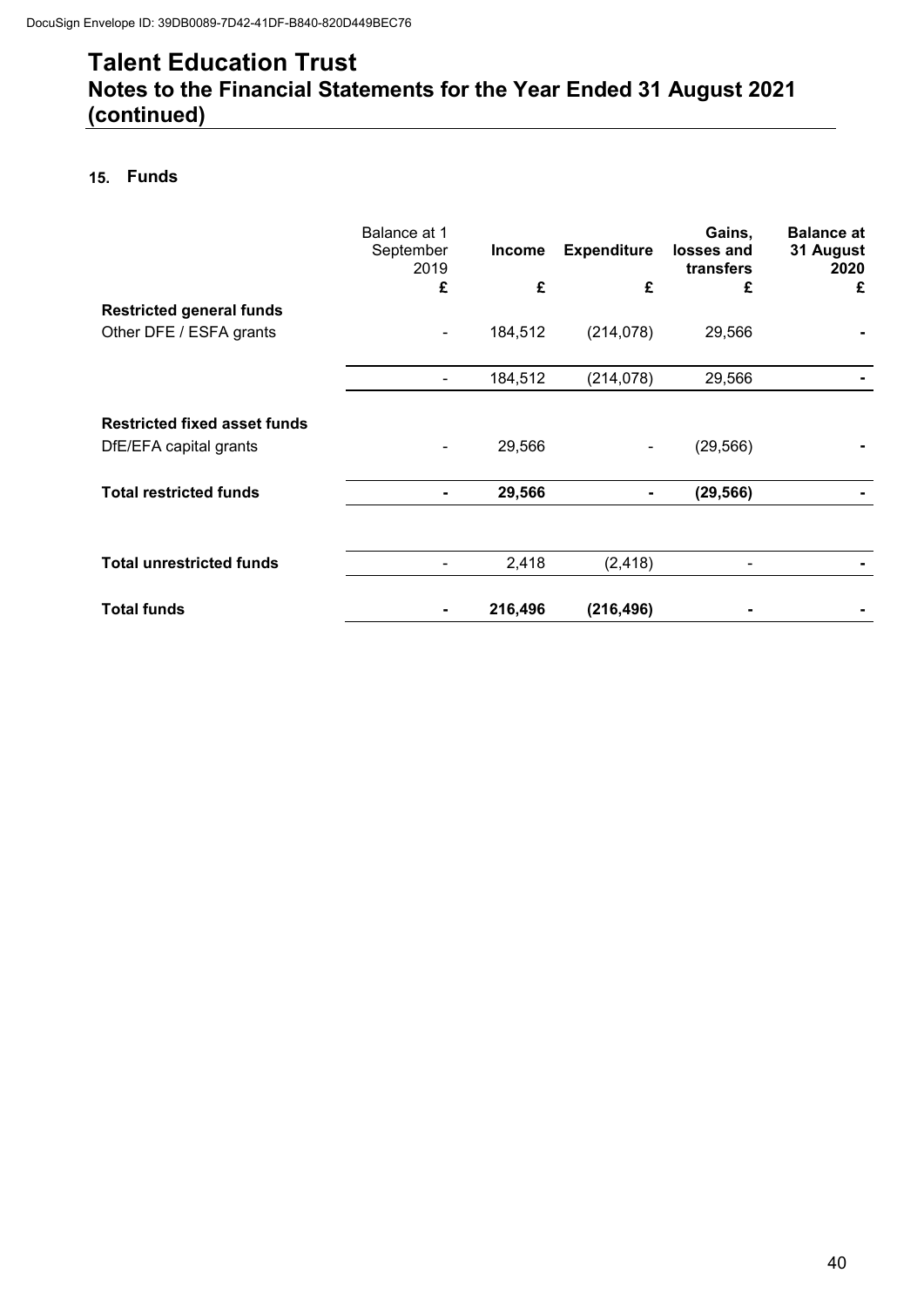#### **16. Analysis of Net Assets between Funds**

Fund balances at 31 August 2021 are represented by:

|                            | <b>Unrestricted Funds</b> | <b>Restricted</b><br>General<br><b>Funds</b> | <b>Restricted</b><br><b>Fixed</b><br><b>Asset</b><br><b>Funds</b> | Total<br><b>Funds</b> |
|----------------------------|---------------------------|----------------------------------------------|-------------------------------------------------------------------|-----------------------|
|                            | £                         | £                                            | £                                                                 | £                     |
| Tangible fixed assets      |                           | $\overline{\phantom{a}}$                     | 86,670                                                            | 86,670                |
| <b>Current assets</b>      | 4,266                     | 116,313                                      | -                                                                 | 120,579               |
| <b>Current liabilities</b> | -                         | (99, 911)                                    | $\overline{\phantom{a}}$                                          | (99, 911)             |
| <b>Total net assets</b>    | 4,266                     | 16,402                                       | 86,670                                                            | 107,338               |

#### **17. Reconciliation of Net Income/(expenditure) to Net Cash Flow from Operating Activities**

|     |                                                                                                     | 2021          | 2020          |
|-----|-----------------------------------------------------------------------------------------------------|---------------|---------------|
|     |                                                                                                     | £             | £             |
|     | Net income/(expenditure) for the reporting period (as per the<br>statement of financial activities) | 107,338       |               |
|     | Adjusted for:                                                                                       |               |               |
|     | Depreciation charges (note 13)                                                                      | 22,890        |               |
|     | Capital grants from DfE and other                                                                   | (108, 299)    | (29, 566)     |
|     | capital income<br>(Increase) in stocks                                                              | (7,000)       |               |
|     | (Increase) in debtors                                                                               | (4,008)       | (58, 733)     |
|     | Increase in creditors                                                                               | 24,162        | 75,750        |
|     | <b>Net cash provided by Operating Activities</b>                                                    | 35,082        | (12, 549)     |
|     |                                                                                                     |               |               |
| 18. | <b>Cash Flows from Investing Activities</b>                                                         | 2021          | 2020          |
|     |                                                                                                     | £             | £             |
|     | Purchase of tangible fixed assets                                                                   | (109, 560)    |               |
|     | Capital grants from DfE/EFA                                                                         | 108,299       | 29,566        |
|     | Net cash provided by / (used in) investing activities                                               | (1, 261)      | 29,566        |
|     |                                                                                                     |               |               |
| 19. |                                                                                                     | At 31         | At 31         |
|     | Analysis cash and cash equivalents                                                                  | <b>August</b> | <b>August</b> |
|     |                                                                                                     | 2021          | 2020          |
|     |                                                                                                     | £             | £             |
|     | Cash in hand and at bank                                                                            | 50,838        | 17,017        |
|     | <b>Total cash and cash equivalents</b>                                                              | 50,838        | 17,017        |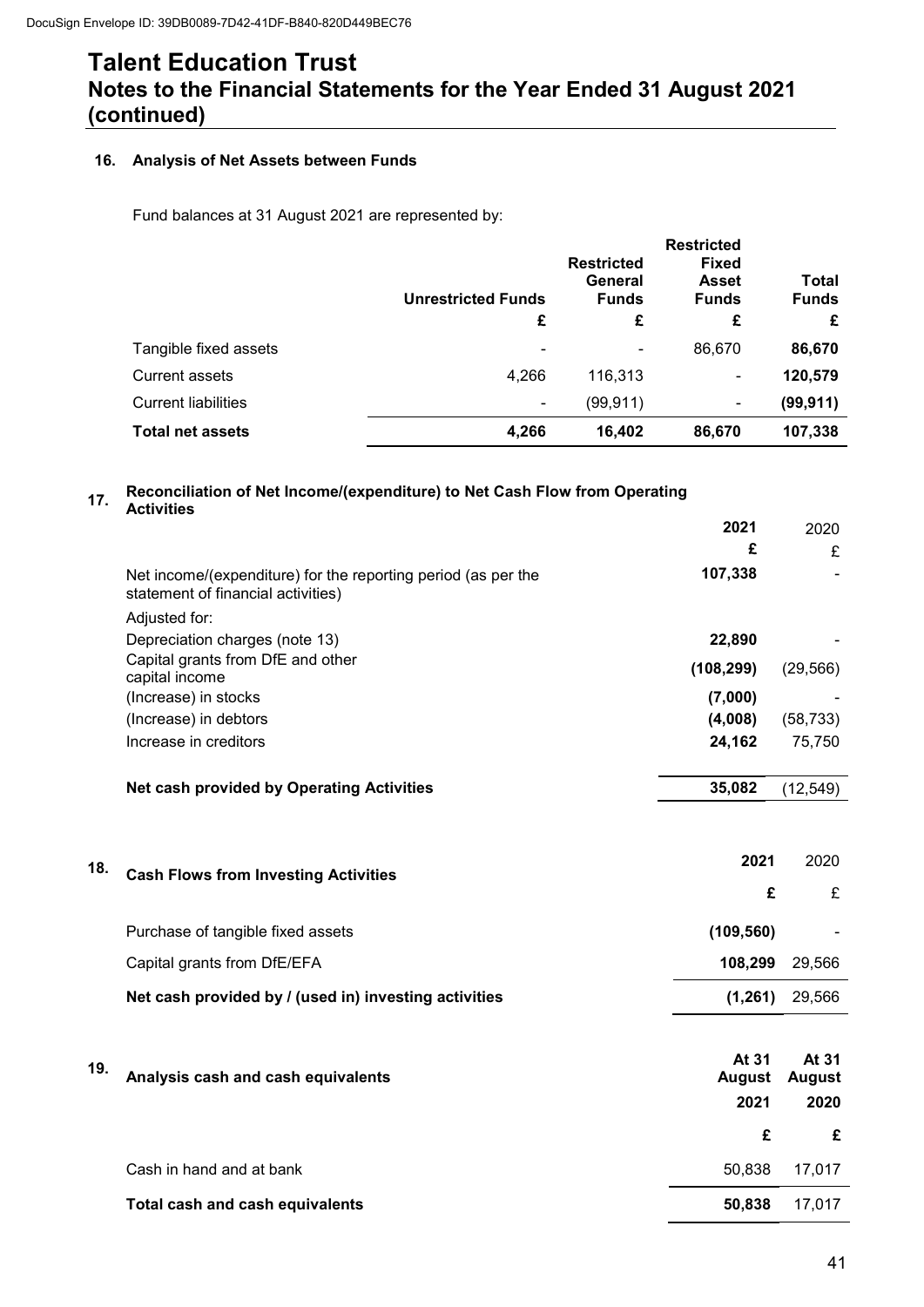### **Notes to the Financial Statements for the Year Ended 31 August 2021 (continued)**

#### **20. Analysis of changes in net debt**

|       | Cash<br><b>Flows</b><br>£ | At<br>31 August 2021<br>£ | At<br>31 August<br>2020<br>£ |
|-------|---------------------------|---------------------------|------------------------------|
| Cash  | 50,838                    | 50,838                    | 17,017                       |
| Total | 50,838                    | 50,838                    | 17,017                       |

#### **21. Pension and Similar Obligations**

The Academy Trust's employees belong to one principal pension schemes: the Teachers' Pension Scheme England and Wales (TPS) for academic and related staff.

The latest actuarial valuation of the TPS was 31 March 2016.

Contributions amounting to £4,781 (2020 £9,741) were payable to the scheme at 31 August 2021 and are included within creditors.

#### **Teachers' Pension Scheme**

The Teachers' Pension Scheme (TPS) is a statutory, contributory, defined benefit scheme, governed by the Teachers' Pension Scheme Regulations 2014. Membership is automatic for teachers in academies. All teachers have the option to opt-out of the TPS following enrolment.

The TPS is an unfunded scheme and members contribute on a "pay as you go" basis – these contributions along with those made by employers are credited to the Exchequer. Retirement and other pension benefits are paid by public funds provided by Parliament.

#### **Valuation of the Teachers' Pension Scheme**

The Government Actuary, using normal actuarial principles, conducts a formal actuarial review of the TPS in accordance with the Public Service Pensions (Valuations and Employer Cost Cap) Directions 2014 published by HM Treasury every 4 years. The aim of the review is to specify the level of future contributions. Actuarial scheme valuations are dependent on assumptions about the value of future costs, design of benefits and many other factors. The latest actuarial valuation of the TPS was carried out as at 31 March 2016. The valuation report was published by the Department for Education on 5 March 2019. The key elements of the valuation and subsequent consultation are:

employer contribution rates set at 23.68% of pensionable pay (including a 0.08% administration levy)

 total scheme liabilities (pensions currently in payment and the estimated cost of future benefits) for service to the effective date of £218,100 million and notional assets (estimated future contributions together with the notional investments held at the valuation date) of £196,100 million, giving a notional past service deficit of £22,000 million

 the SCAPE rate, set by HMT, is used to determine the notional investment return. The current SCAPE rate is 2.4% above the rate of CPI. assumed real rate of return is 2.4% in excess of prices and 2% in excess of earnings. The rate of real earnings growth is assumed to be 2.2%. The assumed nominal rate of return including earnings growth is 4.45%.

The next valuation result is due to be implemented from 1 April 2023.